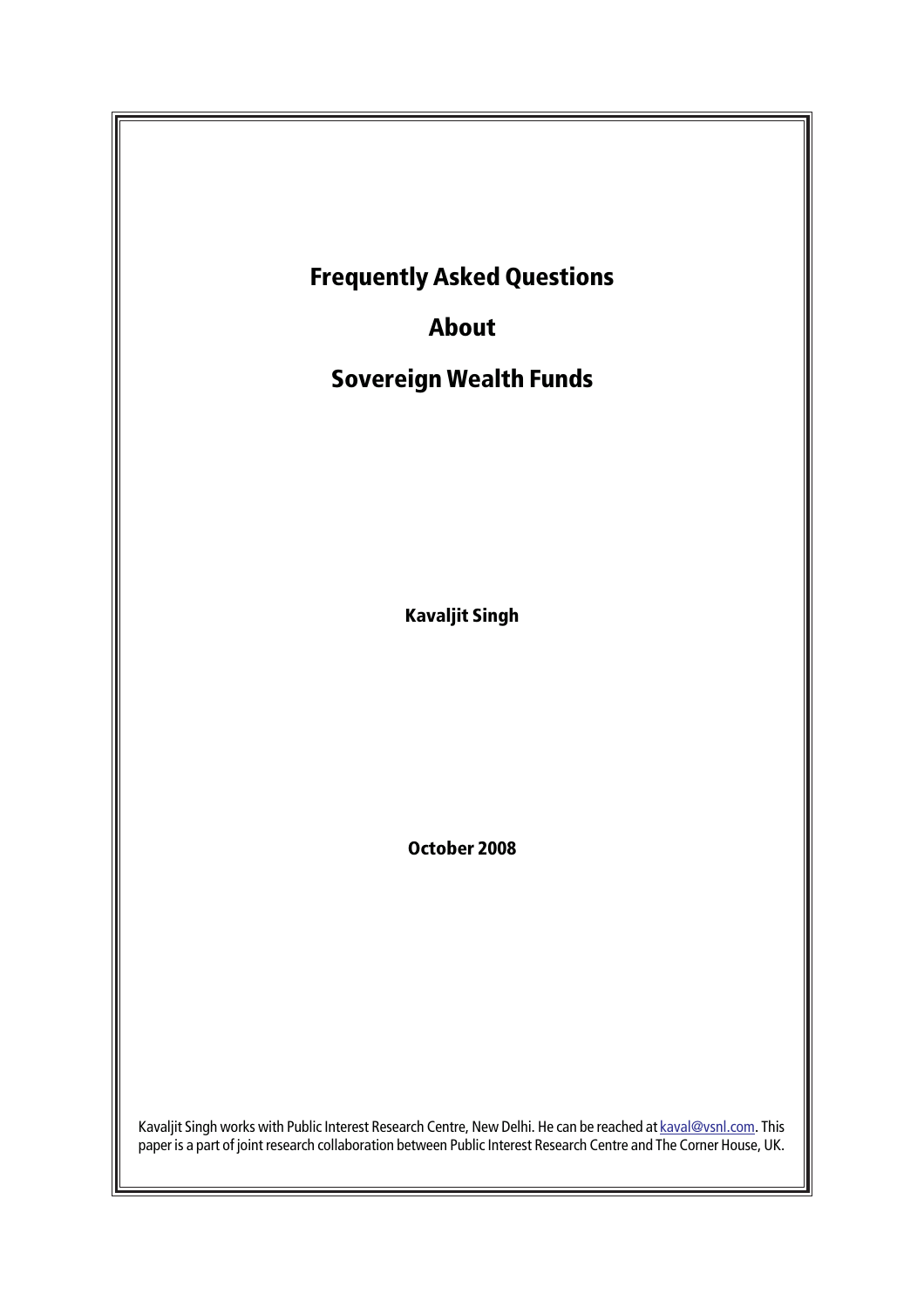#### **Contents**

| Introduction                                                                              | $\boldsymbol{4}$ |
|-------------------------------------------------------------------------------------------|------------------|
| What is a Sovereign Wealth Fund?                                                          | 5                |
| What are the Main Types of SWFs?                                                          | 6                |
| Are SWFs a New Phenomenon?                                                                | 7                |
| Do SWFs Belong Exclusively to the Developing World?                                       | 9                |
| How Big are SWFs?                                                                         | 9                |
| Isn't \$3 Trillion a Lot of Money?                                                        | 12               |
| What are the Main Sources of Funds of SWFs?                                               | 13               |
| What is the Rationale behind Setting up SWFs?                                             | 14               |
| Should India Establish a Sovereign Wealth Fund?                                           | 18               |
| What are the Main Investment Patterns and Strategies of SWFs?                             | 20               |
| Are Sovereign Wealth Funds Transparent?                                                   | 23               |
| Do Sovereign Wealth Funds Destabilize Financial Markets?                                  | 26               |
| Do SWFs Pursue Non-Commercial, Political and Strategic Motives?                           | 29               |
| Is Norway's Government Pension Fund a "Model" Fund?                                       | 32               |
| Shouldn't Sovereign Wealth Funds be Regulated?                                            | 37               |
| What are Policy Responses to the Rise of SWFs?                                            | 40               |
| Does the Rise of SWFs Represent a Structural Shift in the International Financial System? | 42               |
| What are the Main Sources of Information on SWFs?                                         | 44               |
| <b>End Notes</b>                                                                          | 48               |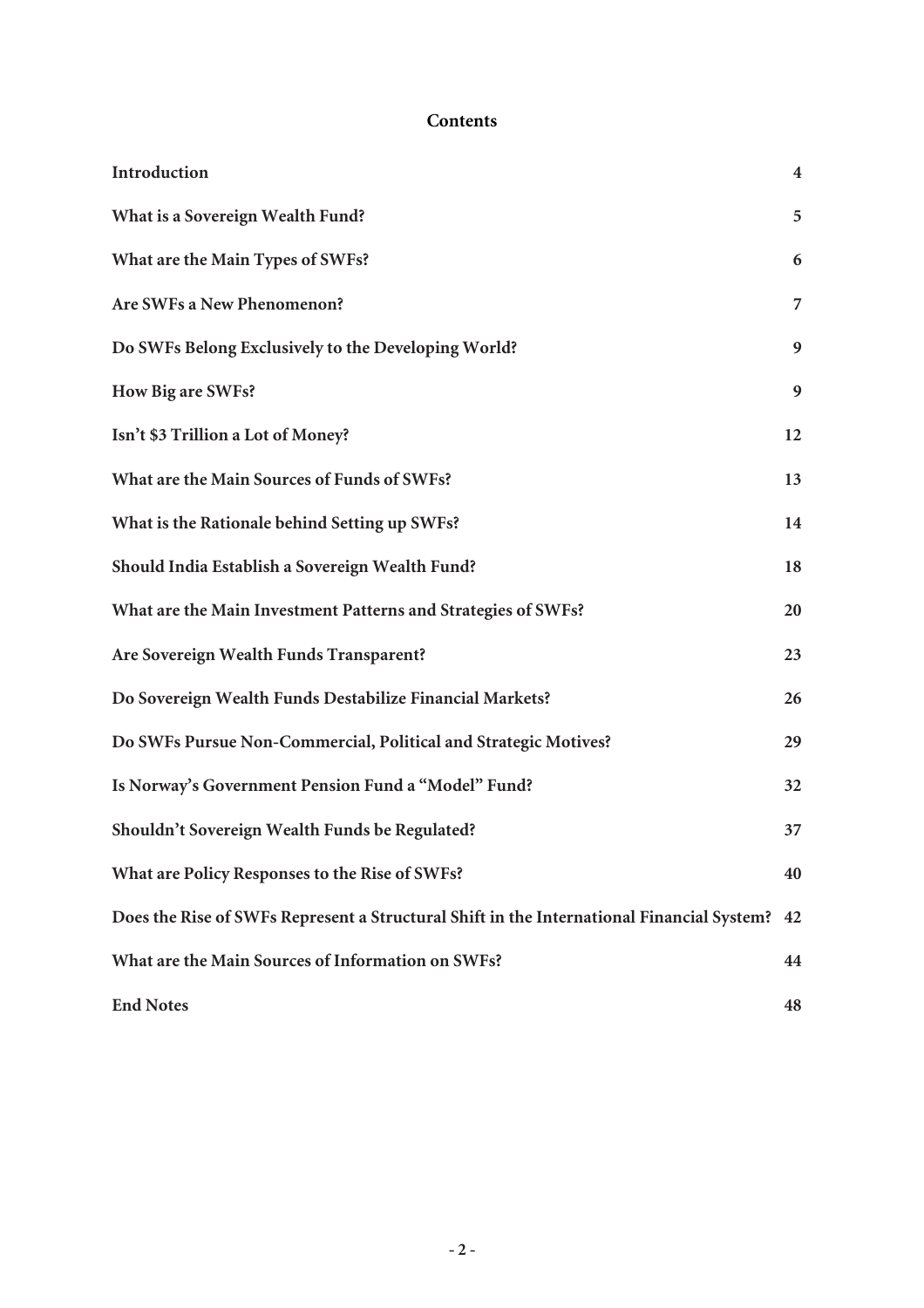#### **List of Boxes**

| Abu Dhabi Investment Authority (UAE)                         | 17 |
|--------------------------------------------------------------|----|
| China Investment Corporation                                 | 24 |
| Temasek Holdings (Singapore)                                 | 27 |
| Government of Singapore Investment Corporation (GIC)         | 28 |
| Korea Investment Corporation                                 | 30 |
| Divestments by GPF on Human Rights and Environmental Grounds | 35 |
| National Development Fund (Venezuela)                        | 37 |
| Oil Stabilization Funds of the Russian Federation            | 39 |
| Khazanah Nasional Berhad (Malaysia)                          | 40 |
| Permanent Reserve Fund (Alaska)                              | 41 |
| Future Fund (Australia)                                      | 43 |

### **List of Tables**

| List of SWFs and Estimated Value of Assets under Management         | 10 |
|---------------------------------------------------------------------|----|
| SWF's Market Share by Country, 2007                                 | 12 |
| The Size of SWFs and other Funds                                    | 13 |
| Largest Holders of Foreign Exchange Reserves                        | 15 |
| Examples of SWF Sources and Purposes                                | 16 |
| Investment Patterns of Sovereign Wealth Funds                       | 19 |
| Composition and Asset Allocation of Selected SWFs                   | 21 |
| Recent Investments by Sovereign Wealth Funds in International Banks | 22 |
| Top Foreign Buyers of US Securities in First Four Months of 2008    | 31 |
| Strategic Benchmark Portfolio of GPF                                | 33 |

### **List of Charts**

| Number of Sovereign Wealth Funds Since the 1950s    |    |
|-----------------------------------------------------|----|
| Geographical Distribution of Sovereign Wealth Funds |    |
| Oil Exporting Countries' Assets in SWFs             | 14 |

### **Data Notes**

Billion is 1,000 million. Trillion is 1,000 billion. Dollars are US dollars unless otherwise specified.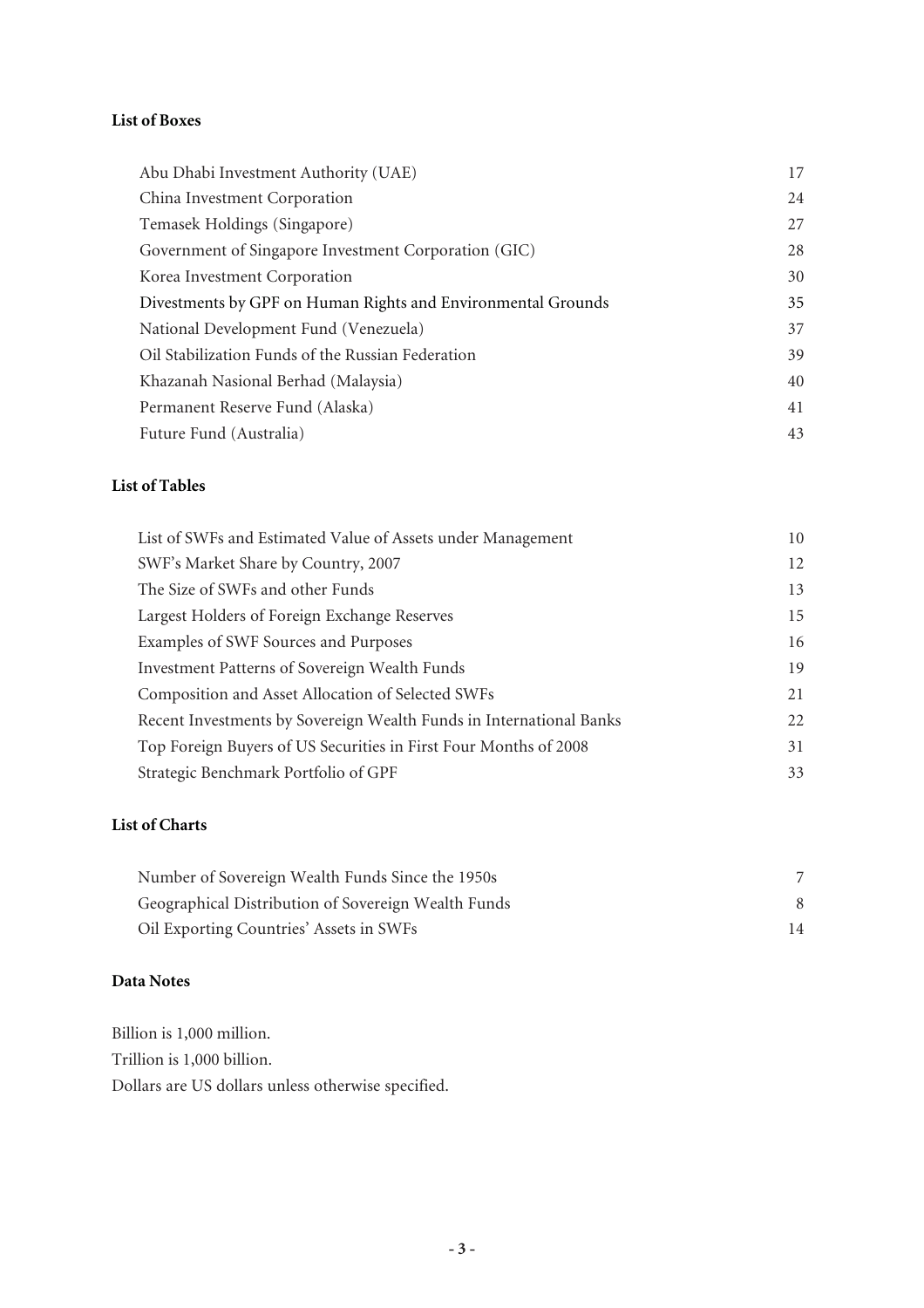### Introduction

If you regularly read the international financial press, you must have come across numerous scare stories recently about how oil-rich, unaccountable and non-democratic regimes and their state-owned wealth funds are aggressively buying up large portions of world economy.

Across the Western world, politicians, business leaders and commentators are bemoaning the rapid rise of sovereign wealth funds (SWFs). Parliaments in Europe are introducing new regulations to curb the potential impact of SWFs on financial markets, corporate governance and security.

Much of the controversy on SWFs is centered on political questions. The Western policy makers fear that the operations of SWFs are largely influenced by strategic policy objectives rather than commercial interests. They suspect that investments by sovereign wealth funds are meant to secure control of strategically-important industries (such as telecommunications and energy) for political ends. These fears have sparked a heated debate within the developed world about the extent to which SWFs should be allowed to invest in national markets. A protectionist backlash against sovereign wealth funds is fast emerging in the developed world. Countries such as the US, Canada, Australia and Germany have recently introduced substantial legislative changes in order to screen and restrict investments by SWFs and other state-owned entities.

In particular, the paranoia is centered on the multi-billion dollar investments in international banks by leading SWFs from Asia, particularly from the Middle East and China, in the wake of credit crisis which began in mid-2007. "Have we handed over the keys of critical financial institutions to China and oil-rich Middle Eastern countries? Will this come back to bite us at some point in time?,"<sup>1</sup> asked an unnamed banker in Citigroup. Another US-based observer remarked that "We're moving to a sharecropper economy…the other guys (SWFs) are going to be owning, and we're going to be working for them."<sup>2</sup>

In November 2007, *The Wall Street Journal* wrote an editorial titled, "Citi of Arabia,"<sup>3</sup> lamenting investments by Abu Dhabi Investment Authority (ADIA) in Citigroup. In January 2008, *The Economist* ran a provocative cover story titled, "the invasion of the sovereign wealth funds."<sup>4</sup>

Are such fears based on facts or assumptions? Is the "invasion" of sovereign wealth funds real? Do SWFs pose a direct threat to financial stability? Do they have hidden agendas? Are SWFs driven by political considerations? Are governments really using SWFs to pursue nefarious foreign policy objectives? Should anyone fear about sovereign wealth funds?

On the other hand, the SWFs view them as saviors providing long-term investments and stability to ailing businesses and economies.

Irrespective of the view one holds, one thing is certain: sovereign wealth funds, as an investor class, are here to stay over the long haul. Therefore, it becomes imperative to understand the potential impact and implications of such funds in the rapidly changing environment of global political economy.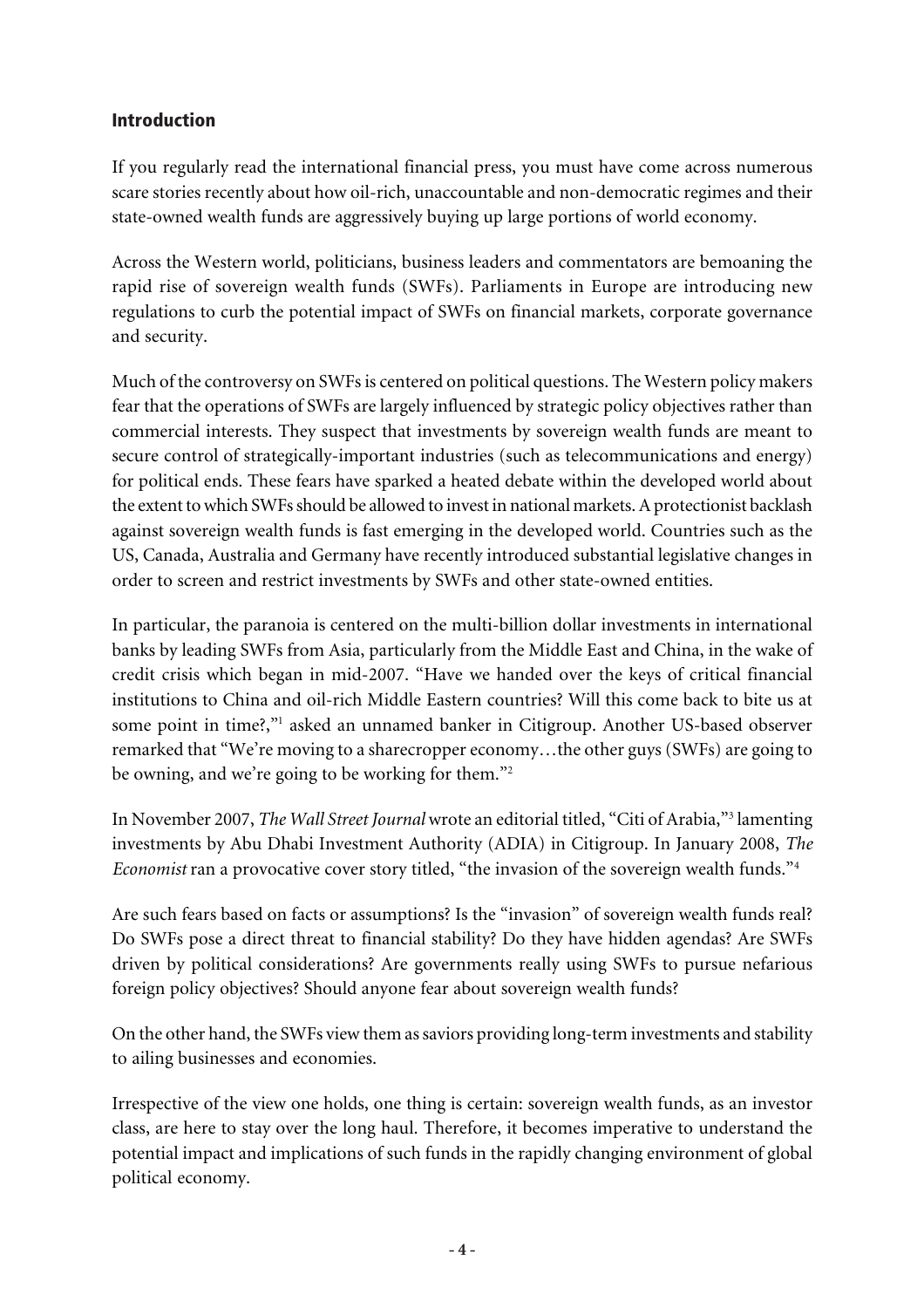Unfortunately, the ongoing debate on sovereign wealth funds has shed more heat than light. This paper is an attempt to examine several questions surrounding the activities of SWFs.

### What is a Sovereign Wealth Fund?

Despite becoming buzzwords, there is no single universally accepted definition of a sovereign wealth fund. The term, sovereign wealth fund, was first coined in 2005 by Andrew Rozanov $^5$  of State Street Global Advisors, the fund management arm of the US custody bank, State Street Corporation. He had characterized SWFs as separate funds which are created from foreign exchange reserves to meet specific purposes.

Subsequently this term has been used by different people to define different kinds of sovereign funds. From International Monetary Fund (IMF) to Morgan Stanley to Peterson Institute for International Economics, everyone defines SWFs in their own way. Indeed, there are more definitions of sovereign wealth fund than their actual numbers.

In simple terms, sovereign wealth funds are large pools of assets and investment funds owned and managed (directly or indirectly) by governments. They may be funded by foreign exchange reserves, commodity exports, the proceeds of privatizations and fiscal surpluses. The SWFs manage foreign exchange assets separately from official reserves.

To a large extent, SWFs are set up to diversify and improve the return on foreign exchange reserves or commodity revenue, besides protecting the domestic economy from fluctuations in international commodity prices.

Typically, sovereign wealth funds have the following six main characteristics:

- SWFs are state-owned funds;
- n SWFs are managed separately from official foreign exchange reserves;
- SWFs have high foreign currency exposure;
- Unlike pension funds, SWFs have no explicit liabilities;
- SWFs have high-risk tolerance; and
- SWFs have long-term investment horizons.

However, it would be erroneous to consider SWFs as a homogeneous entity because their key characteristics (such as sources of funds, governance structures, operations, investment patterns and policy objectives) are hugely divergent. Across the world, SWFs follow different legal and institutional structures. For instance, many SWFs are not legally separate from their respective governments or central banks (such as Norway's Government Pension Fund) but some have a separate legal entity (such as Korea Investment Corporation). On the other hand, Temasek Holdings of Singapore has been established as a private corporation governed by country's company law. Therefore any blanket generalization about SWFs and their practices should be made with caution.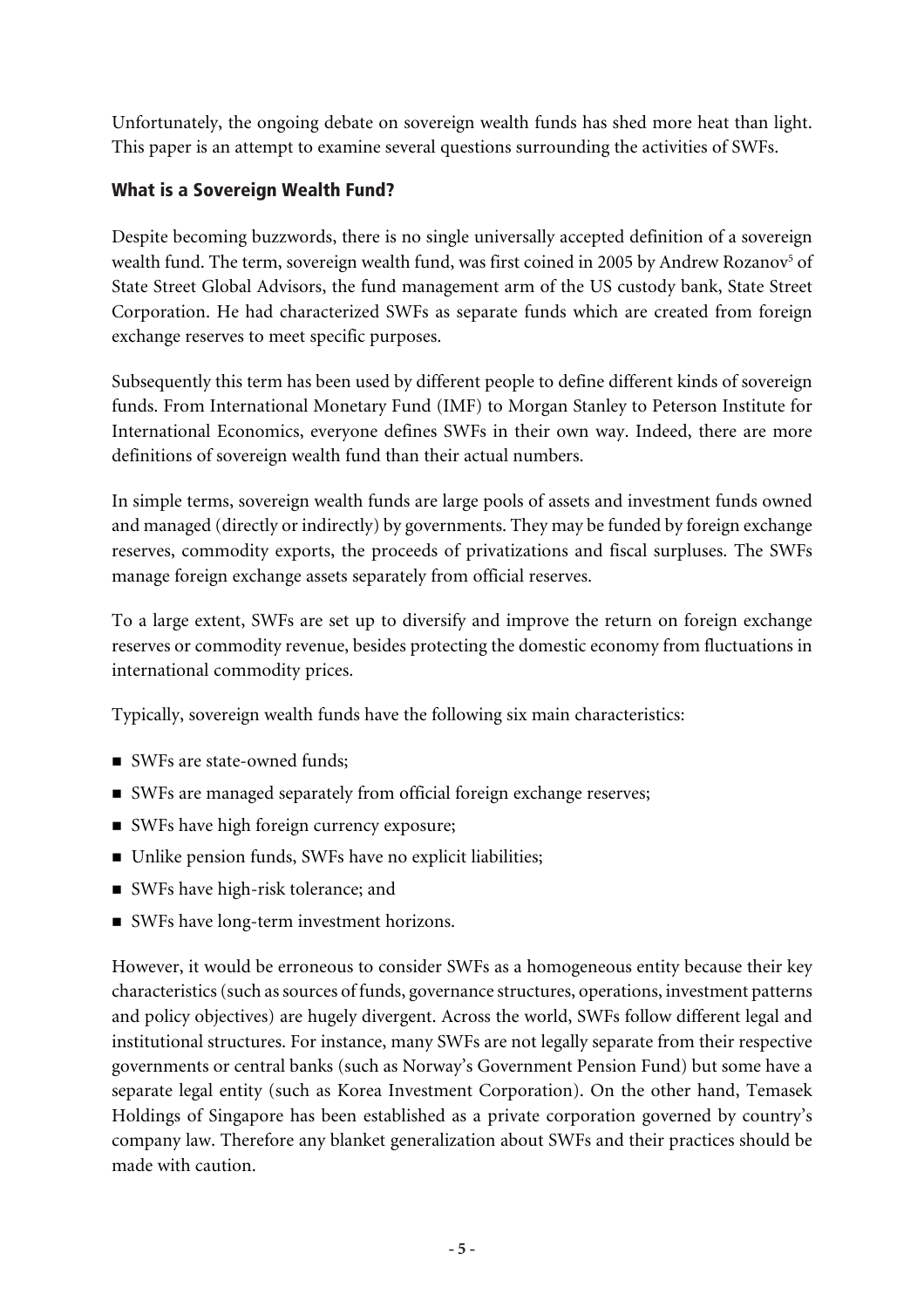### What are the Main Types of SWFs?

Since SWFs are a heterogeneous group and their policy objectives and investment strategies keep changing over time, they could be broadly divided into three main types on the basis of their purpose:

**1. Stabilization Funds:** These funds are usually set up by countries rich in natural resources to provide budgetary support as well as to insulate the national economy from volatile international commodity prices. These funds are commonly set up during the boom times and drawn upon when the commodity prices are lower or there is a shortage of reserves. The Reserve Fund of Russia is an example of stabilization funds.

**2. Savings Funds:** These funds are set up by governments for longer term wealth creation to meet future needs. The sources of these funds are commodity based or fiscal. For commodity exporting countries, savings funds help in transferring non-renewable assets (such as oil) into financial assets, thereby preserving the country's wealth for future generations. One prominent example of savings funds is Alaska Permanent Fund of US.

**3. Pension Reserve Funds (PRFs):** These funds are set up with a specific mandate to finance future public pension expenditures. Owned directly by the government, the pension reserve funds are often treated as SWFs. The PRFs substantially invest abroad in a wide range of assets. Some PRFs are not allowed to make any payouts for decades. Some prominent examples of PRFs include Norway's Government Pension Fund-Global, the Australian Future Fund, the New Zealand Superannuation Fund and the Irish National Pension Reserve Fund.

In addition, some governments have created wholly-owned development funds for supporting developmental projects, such as infrastructure, primarily at the national and regional level. These funds support the development policy objectives of their respective governments. Examples include Temasek Holdings of Singapore, Khazanah Nasional Berhad of Malaysia and National Development Fund of Venezuela.

The differences between SWFs and many other types of public funds are not very clear. For instance, it is not east to differentiate SWFs from public pension funds such as Netherland's Stichting Pension Fund (ABP) and US's California Public Employees' Retirement System (CalPERS) given many similarities among them.

Some analysts have argued that other types of state-owned or managed investment funds such as government-employee pension funds (e.g., Japan's Government Pension Investment Fund), social security funds (e.g., US's Social Security Trust Fund), state-owned companies (e.g., Russia's Lukoil) and state-owned development banks (e.g., China Development Bank) should also be considered as sovereign wealth funds. True, there are several common characteristics between SWFs and these entities. One major common element among them is their state ownership and control. But there are significant differences too. For instance, most public pension funds are usually denominated and funded in local currency. Similarly, majority of state-owned companies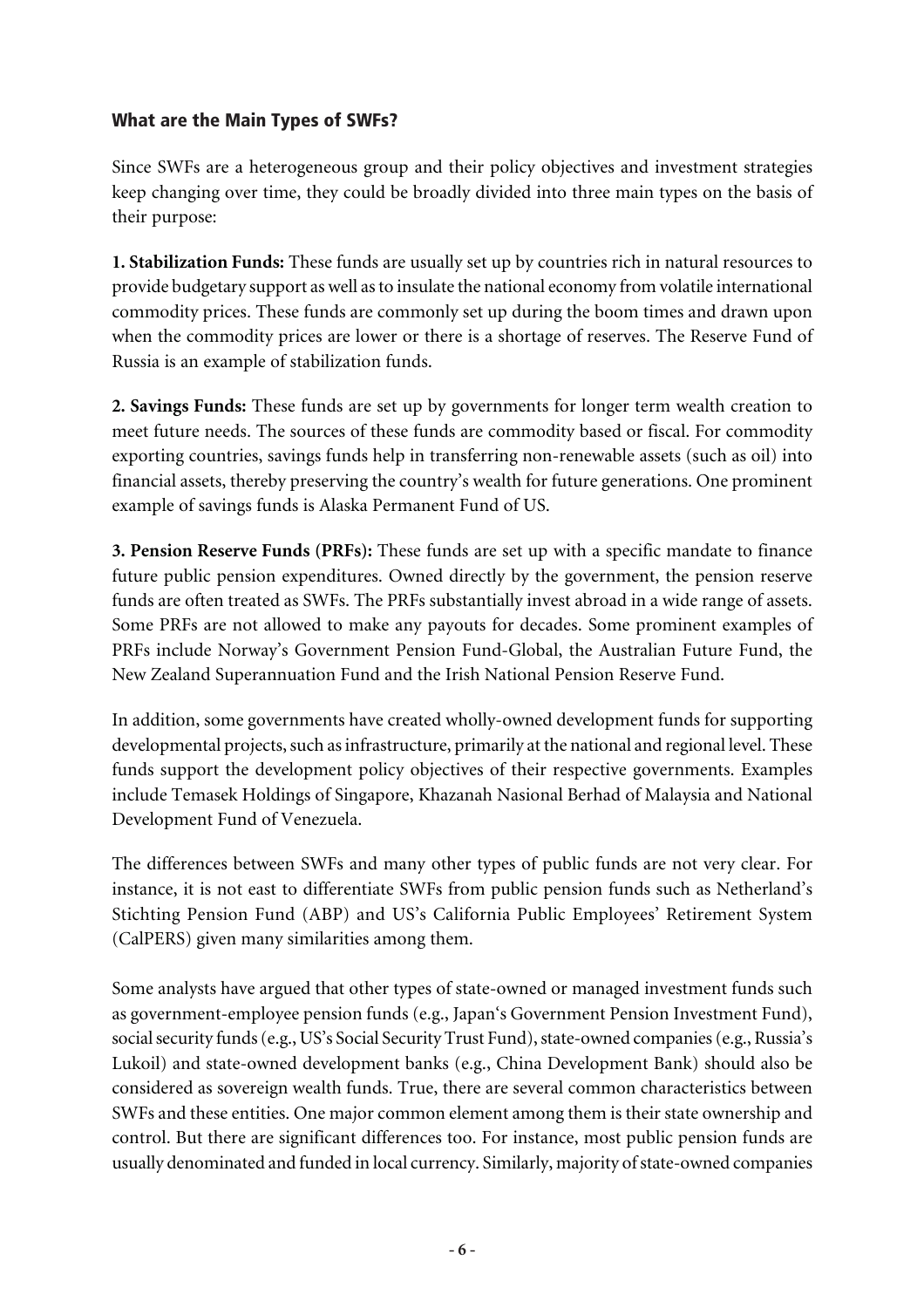do not substantially invest aboard. Though some Asian companies have recently started investments in foreign markets.

In this paper, however, we are not discussing other types of state-owned entities as they are usually dealt separately in financial literature and policy circles.

### Are SWFs a New Phenomenon?

No. The SWFs have been around for decades. Some may claim that the first sovereign wealth fund in the world, Caisse des Dépots et Consignations, was created by France in 1816.

In the post-war period, the first wave of SWFs began in the early 1950s. In particular, the British colonial administration took the lead in setting up SWFs in its colonies. Kuwait established its SWF in 1953 when it was still a British territory. The Kuwait Investment Board, which later on became the Kuwait Investment Authority, was set up by British administration to invest country's oil profits for purposes of intra-generational wealth transfer.

In 1956, the Kiribati Revenue Equalization Reserve Fund was established by the British colonial administration to manage revenues from the export of Phosphate deposits. At that time, the phosphate export revenues accounted for almost 50 per cent of the government revenue. The objective of Revenue Equalization Reserve Fund was long-term income generation and intergenerational wealth transfer. Over the years, several other sources have contributed to the financing of the Fund. The Fund has currently assets worth more than \$500 million, almost nine times greater than country's GDP. Income from the Fund has been used by the Kiribati Government for budgetary expenditure since independence in 1979.



#### **Chart 1: Number of Sovereign Wealth Funds Since the 1950s**

Source: Deutsche Bank and Morgan Stanley.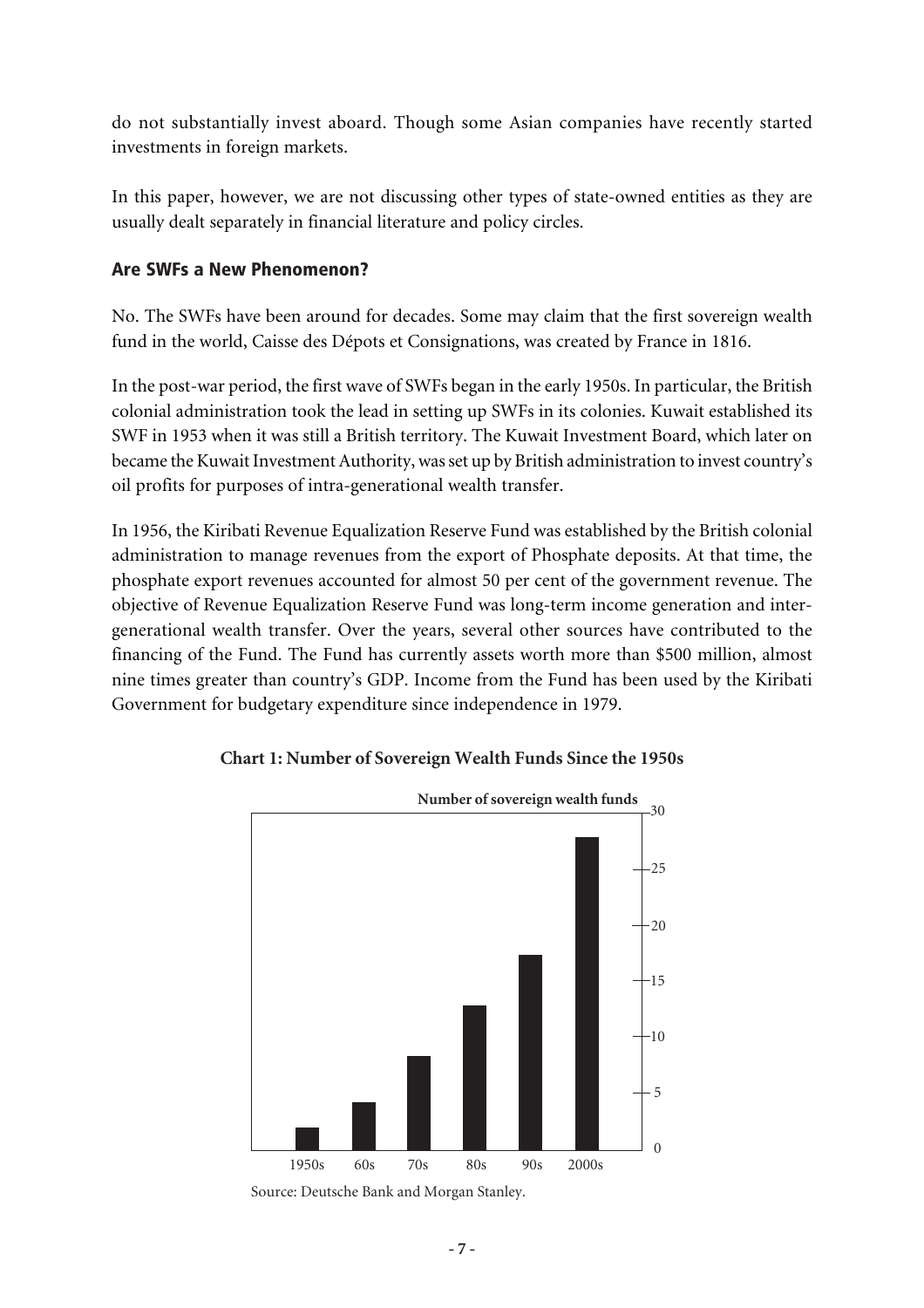The next wave came in the 1970s and 1980s when a number of oil-producing countries established SWFs (mainly stabilization funds) as a means to accumulate current account and budget surpluses during the oil boom. The Abu Dhabi Investment Authority, the largest SWF in the world, was formed in 1976, the Brunei Investment Agency in 1983, while Singapore's two large funds, Temasek Holdings and the Government Investment Corporation (GIC), were set up in 1974 and 1981 respectively. The Norway's Government Pension Fund - Global was set up in 1990.

For years, SWFs have carried out international investments without much controversy and political backlash in the host countries. Perhaps the only exception was the acquisition of 22 per cent stake in the British Petroleum (BP) by Kuwaiti SWF in 1988. This led to the review by the U.K. Monopoly and Mergers Commission which decided that the Kuwaiti SWF would exercise considerable influence over BP. Following the Commission's decision, the Kuwaiti SWF reduced its stake to 9.9 percent.

Throughout the 1990s, there was hardly any political controversy surrounding the investments by the SWFs.

It is only recently that SWFs have attracted much public attention. What is particularly new about SWFs is their growing numbers, asset size and projected growth. In particular, SWFs investments in the US and Swiss banks in the aftermath of sub-prime mortgage crisis of 2007 brought them into the limelight.

Since 2005, more than 10 new SWFs have been established. A number of countries have set up sovereign funds in the light of record commodity prices and rapid accumulation of foreign reserves. South Korea launched its SWF in 2005 with \$20 billion in assets. Australia's Future Fund was established in 2006, China's CIC was established in 2007 and Russia's National Wealth Fund in 2008. Many developing countries including Bolivia, Brazil, India and Thailand have also expressed their interest in setting up a SWF in the near future.





Source: JPMorgan Research, 2008.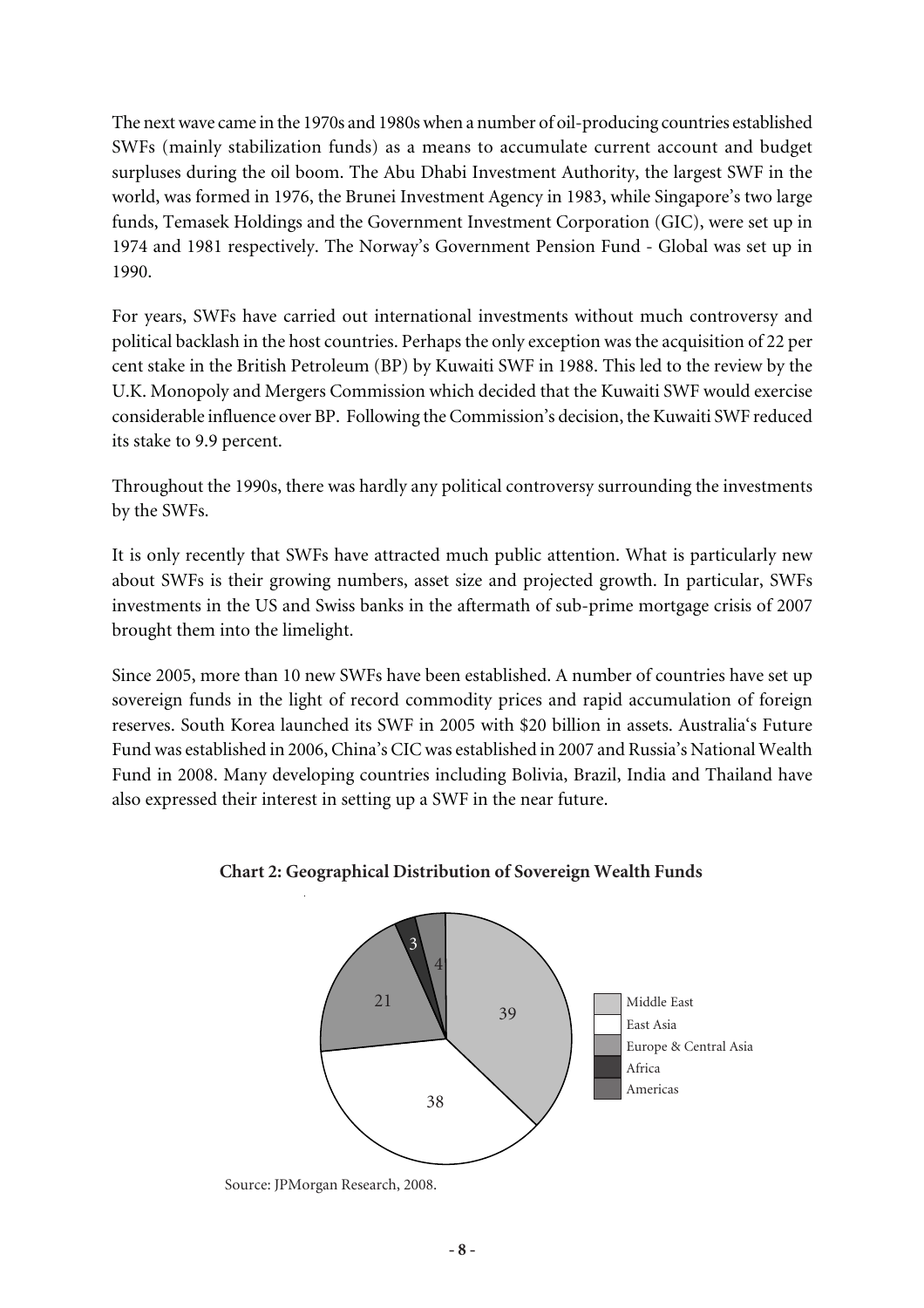### Do SWFs Belong Exclusively to the Developing World?

Not really. Though some of world's largest sovereign funds originate from the developing countries but a number of developed countries have also set up sovereign wealth funds to serve their myriad policy objectives. The US-based Alaska Permanent Fund was established way back in 1976 to reinvest oil profits. Though smaller in size, SWFs are also owned by the states of New Mexico, Wyoming and Alabama. Some other examples of SWFs belonging to the developed world include Norway's Government Pension Funds – Global, Canada's Alberta Heritage Fund and Australia's Future Fund. Together, such SWFs manage assets close to \$600 (almost 20 per cent of the total assets) and invest heavily abroad.

If one considers a wider definition of SWFs and thereby include government-employee pension funds (e.g., Japan's Government Pension Investment Fund) and social security funds (e.g., US's Social Security Trust Fund), then the universe of the SWFs would be dominated by the developed world.

Interestingly, the SWFs belonging to the developed world are growing rapidly. The Future Fund of Australia is a case in point. Its assets grew from \$14 billion in 2006 to \$49 billion as of February 2008.

It is important to note that many SWFs belonging to the developing world have made London and New York as a base for their international operations. A number of large SWFs such as Abu Dhabi Investment Authority, Kuwait Investment Office, Brunei Investment Authority and Temasek of Singapore have set up their representative offices in London. Dubai's Istithmar World Capital has opened an office in New York.

In addition, many developing countries SWFs regularly hire US and UK-based management firms, investment banks and advisers for risk management and managerial skills. For instance, the Korea Investment Corporation (KIC) has outsourced nearly three-fourths of its \$20 billion investment portfolio to external fund management firms, mostly from the developed world.

### How Big are SWFs?

Estimating the true size of the world's SWFs is not an easy task due to their myriad definitions and limited public disclosures. In certain instances, there could be double counting as some sovereign funds are recorded in official foreign reserves.

Most private and official sources estimate that SWFs across the world currently manage assets around \$3 trillion, almost half of the world's foreign exchange reserves at \$6 trillion. In 1990, they managed an estimated US\$500 billion.

At present, there are more than 50 recognized SWFs in operation.

According to JP Morgan Research, 39 per cent of sovereign wealth funds are located in the Middle East. While East Asia accounts for 38 per cent (*See* Chart 2).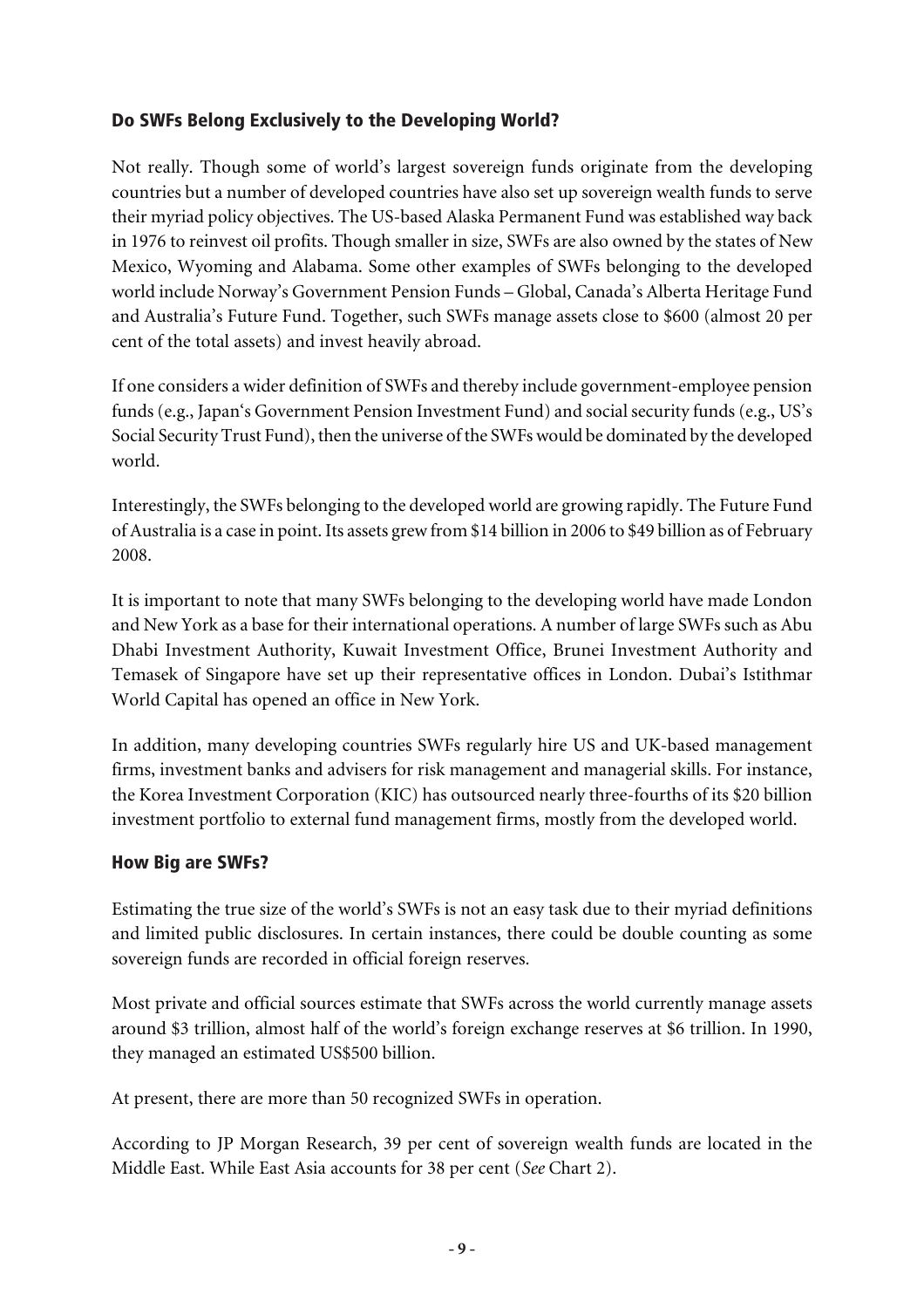| Region                 | <b>Fund Name</b>                                | <b>Assets</b><br>(\$bn) |
|------------------------|-------------------------------------------------|-------------------------|
| <b>North America</b>   | Alaska Permanent Fund (US - Alaska)             | 39.8                    |
| and Canada             | Alberta Heritage Fund (Canada)                  | 16.6                    |
|                        | New Mexico State Investment Office              |                         |
|                        | Trust (US - New Mexico)                         | 16                      |
|                        | Permanent Wyoming Mineral Trust                 |                         |
|                        | Fund (US – Wyoming)                             | 3.7                     |
|                        | Alabama Trust Fund (US - Alabama)               | 3.1                     |
| South and              | National Development Fund (Venezuela)           | 17.5                    |
| <b>Central America</b> | Social and Economic Stabilisation Fund (Chile)  | 15.5                    |
|                        | Oil Income Stabilisation Fund (Mexico)          | 6.2                     |
|                        | Pension Reserve Fund (Chile)                    | 1.4                     |
|                        | FIEM (Venezuela)                                | 0.80                    |
|                        | Macroeconomic Stabilisation Fund (Venezuela)    | 0.79                    |
| Western and            | Government Pension Fund - Global (Norway)       | 396.5                   |
| <b>Central Europe</b>  | Reserve Fund (Russia)                           | 162.5                   |
|                        | National Welfare Fund (Russia)                  | 125                     |
|                        | National Pensions Reserve Fund (Ireland)        | 30.8                    |
|                        | State Oil Fund (Azerbaijan)                     | 3.3                     |
| <b>Middle East</b>     | Abu Dhabi Investment Council (Abu Dhabi)        | 875                     |
|                        | SAMA Foreign Holdings (Saudi Arabia)            | 300                     |
|                        | Kuwait Investment Authority (Kuwait)            | 250                     |
|                        | Qatar Investment Authority (Qatar)              | 60                      |
|                        | Brunei Investment Agency (Brunei)               | 30                      |
|                        | Kazakhstan National Fund (Kazakhstan)           | 21.5                    |
|                        | Dubai International Capital (Dubai)             | 13                      |
|                        | Oil Stabilisation Fund (Iran)                   | 12.9                    |
|                        | Istithmar World (Dubai)                         | 12                      |
|                        | Mubadala Development Company (Abu Dhabi)        | 10                      |
|                        | Mumtalakat Holding Company (Bahrain)            | 10                      |
|                        | Public Investment Fund (Saudi Arabia)           | 5.3                     |
|                        | State General Reserve Fund (Oman)               | 2.0                     |
|                        | RAK Investment Authority (UAE - Ras Al Khaimah) | 1.2                     |
|                        | Palestine Investment Fund (Palestine)           | 0.89                    |
|                        | Investment Corporation of Dubai (Dubai)         | N.A.                    |
|                        | Emirates Investment Authority (UAE - Federal)   | N. A.                   |

# **Table 1: List of SWFs and Estimated Value of Assets under Management**

(Cont...)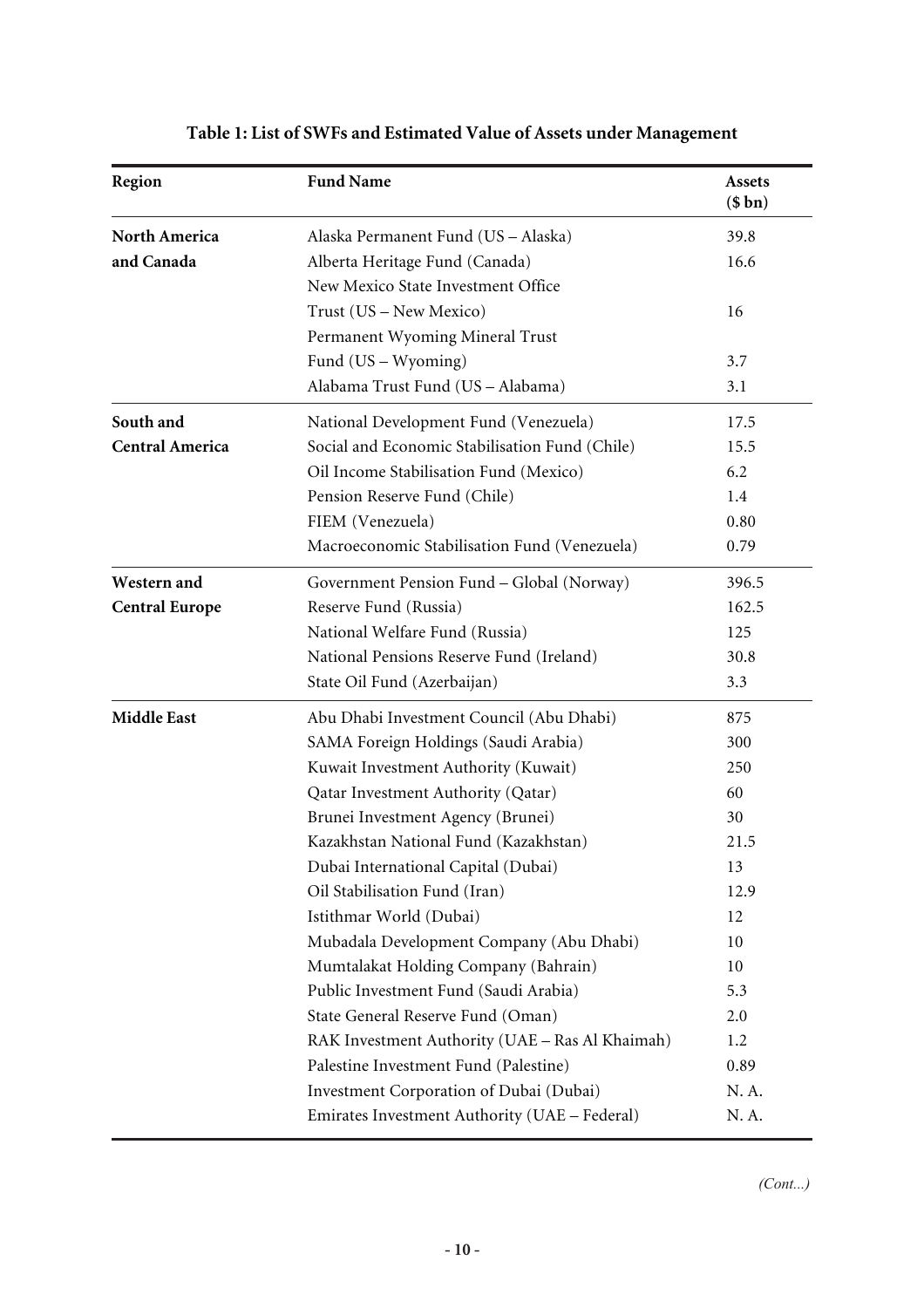| Far East and | Government of Singapore Investment                  |       |
|--------------|-----------------------------------------------------|-------|
| Australasia  | Corporation (Singapore)                             | 330   |
|              | SAFE Investment Corporation (China)                 | 311.6 |
|              | China Investment Corporation (China)                | 200   |
|              | Hong Kong Monetary Authority Investment             |       |
|              | Portfolio (China - Hong Kong)                       | 163   |
|              | Temasek Holdings (Singapore)                        | 159   |
|              | Australian Future Fund (Australia)                  | 58.5  |
|              | Korea Investment Corporation (South Korea)          | 30    |
|              | Khazanah National Berhad (Malaysia)                 | 25.7  |
|              | National Stabilisation Fund (Taiwan)                | 15    |
|              | New Zealand Superannuation Fund (New Zealand)       | 13.8  |
|              | Timor-Leste Petroleum Fund (East Timor)             | 3.0   |
|              | State Capital Investment Corporation (Vietnam)      | 2.1   |
|              | Revenue Stabilisation Fund (Kiribati)               | 0.4   |
| Africa       | Libyan Arab Foreign Investment Company (Libya)      | 50    |
|              | Revenue Regulation Fund (Algeria)                   | 47    |
|              | Libyan Investment Authority (Libya)                 | 40    |
|              | Excess Crude Account (Nigeria)                      | 11    |
|              | Poverty Action Fund (Uganda)                        | 0.35  |
|              | National Fund for Hydrocarbon Reserves (Mauritania) | 0.3   |
|              | Reserve Fund for Oil (Angola)                       | 0.2   |
|              | National Oil Account (Sao Tome)                     | 0.02  |
| Caribbean    | Heritage and Stabilisation Fund (Trinidad & Tobago) | 0.5   |
|              | Revenue Stabilisation Fund (Trinidad & Tobago)      | 0.5   |

N. A. = Not Available.

Source: Compiled from media and industry reports.

Much of their recent growth is attributed to rapid increase in official foreign exchange reserves of Asian countries and rising revenue from oil exporting countries. Market analysts estimate that assets of SWFs grew 18 percent in 2007. Though commodity funds (based on mainly oil exports) still controls the bulk of global assets but their share is declining over the years due to rapid growth of non-commodity SWFs from the Asian region.

The largest funds belong to the Middle East, Norway, Singapore, China and Russia. Six Gulf States – Abu Dhabi, Dubai, Kuwait, Oman, Qatar and Saudi Arabia – account for nearly half of the world's sovereign wealth fund assets. The Middle East and East Asian countries together account for more than three quarters of all SWF assets.

Some of the biggest sovereign wealth funds are Abu Dhabi Investment Authority (\$875 billion), Norway's Government Pension Fund – Global (\$390 billion), Singapore's Government Investment Corporation (\$330 billion) and Saudi Arabia's various holdings which together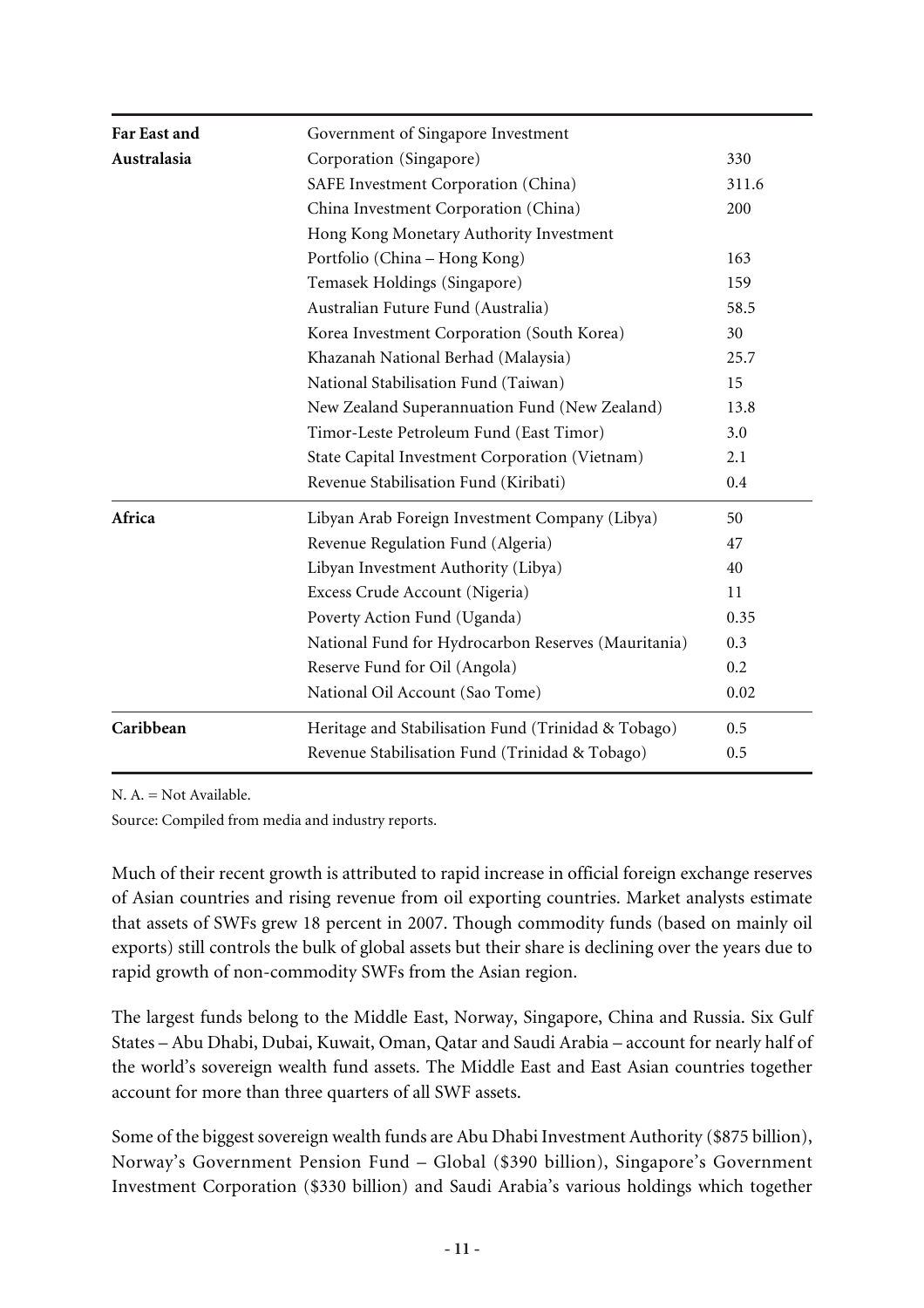manage \$300 billion. China launched its SWF, China Investment Corporation, in 2007 with \$200 billion in its kitty. Russia's National Welfare Fund, established in 2008, currently has over \$125 billion in assets. Table 1 provides a list of leading SWFs with estimates of total assets under management.

The assets managed by SWFs are highly concentrated. The top ten funds account for about 80 per cent of all SWF assets. The world's largest SWF, Abu Dhabi Investment Authority, alone accounts for about 27 per cent of total SWF assets (*See* Table 2). Further, approximately twothirds of all SWF assets are held by commodity exporting countries.

In the aftermath of global credit crisis, SWFs are estimated to have invested over \$60 billion in return for minority stakes in the US and Swiss banks. Much of this investment came from Asian and Middle Eastern SWFs. In particular, GIC and Temasek Holdings of Singapore invested over \$25 billion in distressed US and Swiss banks.

### Isn't \$3 Trillion a Lot of Money?

Well, it depends on how you look at it. Certainly, it is a lot of money if one compares asset size of SWFs with the gross domestic product (GDP) of poor countries such as Rwanda and Bangladesh. But placing SWFs with other international funds and financial institutions, one gets a completely different perspective.

In totality, SWFs are relatively small players in the international financial markets. Here are some statistics. According to the IMF, the global financial assets were \$190 trillion in 2006.<sup>6</sup> It means that SWFs are less than 2 per cent of global financial assets. In comparison with other funds, sovereign wealth funds are less than 5 per cent of the combined assets of private pension, insurance and mutual funds (*See* Table 3).

In May 2008, the total market capitalization of all publicly traded companies in the world was \$57 trillion. In this respect, \$3 trillion is not much. In contrast to the GDP of US at \$12 trillion, assets managed by SWFs may appear significant but not spectacular.

| United Arab Emirates | 27  |
|----------------------|-----|
| Singapore            | 15  |
| Norway               | 12  |
| China                | 11  |
| Saudi Arabia         | 10  |
| Kuwait               | 8   |
| Russia               | 5   |
| Others               | 13  |
| Total                | 100 |

### **Table 2: SWFs Market Share by Country, 2007** (in %)

Source: Estimates by SWF Institute and IFSL.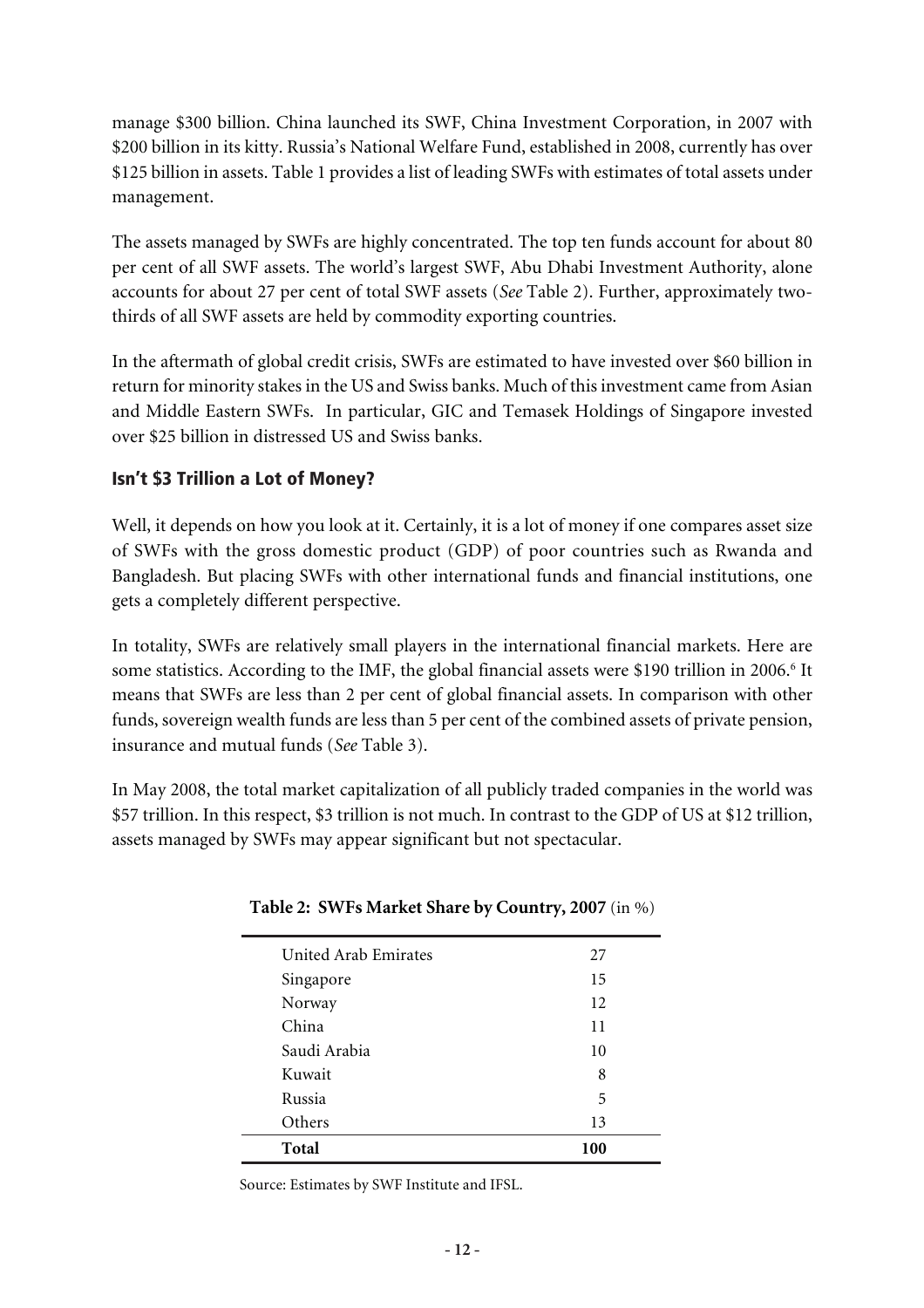The largest SWF in the world, ADIA, is no match to US-based mutual fund, Fidelity Investments, which manages \$1.5 trillion in mutual funds and another \$1.9 trillion in brokerage assets.

No denying that SWFs own more assets than hedge funds and private equity combined (*See* Table 3). But such comparison misses an important point that both hedge funds and private equity are heavily leveraged<sup>7</sup> institutions. If one includes leverage, the hedge fund industry's gross investments in the financial markets could be as high as \$6 trillion.<sup>8</sup> In the case of private equity funds, their actual financial prowess would be significantly higher due to excessive reliance on leverage.

The IMF has projected that the assets managed by SWFs could reach up to \$10 trillion by 2013.<sup>9</sup> More aggressive estimates have put the figure at about \$12 trillion.<sup>10</sup> However, such optimistic scenarios would be dependent on a number of factors including high oil and commodity prices, rapid increase in foreign exchange (forex) reserves, sustained growth of world economy and adequate returns earned by SWFs on their investments. Even if one accepts such optimistic projections, SWFs, at best, could reach only 4 to 5 per cent of world financial assets by 2012. Therefore, any assumption that sovereign funds would become the dominant players in the world financial markets in the coming years is off the mark.

### What are the Main Sources of Funds of SWFs?

Commodity-based SWFs are funded predominantly from oil and gas exports. Some funds are also based on revenues generated from metals and minerals (e.g., Chile's Social and Economic Stabilization Fund). Of the world's top 20 sovereign wealth funds, 14 are funded from commodity revenues. The commodity revenues are generated through a variety of sources including profits made by state-owned companies, commodity taxes and export duties.

Non-commodity SWFs are funded by transfer of assets from official foreign exchange reserves. In certain cases, funds are based on fiscal surpluses, proceeds from privatization and direct transfers from the state budgetary resources.

It is important to note that SWFs are one of many investment vehicles to deploy surplus foreign exchange reserves earned from above-mentioned sources. To a large extent, SWFs act as recyclers of surplus funds just like Western banks recycled petrodollars in the 1970s and 80s.

| Assets under Management (5 trillion, 2007) |      |  |
|--------------------------------------------|------|--|
| Pension Funds                              | 28.0 |  |
| Mutual Funds                               | 24.6 |  |
| Insurance Funds                            | 18.5 |  |
| Sovereign Wealth Funds                     | 3.0  |  |
| Hedge Funds                                | 2.1  |  |
| Private Equity Funds                       | 0.8  |  |

**Table 3: The Size of SWFs and other Funds**  $A$ ssets under  $A \sim M$ 

Source: Complied from various reports.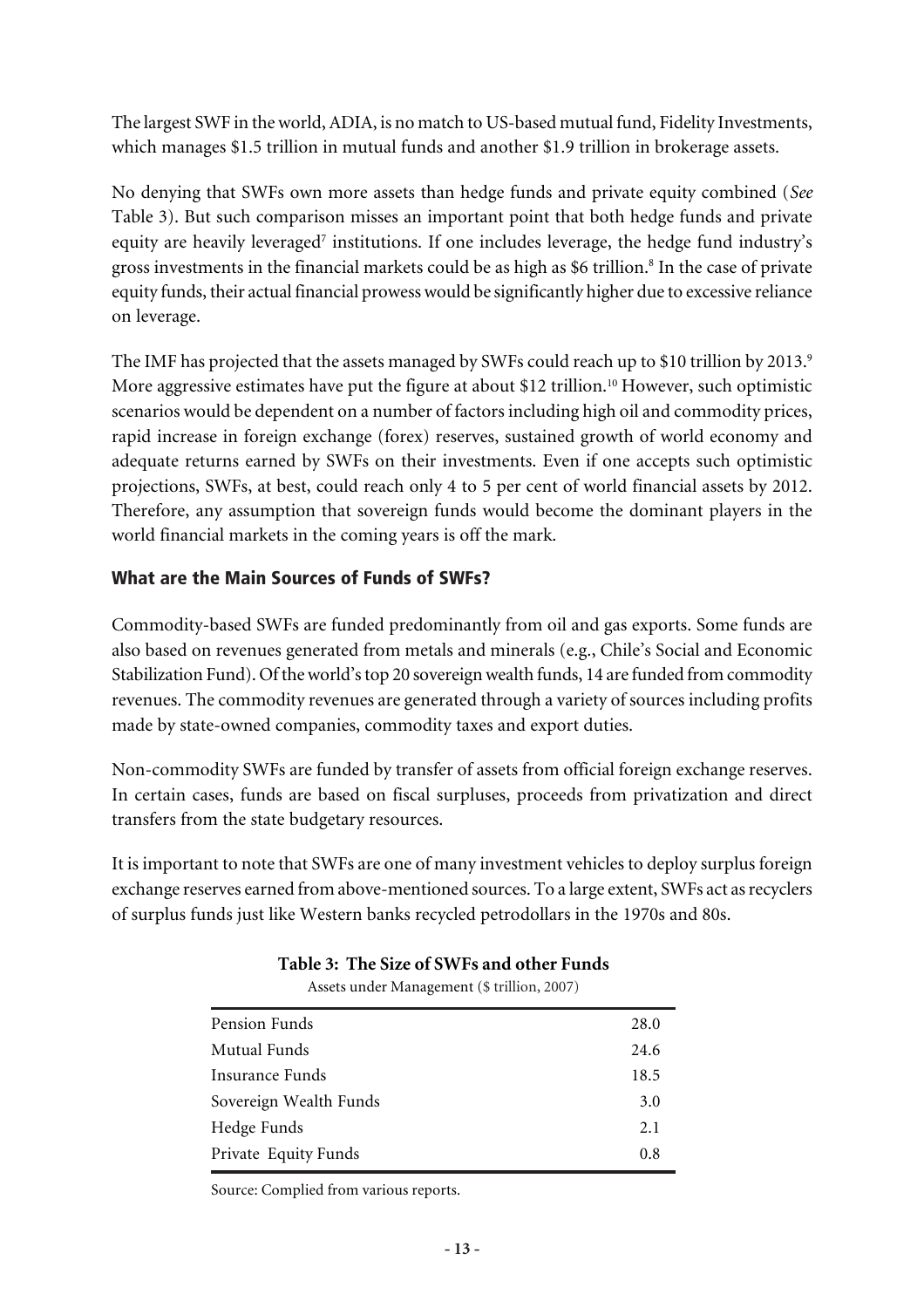In many respects, the SWFs cannot be differentiated from central banks which also deploy surplus forex reserves. However, one major factor which distinguishes SWFs from central banks is their investment pattern. Since SWFs are set up to diversify investments, they undertake longterm investments and that too in illiquid and risky assets. Whereas central banks typically undertake short-term investments in low-yielding liquid assets such as government securities and money market instruments.

### What is the Rationale behind Setting up SWFs?

As noted above, sovereign wealth funds are essentially set up to manage surplus foreign exchange reserves and revenues.

The recent increase in the number of SWFs is the reflection of large accumulation of foreign exchange reserves, mostly by the developing countries. According to the IMF statistics, global forex reserves tripled from \$2.1 trillion to \$6.2 trillion between 2001 and 2007. The developing countries accounted for more than 80 per cent of global reserve accumulation during this period. Several countries, particularly in East Asia, are accumulating forex reserves more rapidly. Asia controls nearly two-thirds of world's forex reserves, compared to mere 5 per cent by Euro area.

China is the world's largest and fastest growing holder of foreign exchange reserves (*See* Table 4). China's foreign exchange reserves are expected to reach \$2 trillion by the end of 2008. China's huge reserves reflect its current account surpluses based on higher exports.

Why developing countries are accumulating higher forex reserves? There are several motives. The biggest motive is to protect economy from sudden flight of capital. The Southeast Asian financial crisis of 1997 strengthened the thinking that developing countries need to build up higher official foreign exchange reserves to protect from volatile capital flows. In particular, Thailand and Indonesia experienced severe financial crisis as they had meager reserves to fight speculative attacks on their currencies. In order to prevent reoccurrence of Asian financial crisis,



**Chart 3: Oil Exporting Countries' Assets in SWFs**

Source: IFSL estimates, McKinsey & Company.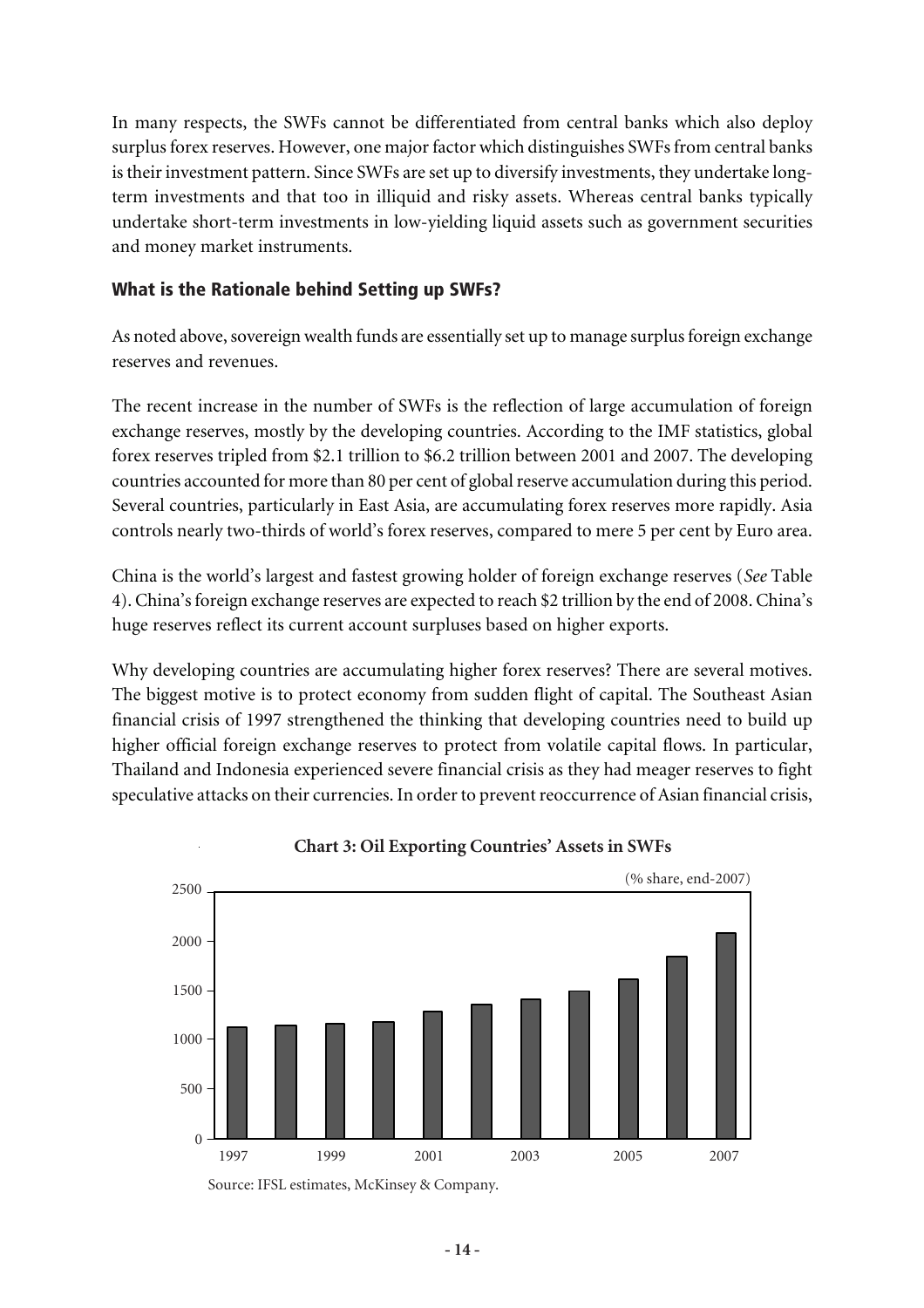many central banks (within and outside Asia) started accumulating higher reserves. In fact, higher reserves became the policy response to meet the challenges posed by financial liberalization. Some developing countries also built up large stocks of reserves to dispel the fears of foreign investors.

Additionally, the negative fallout of IMF-supported bailout programs with strict conditionalities in crisis-hit Asian countries also dissuaded the developing world to seek out IMF and other international financing in an event of a financial crisis. Instead, each country preferred to build up higher levels of forex reserves as a part of "self-insurance" policy against financial crises. This trend has been more visible in the Asian countries which are particularly vulnerable to external shocks.

However, several Asian countries have accumulated more reserves than needed to protect their domestic economy from trade shocks and volatile capital flows. As per IMF guidelines, the forex reserves of a country should be sufficient to meet 3-4 months of its imports. The Greenspan-Guidotti rule states that the forex reserves of a country should be no less than the short-term debt of the country. In many Asian countries, foreign exchange reserve levels far exceed these conventional indicators.

However, large forex reserves also pose new challenges and risks. They put pressure on its exchange rate thereby negatively affecting the competitiveness of exports and other sectors. Excessive reserves could induce asset price bubbles and higher inflation. There are fiscal costs as well. The authorities also lose control of monetary policy.

Since central banks typically undertake short-term investments in low-yielding liquid assets such as US treasury bills and bonds, the financial returns on such money market instruments are meager. According to Deutsche Bank Research, the real return on such money market instruments has been approximately 1 per cent in the past 60 years.<sup>11</sup> In contrast, the equivalent real return on a diversified portfolio of 60 per cent stocks and 40 per cent bonds is almost 6 per cent.<sup>12</sup>

| Rank           | Country/                  | <b>Forex Reserves</b> | Figures (as of) |
|----------------|---------------------------|-----------------------|-----------------|
|                | <b>Monetary Authority</b> | (\$bn)                |                 |
| 1              | Mainland China            | 1905                  | September 2008  |
| 2              | Japan                     | 995                   | September 2008  |
| 3              | Russia                    | 546                   | October 2008    |
|                | Eurozone                  | 563                   | March 2008      |
| $\overline{4}$ | India                     | 283                   | October 2008    |
| 5              | Taiwan                    | 281                   | September 2008  |
| 6              | South Korea               | 239                   | September 2008  |
| 7              | Brazil                    | 205                   | October 2008    |
| 8              | Singapore                 | 172                   | August 2008     |
| 9              | Hong Kong                 | 153                   | August 2008     |
| 10             | Algeria                   | 149                   | September 2008  |

### **Table 4: Largest Holders of Foreign Exchange Reserves**

Source: Wikipedia, 2008.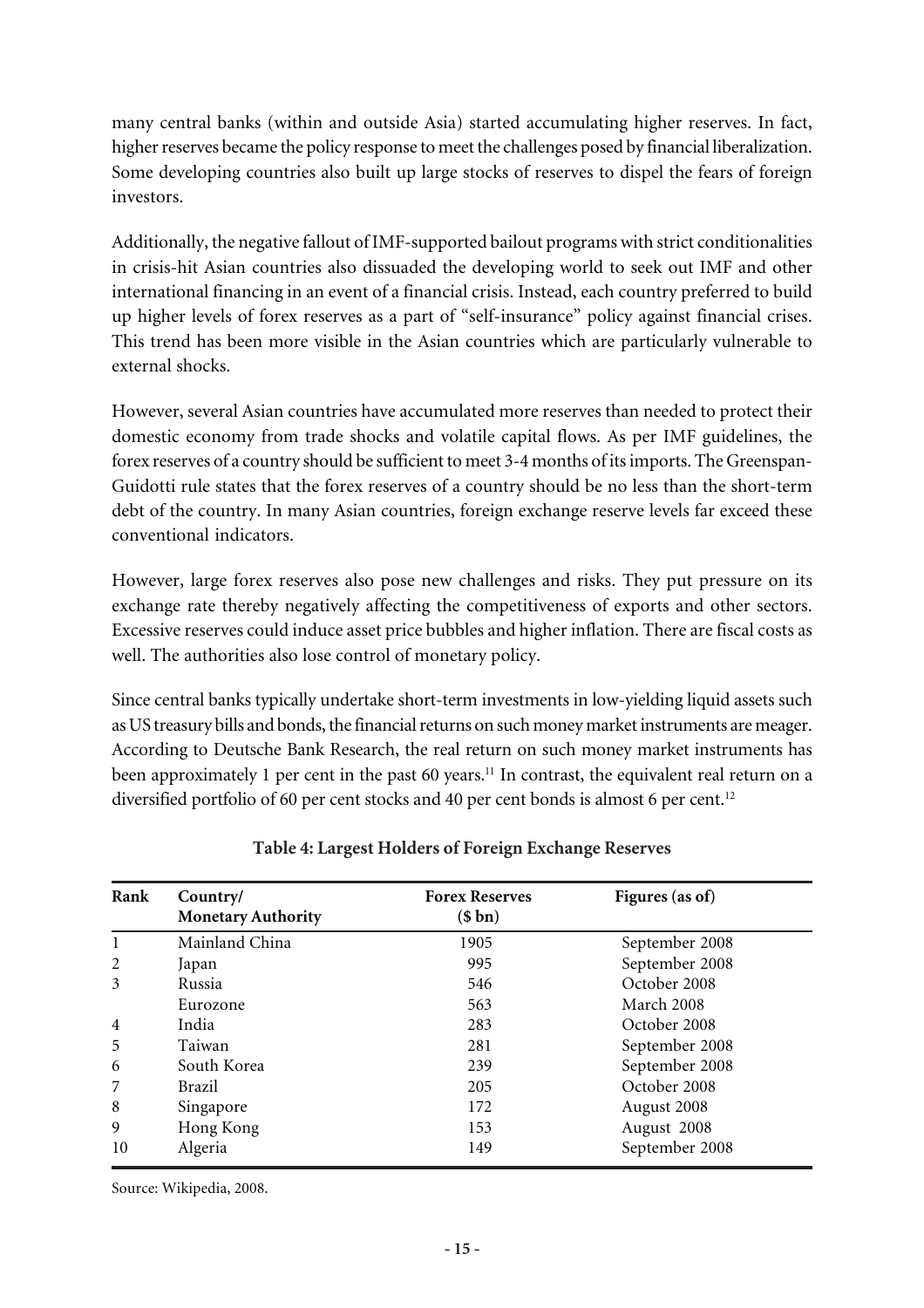Of late, the sharp depreciation of the US dollar vis-à-vis other major currencies has made investment in dollar-denominated money market instruments further unattractive. Hence, state authorities and central banks are seeking out alternative investment opportunities. The sovereign wealth funds become the natural choice for diversifying investments and maximizing returns over the long run. By establishing SWFs, countries can also preserve the wealth for future generations.

From the perspective of commodity exporting countries, SWFs act as a buffer against volatile commodity prices. Since oil, gas, copper and other commodities are non-renewable and finite, commodity exporters also view SWFs as a means to transfer non-renewable assets into financial assets, thereby preserving the country's wealth for future generations.

The oil price boom in the early 1970s encouraged many oil-exporting countries to increase public expenditures but they faced a painful adjustment when the oil prices plummeted in the early 1980s. This boom and bust experience has induced many commodity exporters (such as Russia) to establish stabilization funds by saving a share of the gains made during the boom periods.

In fact, international financial institutions (particularly IMF) have encouraged commodity exporters to set up stabilization funds to stabilize volatile commodity revenues rather than fueling domestic investment and consumption bubbles.

The massive global imbalances in trade have also played an important role.<sup>13</sup> China, Japan, South Korea, Singapore and Hong Kong have been running persistent trade surpluses on account of rapidly growing exports for many years.

| <b>Purposes/Sources</b>                 | <b>Commodity Revenues</b>                                                         | <b>Fiscal Sources</b>                                           | <b>Foreign Reserves</b>                                                                                                                 |
|-----------------------------------------|-----------------------------------------------------------------------------------|-----------------------------------------------------------------|-----------------------------------------------------------------------------------------------------------------------------------------|
| Revenue stabilization                   | Russia: Reserve Fund<br>Kuwait: Reserve Fund<br>Mexico: Oil Stabilization<br>Fund |                                                                 |                                                                                                                                         |
| Future generations /<br>public pensions | Russia: National Welfare<br>Fund<br>Norway: Government<br>Pension Fund - Global   | Australia: Future Fund<br>New Zealand: Super<br>Fund            |                                                                                                                                         |
| Management of<br>government holdings    | Mubadala                                                                          | Singapore: Temasek<br>Malaysia: Khazanah                        | China: Bank holdings<br>managed by CIC                                                                                                  |
| Wealth or risk/return<br>optimization   | Abu Dhabi Investment<br>Authority (ADIA)<br>Qatar Investment Authority<br>(QIA)   | Singapore: Government<br><b>Investment Corporation</b><br>(GIC) | Singapore: Foreign reserves<br>managed by GIC<br>Korea: Foreign reserves<br>managed by KIC<br>China: Foreign reserves<br>managed by CIC |

**Table 5: Examples of SWF Sources and Purposes**

Source: JPMorgan, 2008.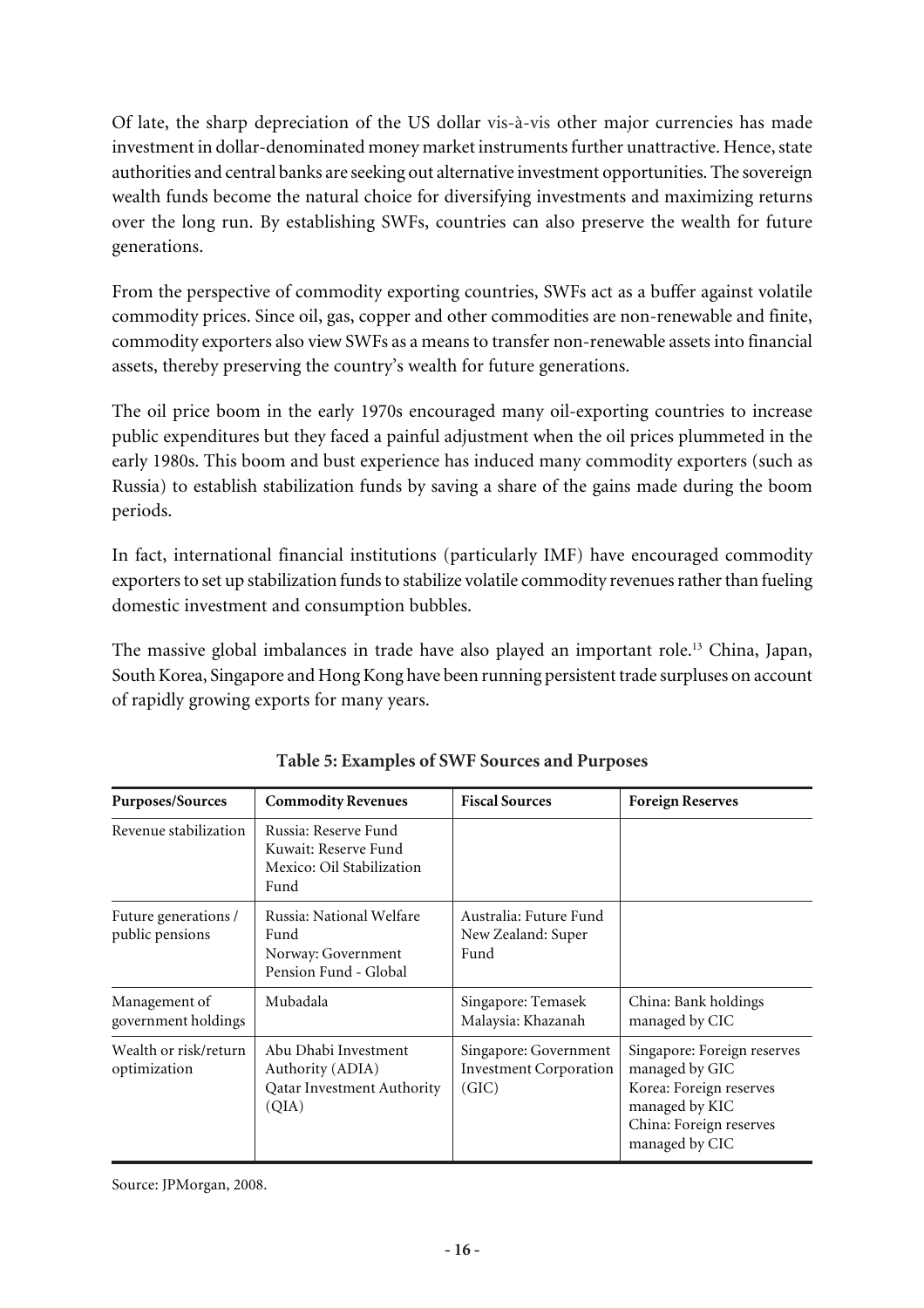On the other hand, a number of countries are running large current account deficits. This includes the US, UK, Italy and most countries of Eastern Europe. The trade deficit of the US was \$711 billion in 2007. This huge deficit implies that the US effectively borrows almost \$2 billion each day to finance its deficits. The US economy also relies heavily on foreign investment to finance its deficit budget spending.

Japan, China and oil-exporting countries are financing the US deficits by buying treasury securities, agency bonds and corporate debt and equity instruments. In 2006, Japan was the largest holder of long-term treasury securities (\$644 billion), followed by China with \$350 billion.

In the absence of any international policy coordination, massive current account imbalances are likely to persist in the coming years.

#### Box 1

### Abu Dhabi Investment Authority (UAE)

Constituted in 1976, the Abu Dhabi Investment Authority (ADIA) is the largest sovereign wealth fund in the world with an estimated \$875 billion in assets. The ADIA is wholly-owned by the Abu Dhabi Government, the largest and richest member of the oil-rich United Arab Emirates (UAE). Each Emirate has sovereign rights over its natural resources. The President of UAE, Sheikh Khalifa Bin Zayed Al Nahyan, chairs the ADIA. The ADIA is managed by a Board of Directors appointed by the President. The main sources of funds of ADIA are oil exports. The investments are managed by both internal and external managers.

The ADIA is the second most important institution in Abu Dhabi's economy next to the Supreme Petroleum Council (SPC). The current UAE oil minister and key officials in various ministries in Abu Dhabi have come from ADIA. The ADIA operates under the Abu Dhabi Investment Council which also owns a number of state owned firms. The Abu Dhabi Investment Corporation (ADIC) is the executive arm of ADIA. The ADIA created the International Petroleum Investment Company (IPIC) of Abu Dhabi in 1984 to invest in energy sector. The IPIC is an important player in the international oil markets and has made large-scale investments in East Asia, Europe and North Africa.

Throughout its history, the Authority has never disclosed its exact asset size, investment portfolio and returns. Until 2006, investments by ADIA were exclusively in foreign assets. Nowadays, ADIA invest both within and outside Abu Dhabi. Apart from international investments, ADIA is the largest shareholder in two of UAE's largest banks, National Bank of Abu Dhabi and Abu Dhabi Commercial Bank.

Traditionally, much of its investments were in equities and fixed income instruments. The market sources believe that ADIA currently invests in a diverse range of assets including equities, fixed income, real estate, hedge funds and private equity. In recent years, however, its investment portfolio has shifted towards real estate and financial sectors. The market sources estimate that ADIA invests 60 per cent of its funds in equities, 25 per cent in fixed income and the rest 15 per cent in alternative assets.

The ADIA came into news recently when it purchased large-scale stakes in the ailing Citigroup and Apollo Management (a US-based private equity firm). In May 2007, ADIA acquired 8 per cent stake in EFG-Hermes, an Egyptian investment bank. The ADIA also maintains close ties with state-owned Mubadala Development Corporation which bought a stake in Carlyle (the US-based private equity firm), Ferrari (the Italian carmaker) and Advanced Micro Devices (the US-based chip maker) in 2007.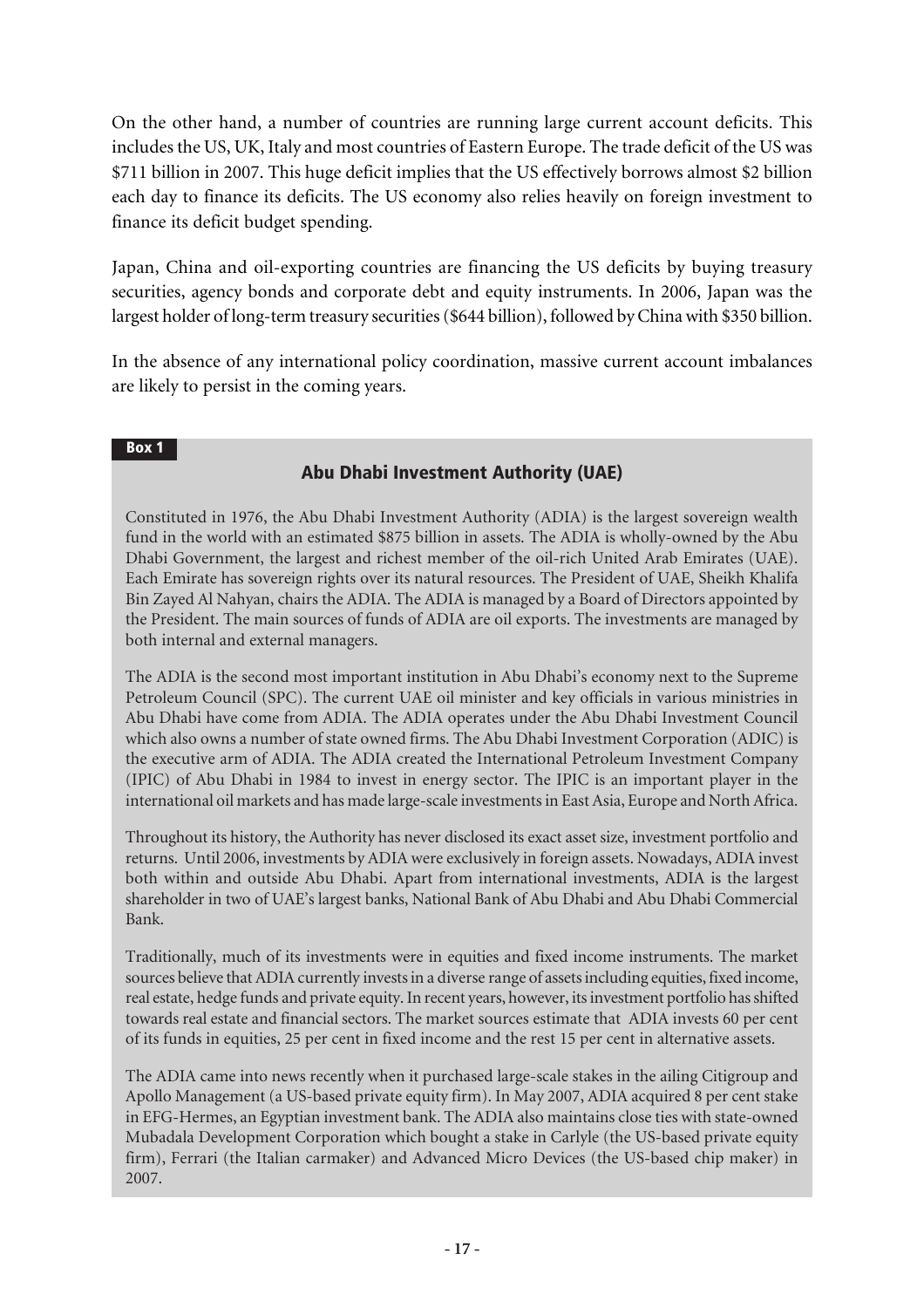# Should India Establish a Sovereign Wealth Fund?

Ever since India's foreign exchange reserves reached over \$200 billion, a debate has begun in the official circles on how to deal with this embarrassment of riches. One much-talked policy proposal is to set up an Indian SWF.

This proposal has received strong backing of the powerful Prime Minister's Council on Trade and Industry which consists of leading Indian industrialist. In its meeting held on December 18, 2007, the Council suggested setting up setting up of a sovereign wealth fund of \$5 billion to "begin with for financing acquisition of companies abroad."

With foreign exchange reserves at \$310 billion in March 2008, the proponents argue that a SWF would help in maximizing higher returns as in the case of other Asian countries.

However, it would be erroneous to equate India with other Asian countries which are rapidly accumulating forex reserves on account of higher oil prices and current account surpluses. Unlike East Asian countries such as China and Singapore, India has been running persistent current account deficits barring a small surplus for a few years. India's current account deficit touched \$17 billion in 2007-08 as against \$9.8 billion in 2006-07 largely due to higher oil import bill. The merchandise trade deficit increased from \$63 billion in 2006-07 to \$90 billion in 2007- 08, more than 7 per cent of the GDP.

It is important to note that the country's current account deficit is widening despite steady growth in software services exports and substantial rise in workers' remittances from overseas Indians. India's persistent current account deficits have been financed by large capital inflows.

Unlike Middle East countries which have established SWFs on strong commodity exports, India does not have any dominant exportable commodity (oil or gas) that can generate significant surpluses. India remains a huge net importer of oil and gas. India's oil imports climbed up 40 per cent from \$48 billion in 2006-07 to \$68 billion in 2007-08.

For decades, India has remained vulnerable to shocks on account of surge in oil and food prices. Besides, India also runs a perennial fiscal deficit.

The ongoing credit crisis in the US has led to fall in India's foreign exchange reserves from \$ 310 billion in March 2008 to \$271 billion in September 2008.

Much of India's foreign exchange reserves have been accumulated through large capital inflows in the form of portfolio investments and other short-term flows that are prone to capital flight. In 2007-08, net inflow under capital account was \$ 109 billion against \$46 billion in 2006-07, largely due to surge in portfolio investments, commercial borrowings and short-term debt.

True, the foreign direct investment (FDI) component of capital inflows has increased in recent years. But a substantial part of FDI flows is related to acquisitions of domestic firms, rather than greenfield investments.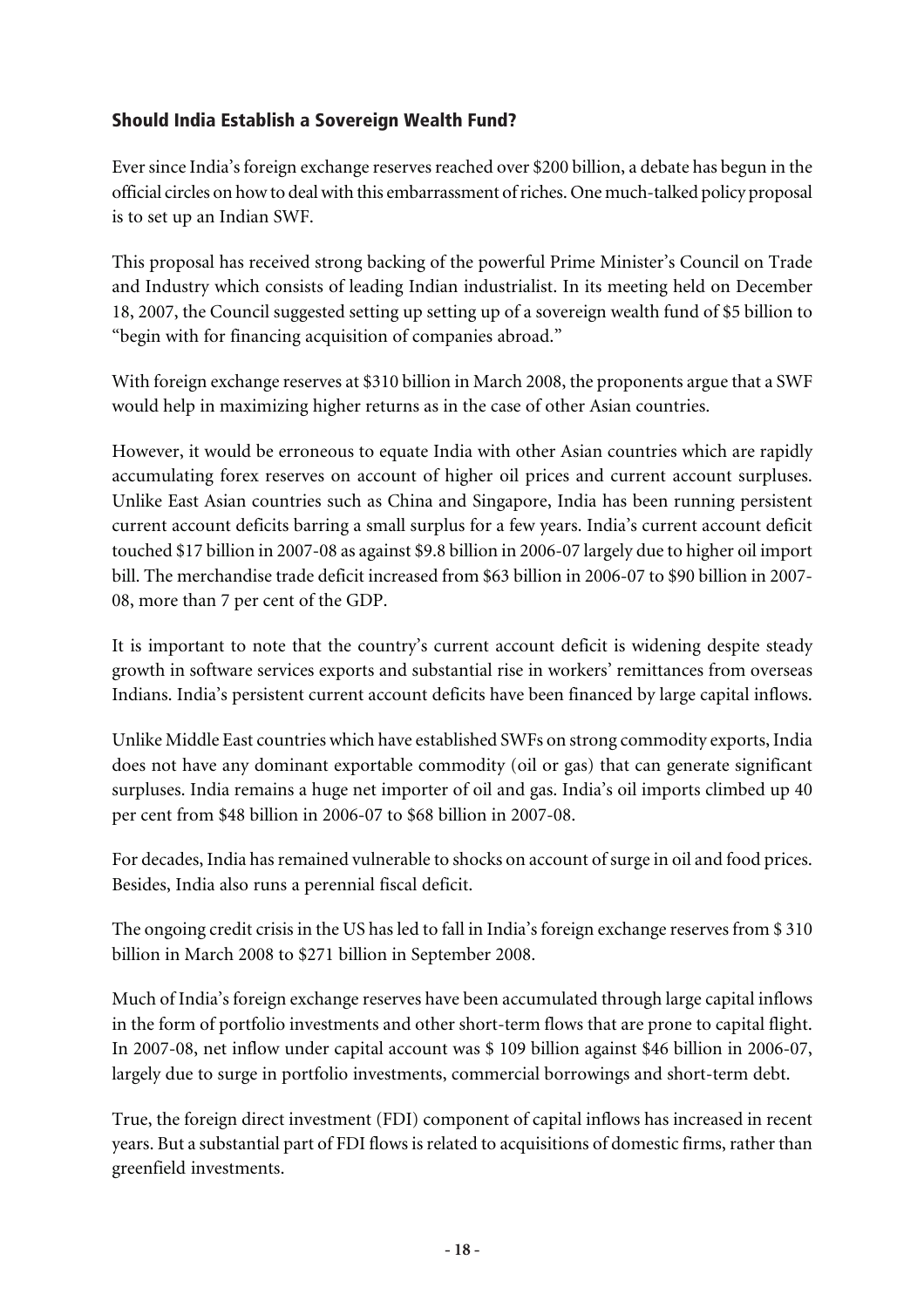Additionally, India also has a negative international investment position (IIP) with liabilities far exceeding assets. According to the official statistics, as on March 2007, India's international investment position showed a net liability at \$45 billion with assets at \$243 billion and liabilities at \$288 billion.

As far country's external debt is concerned, it has been rising steadily for the past few years on account of higher borrowings by the Indian companies and short term credit. The external debt reached \$221 billion in March 2008, as compared to \$169 billion in March 2007.

Given the overwhelming presence of volatile capital flows in the foreign exchange reserves, it would be erroneous to consider country's foreign exchange reserves as a position of strength. Hence, any policy move towards establishing an Indian SWF should proceed cautiously.

Nevertheless, a portion of country's reserves could be prudently used in the improvement of infrastructure, education and health services particularly in rural India rather than financing "acquisition of companies abroad."

| Fund                                      | <b>Foreign Investment</b> | <b>Equity Investment</b> |
|-------------------------------------------|---------------------------|--------------------------|
| Abu Dhabi Investment Authority            | high                      | high                     |
| Government Pension Fund - Global          | high                      | medium                   |
| <b>SAMA</b>                               | high                      | low                      |
| Kuwait Investment Authority               | high                      | high                     |
| Investment Corporation of Dubai           | high                      | high                     |
| Qatar Investment Authority                | high                      | high                     |
| Libya Investment Authority                | high                      | high                     |
| Brunei Investment Agency                  | high                      | high                     |
| Government Pension Fund - (Norway)        | low                       | medium                   |
| <b>Future Generations Fund</b>            | high                      | high                     |
| National Oil Fund                         | high                      | low                      |
| Khazanah Nasional Berhad (Malaysia)       | low                       | high                     |
| China Investment Corporation              | high                      | high                     |
| Government Investment Company (Singapore) | high                      | high                     |
| Temasek Holdings (Singapore)              | medium                    | high                     |
| Korea Investment Corporation              | high                      | high                     |
| National Stabilisation Fund               | low                       | high                     |
| Government Future Fund (Australia)        | medium                    | medium                   |
| Alaska Permanent Fund (US)                | medium                    | medium                   |
| Alberta Heritage Fund (Canada)            | medium                    | medium                   |

### **Table 6: Investment Patterns of Sovereign Wealth Funds**

Notes: Figures are only rough approximations. "High" and "low" refer to shares above two-thirds and below onethird respectively.

Source: European Central Bank, 2008.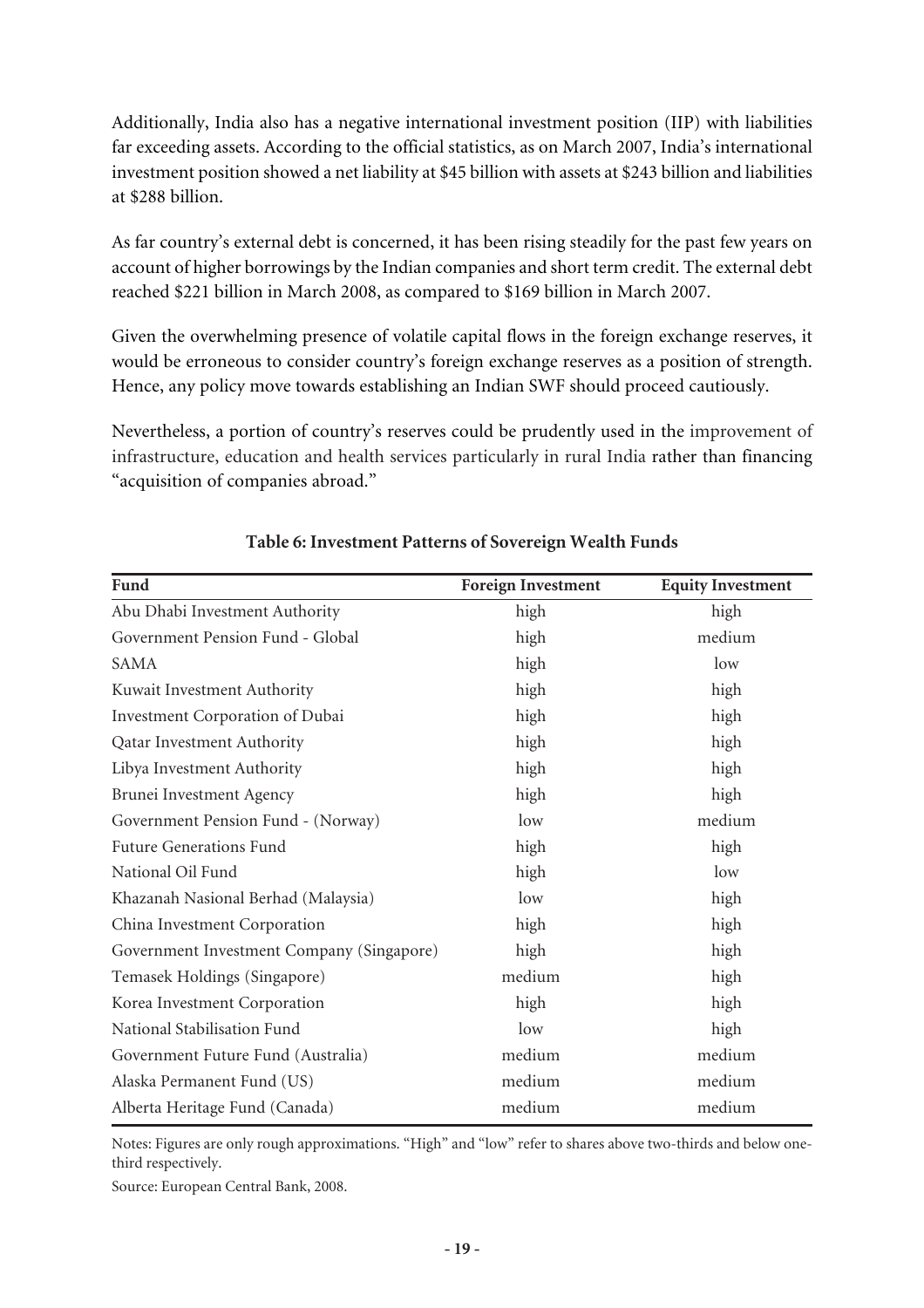### What are the Investment Patterns and Strategies of SWFs?

Despite limited information, several broad trends about the investments of SWFs have been observed. First, SWFs undertake substantial investments across the borders though some funds (e.g., Temasek Holdings and Khazanah) predominantly invest in their domestic market.

Second, the overwhelming majority of sovereign funds are passive investors. In rare cases where SWFs undertake direct investments, they do not seek controlling interests or active roles in the management of invested companies. Even the large-scale direct investments made by SWFs in the US and European banks during 2007-08 are minor in ownership with no special rights or board representation. Some funds such as Norway's Government Pension Fund (GPF) deliberately seek a small ownership stake in companies in order to diversify investment portfolio. Though the GPF has invested in more than 7000 companies globally but its stakes are small. The average ownership stake is less than 1 per cent. The Fund deliberately does not invest more than 10 per cent in each company to underscore its role as a financial investor.

The FDI component of the total investments made by SWFs is very minimal. According to the UNCTAD, FDI by SWFs was merely \$10 billion in 2007, accounting for a mere 0.2 per cent of their total assets and only 0.6 per cent of total global FDI flows.<sup>14</sup> In contrast, FDI by private equity funds, which are considered smaller in asset size than SWFs, reached \$460 billion in 2007.<sup>15</sup>

Third, unlike hedge funds and private equity funds, SWFs typically are not highly leveraged institutions.

Fourth, the bulk of investments made by SWFs are currently concentrated in the developed countries. However, developing countries (particularly in Asia) are becoming the new investment destination of SWFs.

Fifth, since SWFs have no explicit liabilities, they usually have a long-term investment horizon coupled with a higher risk tolerance. The share of risky assets in sovereign wealth funds' portfolios is increasing over the years. In particular, savings funds tend to invest in illiquid and higheryielding risky instruments.

Sixth, SWFs are gradually moving towards a more diversified investment portfolio. At present, the biggest share of SWF assets are invested in fixed income instruments such as government and agency bonds. Several SWFs have decided to increase their allocation to equities and alternative assets. However, the shift in the asset allocation would not happen overnight. For instance, Norway's Government Pension Fund-Global has decided to increase its equity allocation from currently 40 per cent to 60 per cent by 2010. It has also proposed investments in some alternative assets.

Of late, newer SWFs from the Middle East region are increasing their exposure to alternative assets, particularly private equity. They are setting up dedicated funds (though small in size) to invest more directly in private equity funds. This development is in sync with the rise of local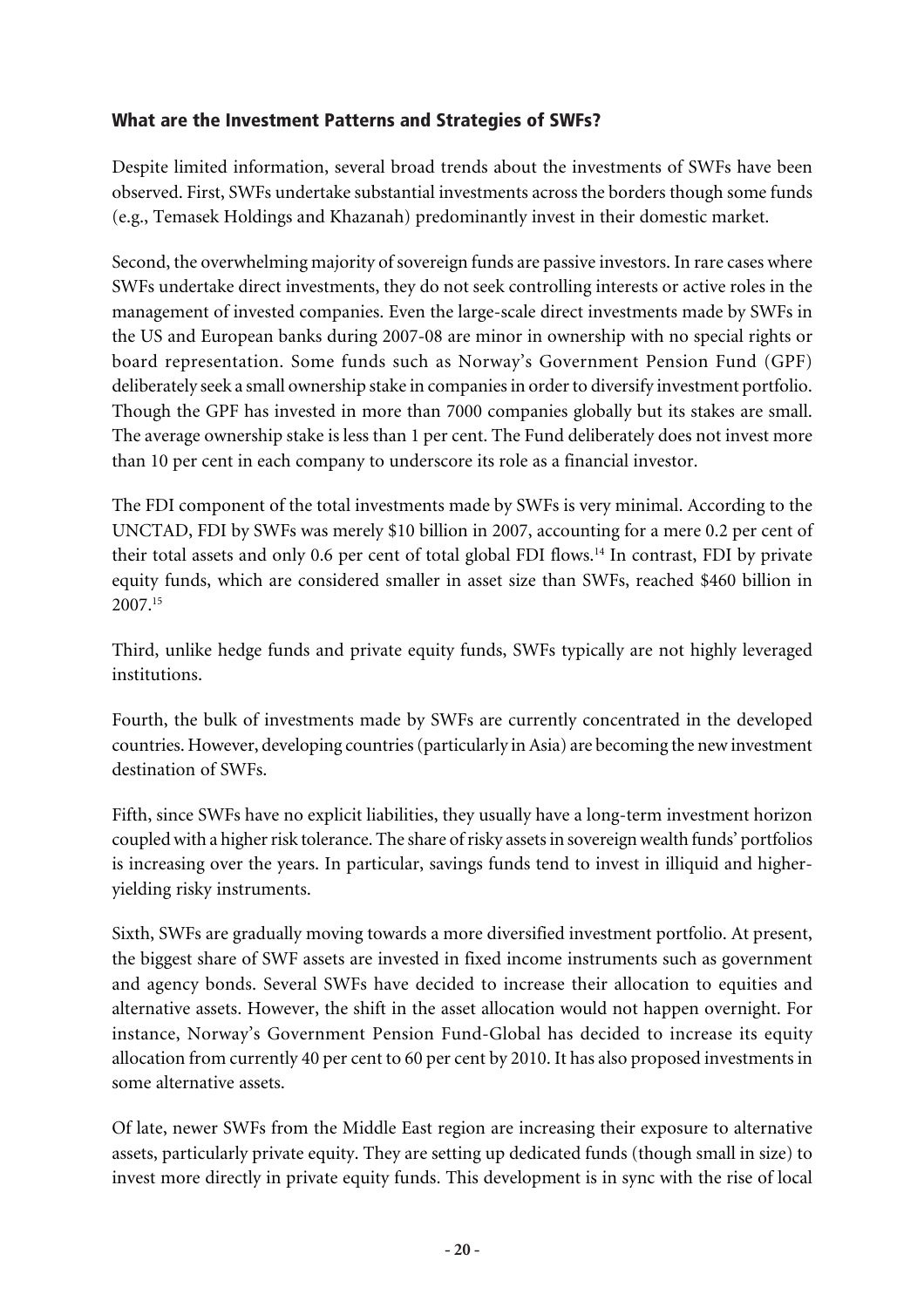private equity industry in the Middle East and North Africa (MENA) region. The market observers estimate that investments (direct and indirect) by SWFs in the global private equity industry currently are in the range of \$80 to \$100 billion. Such funds often invest with a consortium of PE investors. But their usage of leverage is minimal. Like large institutional investors, such funds can influence the operations of companies in which they invest. The prominent examples of such sovereign funds include Qatar's Investment Authority, Abu Dhabi's Mudabala and Dubai's Istithmar and Dubai International Capital.

In addition, some sovereign funds have recently bought ownership stake in the leading private equity firms. In 2006, the Abu Dhabi Investment Authority took a 9 per cent stake in US-based

| Fund                                | <b>Asset Allocation</b>                                                                                    | <b>Geographic Allocation</b>                                                                                                |
|-------------------------------------|------------------------------------------------------------------------------------------------------------|-----------------------------------------------------------------------------------------------------------------------------|
| Global Pension Fund                 | 40/60 equity/fixed income, equity<br>to increase to 60%, may add<br>Private equity, property               | Equity: 50% Europe, 35%<br>Americas/Africa and 15%<br>Asia, Fixed income: 60%<br>Europe, 35% Americas/Africa<br>and 5% Asia |
| Abu Dhabi Investment<br>Authority   | high equity ratio, perhaps 50%,<br>some private equity, property                                           | unknown breakdown                                                                                                           |
| Kuwait Investment<br>Authority      | high equity allocation, private<br>equity allocation as high as 5%                                         | Equity portfolio based on<br>share of global GDP, slightly<br>overweight Europe, under-<br>weight U.S.                      |
| Qatar I.A.                          | high private equity allocation                                                                             | unknown breakdown                                                                                                           |
| Dubai International<br>Capital      | mostly private equity                                                                                      | Most reported purchases have<br>been in UK, Eurozone,<br><b>MENA</b>                                                        |
| Kazakhstan National<br>Fund         | 25/75 Equity/Fixed Income split                                                                            | fixed income: 45% US, 30%<br>eurozone, 10% UK 10% Japan<br>5% Australia                                                     |
| Brunei I.A.                         | assumed significant equity portion                                                                         | Unknown                                                                                                                     |
| Russian<br>Stabilization<br>Fund    | Low-risk, liquid fixed income,<br>fund to be split into reserve and<br>future generation fund as of Feb 08 | Fixed Income: 45% US, 45%<br>EU, 10% UK                                                                                     |
| Saudi Arabian Monetary<br>Authority | as of December 2006, over 80%<br>foreign securities, 20% deposits<br>with foreign banks                    | Unknown                                                                                                                     |

**Table 7: Composition and Asset Allocation of Selected SWFs (December 2006)**

Source: Brad Setser and Rachel Ziemba, "What Do We Know About the Size and Composition of Oil Investment Funds?," RGE Monitor, April 2007, p.10.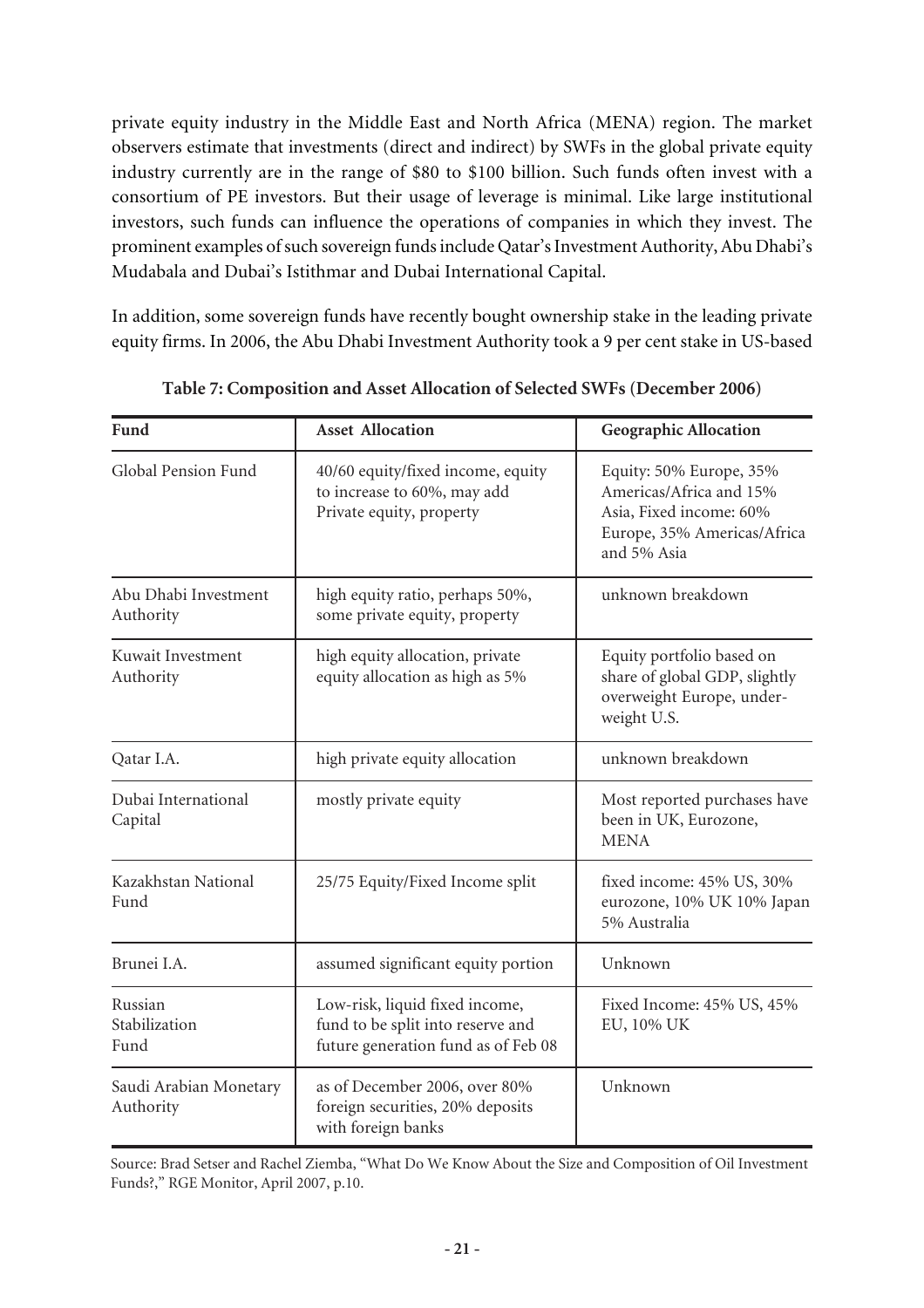private equity firm, Apollo Management. In 2007, China Investment Corporation bought a 9.9 per cent non-voting stake in the Blackstone Group. In September 2007, Abu Dhabi's Mubadala bought a 7.5 percent stake in the Carlyle Group. In November 2007, Dubai International Capital bought a 10 per cent stake in Och-Ziff, a US-based alternative asset management firm.

In the aftermath of credit crisis, private equity firms are seeking money from sovereign wealth funds to finance leveraged buyouts. The financing for leveraged buyouts may take some time due to lack of specialized skills and expertise at SWFs but joint deals between SWFs and private equity could be expected.

It has been estimated that SWFs' share in total alternative markets will rise from 6 per cent currently to 10 per cent by 2012. The real estate holdings of SWFs may rise while commodities exposure is likely to remain small.

The financial services has emerged one of the important investment sectors of SWFs. Since the beginning of the US sub-prime crisis in mid-2007, sovereign wealth funds have together invested more than \$70 billion in world's leading banks. Table 8 provides details of these major investments by SWFs in the banking and financial sector. Some major investments are listed below:

- China Investment Company invested \$5 billion in Morgan Stanley;
- Abu Dhabi Investment Authority acquired a \$7.5 billion stake in Citigroup;
- Korea Investment Corporation, together with Kuwait Investment Authority, invested \$5.4 billion for an equity capital stake in Merrill Lynch; and
- n GIC of Singapore acquired a \$9.8 billion stake in the Union Bank of Switzerland (UBS).

| <b>SWF</b>                               | <b>Bank</b>    | Value (\$bn) | Stake (in %) |
|------------------------------------------|----------------|--------------|--------------|
| Government of Singapore Investment Corp  | Citigroup      | 6.8          | 4.4          |
| Kuwait Investment Authority              |                | 7.7          | 4.1          |
| Abu Dhabi Investment Authority           |                | 7.6          | 4.9          |
| Korean Investment Croporation            | Merrill Lynch  | 2.0          | 4.3          |
| <b>Temasek Holdings</b>                  |                | 5.0          | 11.3         |
| Kuwait Investment Authority              |                | 3.4          | 7.0          |
| Government of Singapore Investment Corp. | <b>UBS</b>     | 9.8          | 8.6          |
| Saudi Arabia Monetary Agency             |                | 1.8          | 2.0          |
| China Investment Corporation             | Morgan Stanley | 5.0          | 9.9          |
| Temasek Holdings                         | Barclays       | 2.0          | 1.8          |
| <b>Qatar Investment Authority</b>        | Credit Suisse  | 0.6          | 1.0          |

### **Table 8: Recent Investments by Sovereign Wealth Funds in International Banks**

\* Since 2006.

Source: Complied from various media and industry sources.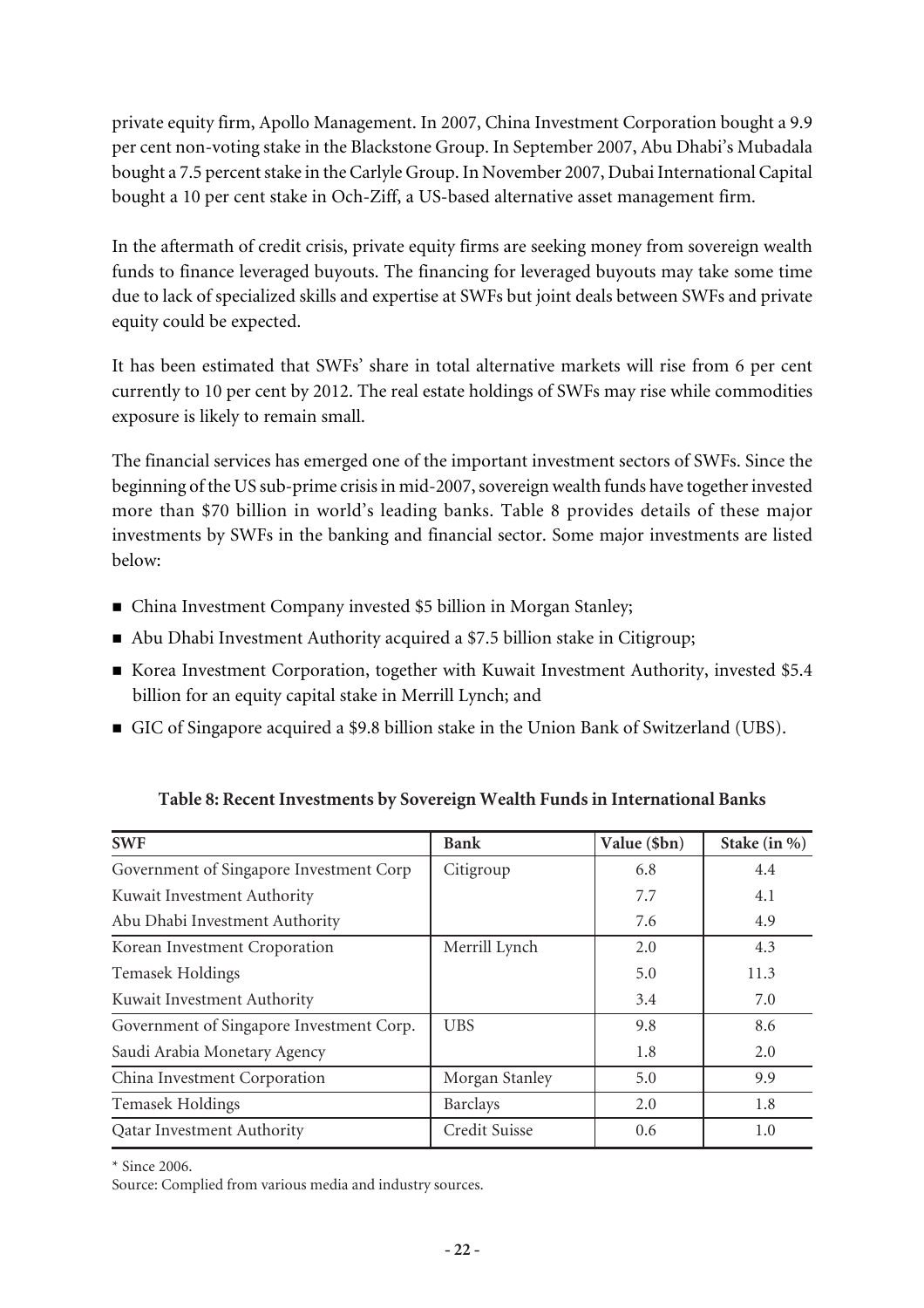It needs to be emphasized here that these privately negotiated investments in the Western banking system were minor in ownership stakes. Moreover, these investments were not hostile in nature and involved convertible bonds which would be converted into equity stakes in the future. Furthermore, these investments were made in a transparent manner with the approval of banking regulatory authorities in the host countries. By injecting tens of billions of dollars into ailing banks, SWFs acted as a stabilizing force in the international banking system.

### Are Sovereign Wealth Funds Transparent?

The lack of transparency in the universe of SWFs is a fair concern. But it would be erroneous to conclude that all SWFs are opaque. Some sovereign wealth funds are very transparent and publicly disclose their asset size, investment portfolio and returns.

The Norway's Government Pension Fund-Global (GPF) and Canada's Alberta Heritage Fund are the shining examples of transparent SWFs. As per Linaberg-Maduell Transparency Index of the Sovereign Wealth Fund Institute, the GPF ranks first among the SWFs in terms of transparency. There are very few non-SWFs and institutional investors in the world which can match up to the high standards of transparency, governance and accountability of the GPF. The GPF publishes quarterly and annual reports which include a detailed disclosure of assets under management, the currency and asset class composition of the portfolio down to company level and a standardized reporting of its performance against a benchmark. As part of its higher disclosure and governance standards, the GPF, for the first time, published its voting records for 2007 which provides the basis for its voting decisions.

On the other hand, some SWFs, particularly belonging to the Middle East, do not publicly disclose their asset size, investment strategies and financial performance.

A recent survey by the International Working Group on Sovereign Wealth Funds found that nearly one-fifth of world's 20 SWFs are not accountable to their domestic legislatures.<sup>16</sup>

The varying degrees of transparency among the sovereign wealth funds have to be viewed in their specific national context. It is hardly surprising that opaque governments tend to operate opaque SWFs. It is not that all other investment funds and financial institutional (barring SWFs) are transparent in these countries. Though both Saudi Arabia and Norway operate SWFs but their transparency, governance and accountability standards are hugely different. These differences have more do to with their distinct historical, cultural, political, legal and institutional contexts. In some Middle East countries, even basic national statistics are not made public.

A study by US-based Peterson Institute for International Economics in which SWFs were ranked according to their structure, governance, transparency and accountability found a systematic pattern whereby SWFs with low transparency are associated with economies with low scores in quality of the legal system and democratic accountability.<sup>17</sup> Similar patterns have also been revealed in the Linaberg-Maduell Transparency Index of the Sovereign Wealth Fund Institute.

Contrary to popular perception, the Russian sovereign wealth funds have adopted higher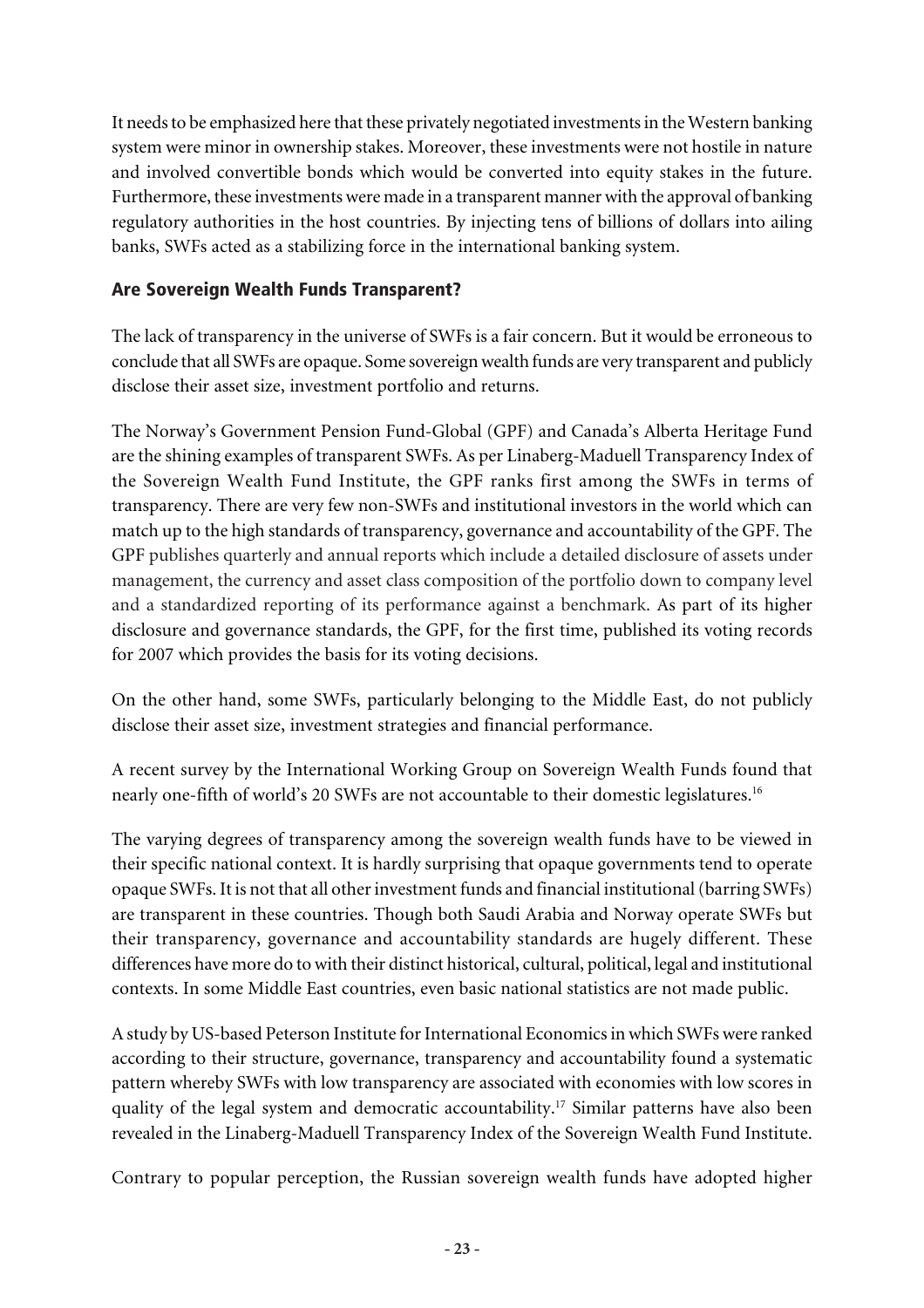### China Investment Corporation

With \$200 billion as seed money, the state-owned China Investment Corporation (CIC) was established on September 29, 2007. The CIC was set up to diversify investments of foreign-exchange reserves and to seek better returns from overseas markets. Another objective of the CIC is to strengthen domestic financial system through recapitalizing domestic banks.

To raise funds for the CIC, the Chinese government issued special treasury bonds and used the proceeds to buy foreign reserves from the central bank. The CIC is expected to earn a return that exceeds the annual interest cost of the special treasury bonds. It is expected that the Chinese government would increase the asset base of the CIC by issuing more treasury bonds.

The ultimate responsibility and accountability of CIC lies with the State Council, which also appoints a Board of Directors. Though its investment processes are not publicly known but it is well established that the CIC is modeled on Singapore's GIC and Temasek Holdings. It is estimated that up to \$90 billion of its funds could be invested in international financial markets in a diverse portfolio consisting of equity, fixed income, real estate, private equity and other alternative assets. Another significant portion of CIC's assets could be invested in domestic banks and financial institutions. The CIC has recently made \$100 million IPO investment in China Railway Group.

Till now, CIC has made investments in the financial sector in the overseas markets. In May 2007, before its official launch, CIC made a \$3 billion pre-IPO investment (with non-voting rights) in Blackstone Group, the US-based private equity firm. In December 2007, CIC invested \$5 billion in Morgan Stanley in the form of mandatory convertible securities.

In early 2008, CIC agreed to launch a \$4 billion private equity fund with JC Flowers & Co focusing primarily on financial assets in the US. This would be the first private equity fund started by the CIC since its inception. The CIC is expected to provide about 80 percent of the fund while JC Flowers and other general partners would provide the rest of funding.

With the spread of credit crisis, the value of its investments in the international banks and private equity firms has declined significantly. The media reports suggest that CIC may have as much as \$5.4 billion frozen in a US money-market account.

In the wake of growing criticism from the developed countries (particularly the US), the CIC brought out a brief publication which gives information about its operations but detailed information about its investment strategy, decision-making processes and structures are not available. The senior management of CIC has declared that their fund would act a "good corporate citizen" and not invest in companies that damage the environment, waste energy or produce tobacco. Given the hostility, the CIC may avoid strategic direct investments and acquisitions for some time.

The State Administration of Foreign Exchange (SAFE) is another sovereign fund of China which operates under the jurisdictions of the central bank. For years, SAFE has been managing China's foreign exchange reserves and investing largely in US treasury bills and bonds. Of late, SAFE has become an active investor with greater global equity exposure. In April 2008, SAFE purchased a \$2.8 billion stake in the French oil firm, Total. Besides, it has recently bought stakes in Australian banks and is contemplating investment in private equity and other alternative assets.

standards of transparency and governance. Since the funds are administered by the Ministry of Finance, the Ministry publishes a monthly report on their asset size, accumulation and investment positions. The Ministry of Finance reports to the Government on accumulation, investment and spending of the capital of the funds both on a quarterly and annual basis. Asset allocation norms and investment guidelines are also made public. As per investment guidelines approved

Box 2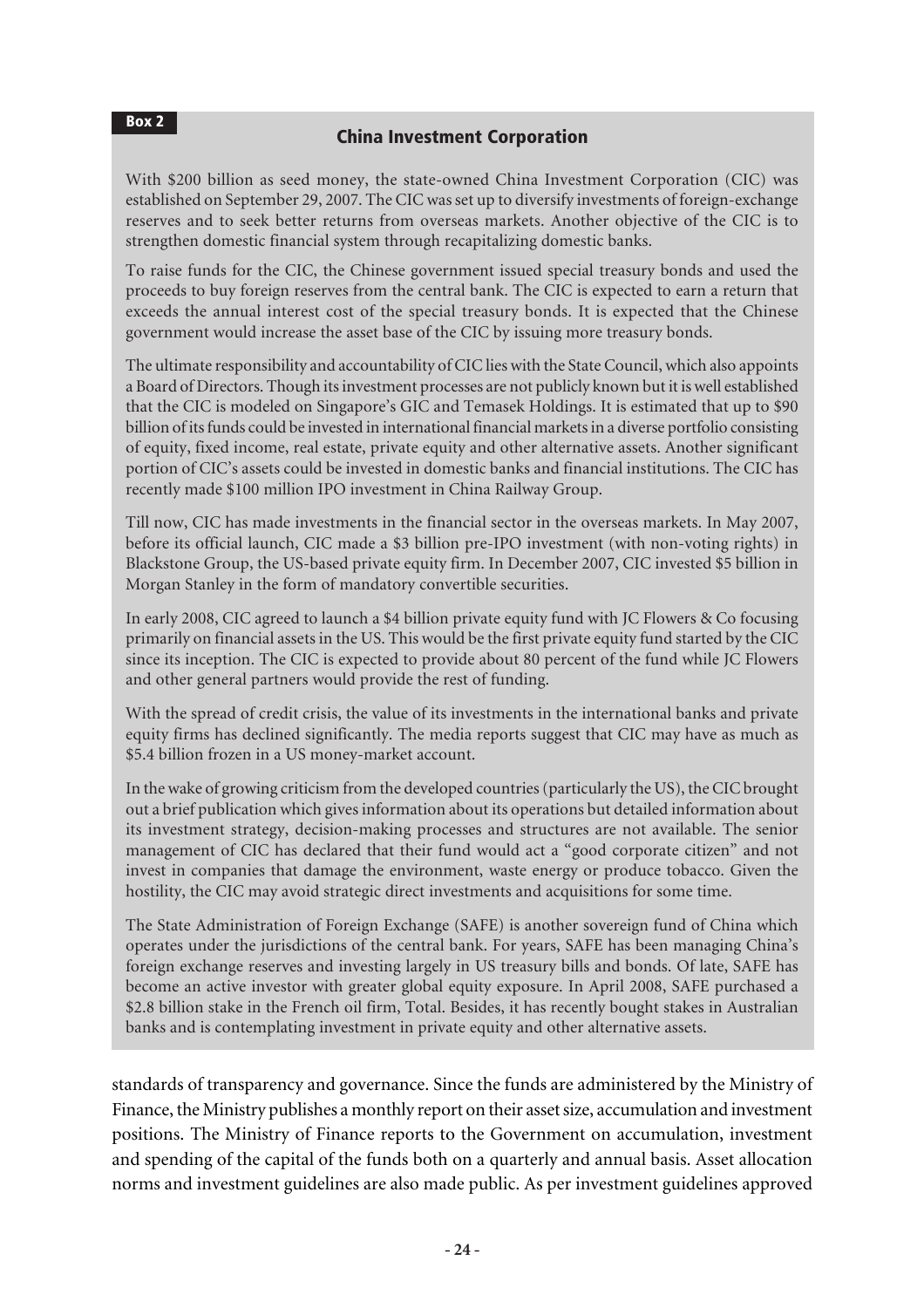by the Russian state authorities, the assets of the funds are to be invested in a narrow list of investment opportunities, mainly in low-yielding, low-risk sovereign bonds of selected developed countries and their state agencies. The eligibility of foreign debt securities is decided by the Government. There are several other conditions (such as currency allocation and time horizon) attached to the investment guidelines of the funds.

It has been observed that the newly-launched SWFs have adopted relatively higher standards of transparency and governance. Many of them hire external managers, regularly publish financial information and are accountable to their national legislatures. The Korea Investment Corporation and Chile's Social and Economic Stabilization Fund are notable examples of this trend. Since its inception, the Korea Investment Corporation has disclosed its asset size, sources of funds, major foreign and domestic investments and hiring of external managers for fund management.

Under growing pressures, some older SWFs are also becoming more transparent and accountable. A significant number of them are conducting both internal and external audits. Since 2004, Temasek is disclosing information related to its financial performance. In July 2007, for the first time, the Kuwait Investment Authority revealed its asset size and financial performance. In September 2008, GIC made public its first annual report containing information about its investment portfolio, governance structure and financial returns. The Abu Dhabi Investment Authority has also disclosed its broad asset allocation in October 2008.

However, improvements in the transparency and governance will come gradually and organically. Therefore, one should not expect that all SWFs to adopt higher standards of transparency, governance and accountability overnight.

Several international initiatives have been undertaken recently by the Western governments and institutions to enhance the transparency and governance standards of the SWFs. In February 2008, the European Union (EU) has suggested a slew of measures to improve the transparency and governance standards of SWFs.<sup>18</sup> The proposed measures include disclosure of size and sources of funds, annual disclosure of investment positions, asset allocation and currency composition. On governance, it called for a clear separation of responsibilities between the SWF and home governments, operational autonomy and issuance of risk-management policies. At the multilateral level, the International Working Group on Sovereign Wealth Funds under the aegis of IMF released a set of voluntary principles to enhance transparency and disclosure standards of SWFs.

Any attempt to push a single time-bound framework for transparency, accountability and governance may not yield result given the varying degrees of ownership and governance norms practiced by the SWFs.

The demand for increased transparency of SWFs by the West lacks credibility in the light of poor levels of transparency and governance standards of big private investors. Singling out SWFs for their opaqueness but overlooking similar (or even greater) levels of secrecy and unaccountability enjoyed by hedge funds, private equity funds and investment banks exposes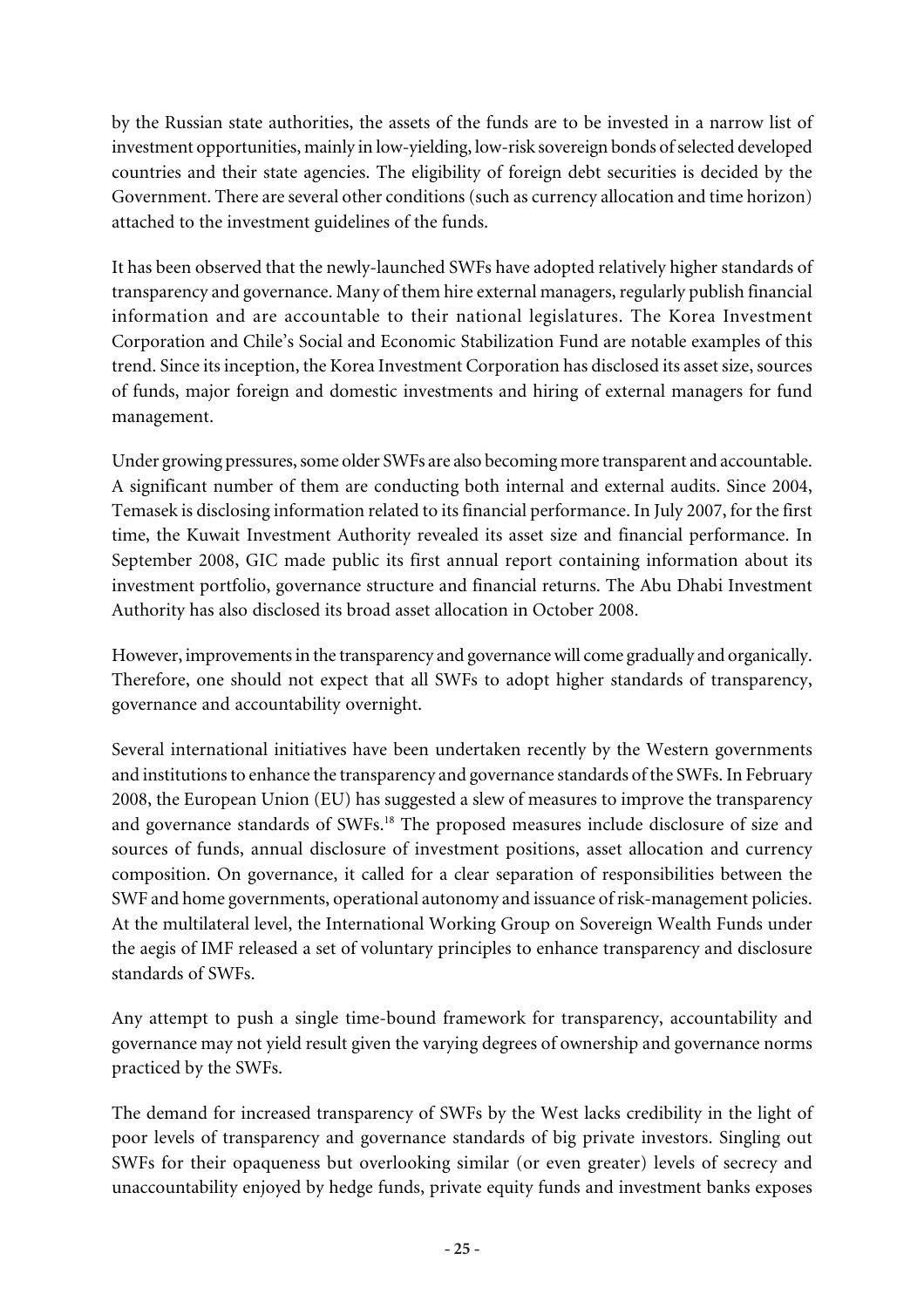the double-standards the Western policy makers. In principle, all financial institutions (public or private) should be transparent. Why single out sovereign wealth funds?

There is no denying that SWFs should become more transparent and accountable to their legislatures, public institutions and citizens in their home countries. Increased transparency may also help in removing fears in the host countries as opponents often use secrecy of SWFs as an excuse to shun them. Indeed, more transparency would enhance public participation in the management of funds. As pointed out by Kristin Halvorsen, Norway's Minister of Finance, "We believe transparency is a key tool in building trust. Domestically it helps build public support and trust in the management of Norway's petroleum wealth. Openness about the fund's management can contribute to stable financial markets and exert a disciplinary pressure on managers."<sup>19</sup>

# Do Sovereign Wealth Funds Destabilize Financial Markets?

Till date, there is no empirical evidence to support the popular perception that sovereign funds destabilize financial markets.

The argument of the opponents goes as follows. Since SWFs have large positions in the markets, any sudden shift in the asset or currency allocation could result in significant price impacts, higher volatility and herd behavior which, in turn, could pose a potential threat to the entire financial system. True, large positions by any financial institution could pose a potential threat to market stability. As discussed earlier, unlike hedge funds, SWFs do not shift their portfolios rapidly. Also the phenomenon of herd behavior is not restricted to sovereign wealth funds. There are many big players which can trigger herd behavior. Why single out SWFs?

Further, the share of SWFs in the global markets is too small. The SWFs currently account for 3 per cent of the global equity market. Even if one accepts optimistic projections on the future asset size of global SWFs, they will still remain a small player in the global equity markets. By 2012, the share of SWFs in the global equity market would not be more than 5 per cent. Therefore, it is hard to accept the claim of the opponents that sovereign funds could undertake large positions and destabilize financial markets.

Even in the case of Norway's Government Pension Fund which follows a policy of negative screening and divestment on ethical grounds, the process of divestment is intentionally designed to avoid any downward price pressure and market instability. When the GPF divested from Wal-Mart and Vedanta Resources, it had no negative impact on the share prices and market capitalization of divested companies.

No denying, increasing involvement of SWFs in the financing of private equity funds and hedge funds poses potential market risks but the same applies to the bigger pools of capital in the West which provide bulk of money to such players. The SWFs, as a group, are also relatively small players in the other alternative markets such as property and commodities.

On the contrary, a number of factors suggest that sovereign wealth funds could exert a stabilizing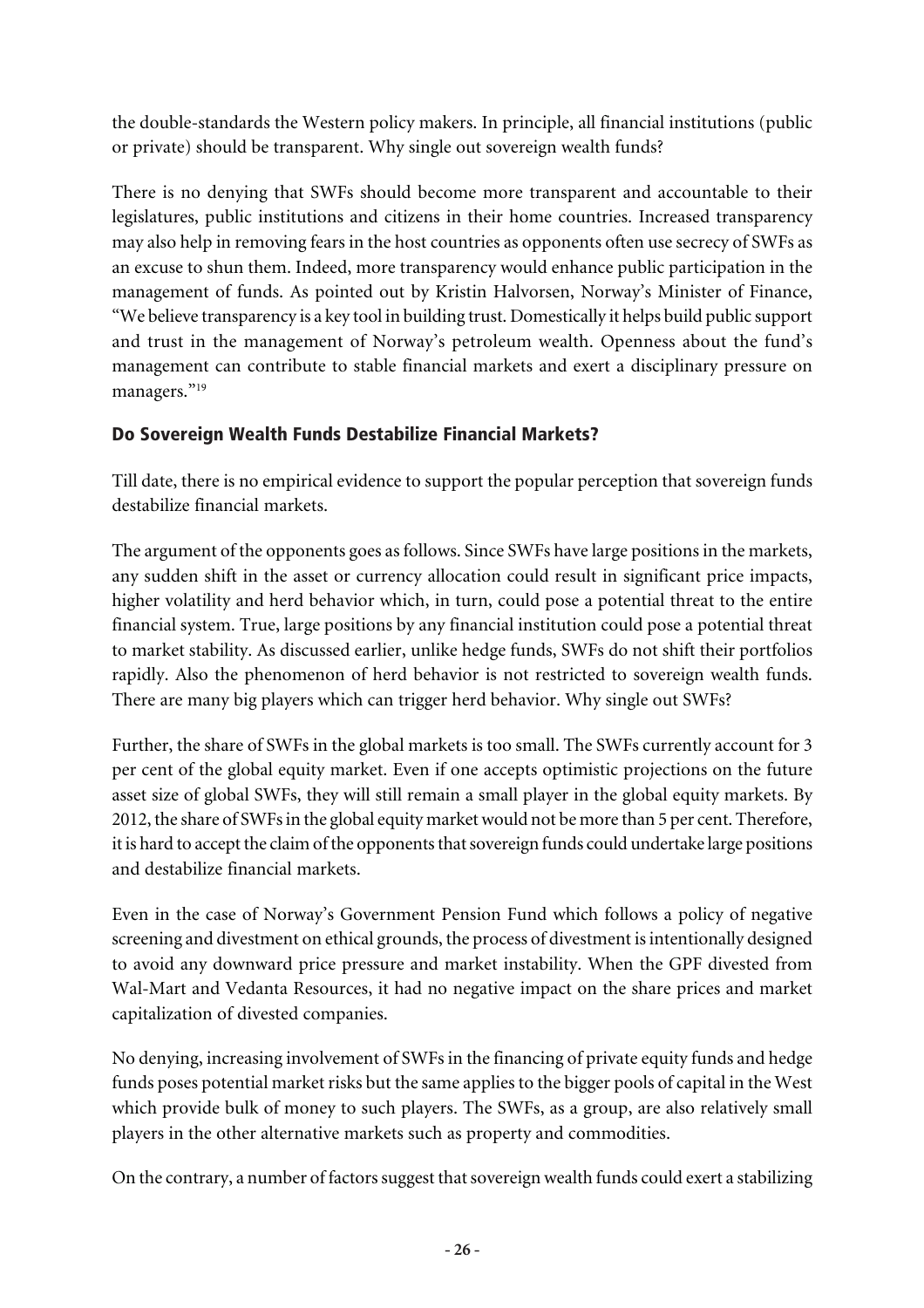### Temasek Holdings (Singapore)

Box 3

With \$120 billion in assets, Temasek Holdings is the second largest SWF of Singapore. Temasek was incorporated in 1974 as an investment holding company under the Singapore Companies Act. Despite fully state-owned, the Government of Singapore has no influence in its investment and management decisions which are guided by commercial interests with an independent Board.

Traditionally, most of investments of Temasek were located in Singapore. Over the years, it has increased its overseas investment exposure but largely within the Asian region. As of March 2007, Temasek's exposure to Singapore was 38 per cent. In certain investments, Temasek acts an active investor and exercise its shareholder rights to protect its commercial interests.

Sectorally, the majority of investments by Temasek Holdings are in financial services, telecoms and media. Some of its prominent investments include Standard Chartered (UK), Barclays (UK), Merrill Lynch (US), ICICI Bank (India), INX Media (India), Bank of China, Mitsui Life (Japan) VTB Bank (Russia). Domestically, Temasek owns 28 per cent DBS Bank.

Temasek made its financial accounts public in 2004 in response to statutory requirements for issuing bonds. It has recently also introduced certain disclosure and governance norms. Temasek publishes annual report (*Temasek Review*) and runs a comprehensive website outlining investments and investment policies. Temasek has earned average annual returns of 18 percent since its inception in 1974. Temasek earned a record profit of S\$18 billion for the Financial Year ended March 2008.

Unlike GIC, investment decisions by Temasek have provoked controversies. In many instances, Temasek has taken a more activist investment approach, similar to a private-equity fund or strategic buyer. It has bought substantial stakes in foreign companies, particularly within Asia. For instance,

|                                      | 2005 | 2007 |
|--------------------------------------|------|------|
| Singapore                            | 49   | 38   |
| North Asia (China, Taiwan, S. Korea) |      | 24   |
| OECD economies (excluding S. Korea)  | 30   |      |
| Asean* (excluding Singapore)         |      |      |
| )thers                               |      |      |

**Geographic Allocation of Temasek's Investments**(in %)

Temasek's purchase of 96 per cent stake in Shin Corporation of Thailand in 2006, country's largest telecom group, led to public protests against Thaksin Shinawatra, then prime minister, whose family controlled the company. The public protests were centered on \$1.9 billion tax-free profits made by Shinawatra family and violation of foreign ownership regulations. Mr. Shinawatra was later ousted in a military coup in September 2006 and his family earnings from the company's sale were seized by the authorities.

In Indonesia, Temasek was accused of violating anti-monopoly laws by making investments in country's two mobile operators. But Temasek has repeatedly claimed that its investments are purely commercial in nature and it does not direct operational decisions of its portfolio companies.

influence on global financial markets. First, in contrast to hedge funds, SWFs do not use excessive leverage to amplify positions and returns. Second, SWFs are typically patient investors with long-term investment horizons. Since sovereign funds have no explicit liabilities, they can remain committed to their investments in the hope of booking higher returns.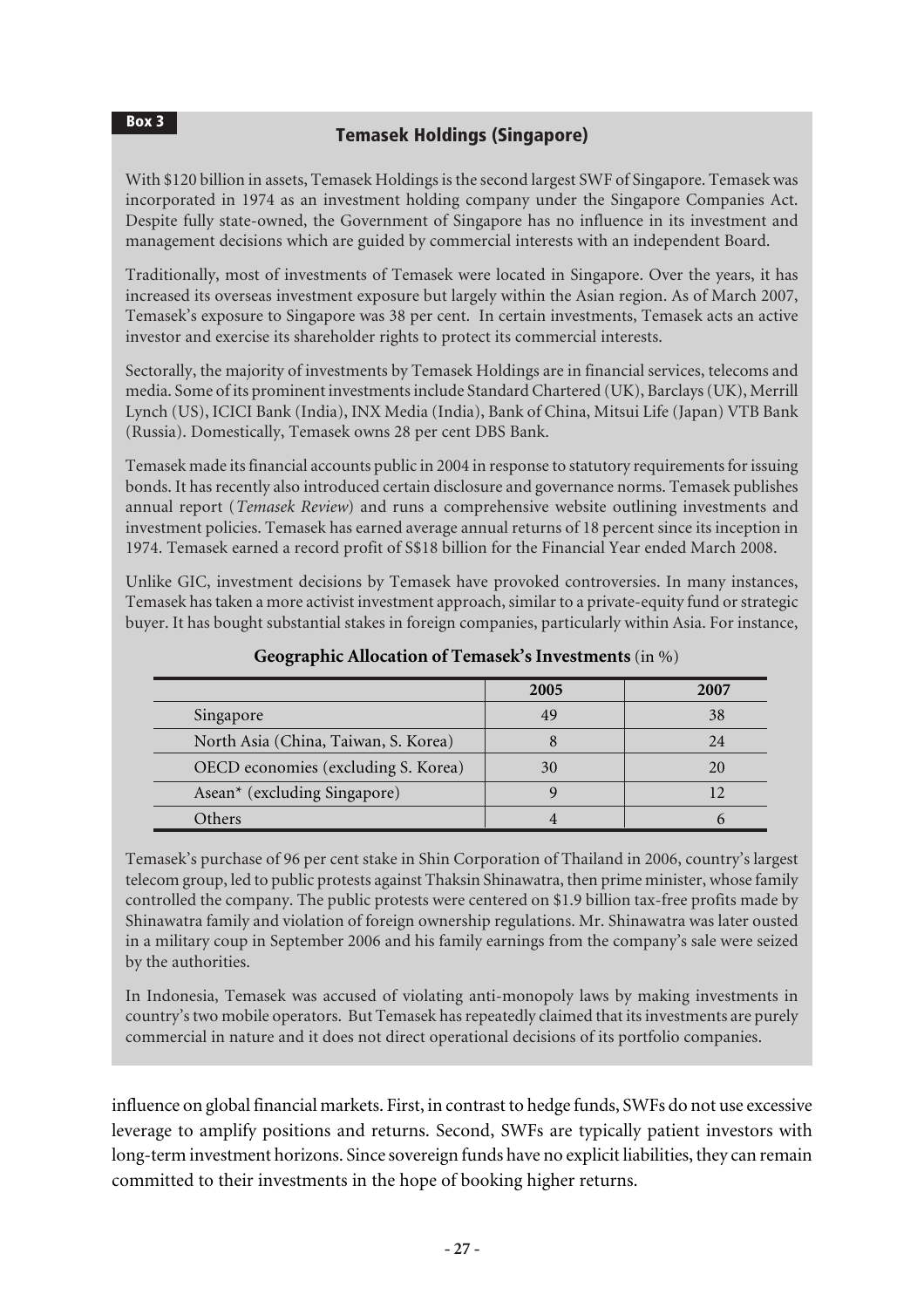Third, the investment portfolios of SWFs are well diversified unlike central banks which tend to concentrate on government and agency bonds.

Fourth, the funding source of SWFs is fairly stable which makes them less sensitive to market volatility. Fifth, SWFs are not prone to withdrawals by investors which could force them to liquidate their positions quickly. In contrast, investors in hedge funds and mutual funds can quickly withdraw their money.

Sixth, given stable funding source, SWFs could go against market trends as witnessed during the credit crisis of 2007. There are very few investors in the global markets who can provide liquidity when it is most needed.

Seventh, the SWFs contribute to the economic stability in their home countries by acting as a buffer against volatile commodity prices and mitigating "Dutch disease"<sup>20</sup> effects.

#### Box 4

# Government of Singapore Investment Corporation (GIC)

Among the non-commodity based SWF, the GIC is the largest in the world with assets worth \$330 under management. Established in 1981, GIC was set up to exclusively manage Singapore's foreign exchange assets. The GIC essentially manages funds on behalf of the government and Monetary Authority of Singapore. The forex reserves of Singapore witnessed sharp increase in the post-1970 period due to higher private savings and fiscal surpluses.

 It acts as purely financial investor. Unlike Temasek, GIC mainly invest abroad in a diverse range of assets. The GIC relies heavily on non-Singaporean managers to manage the funds and has set up offices in London, New York, San Francisco, Beijing and Tokyo.

The GIC is ultimately accountable to the Ministry of Finance to whom it reports on a regular basis. For many years, GIC did not publicly disclose its financial statements. The authorities refused to make GIC as transparent as Temasek Holdings on the grounds that such disclosures could make it vulnerable to currency speculators. In September 2008, GIC made public its first annual report containing information about its investment portfolio, governance structure and returns.

The funds of GIC are managed by three different entities with their separate Board and management teams. The GIC Asset Management looks after investments in public markets. The GIC Real Estate manages investments in property and GIC Special Investments carry out investments in private equity, venture capital, infrastructure and other assets. The bulk of its assets are invested in public equity, followed by fixed income and alternative assets. It uses both internal and external manages for fund management.

Set up with a wealth enhancement objective, the investment horizon of GIC is long-term. It uses several international benchmarks (for instance, Morgan Stanley Capital International (MSCI) World Equity Index for equities) to measure its investment performance. Over its two decades of operations, the GIC achieved an annual return of 9.5 per cent, exceeding the benchmark returns. Market sources estimate that about 80 per cent of its investments are in the US, Europe and Japan.

In the aftermath of sub-prime crisis in 2007, the GIC has made large investments in financial sector such as \$11 billion stake in UBS and \$7 billion stake in Citigroup. The GIC is the single largest shareholder in the UBS. The GIC has also invested heavily in the UK property markets.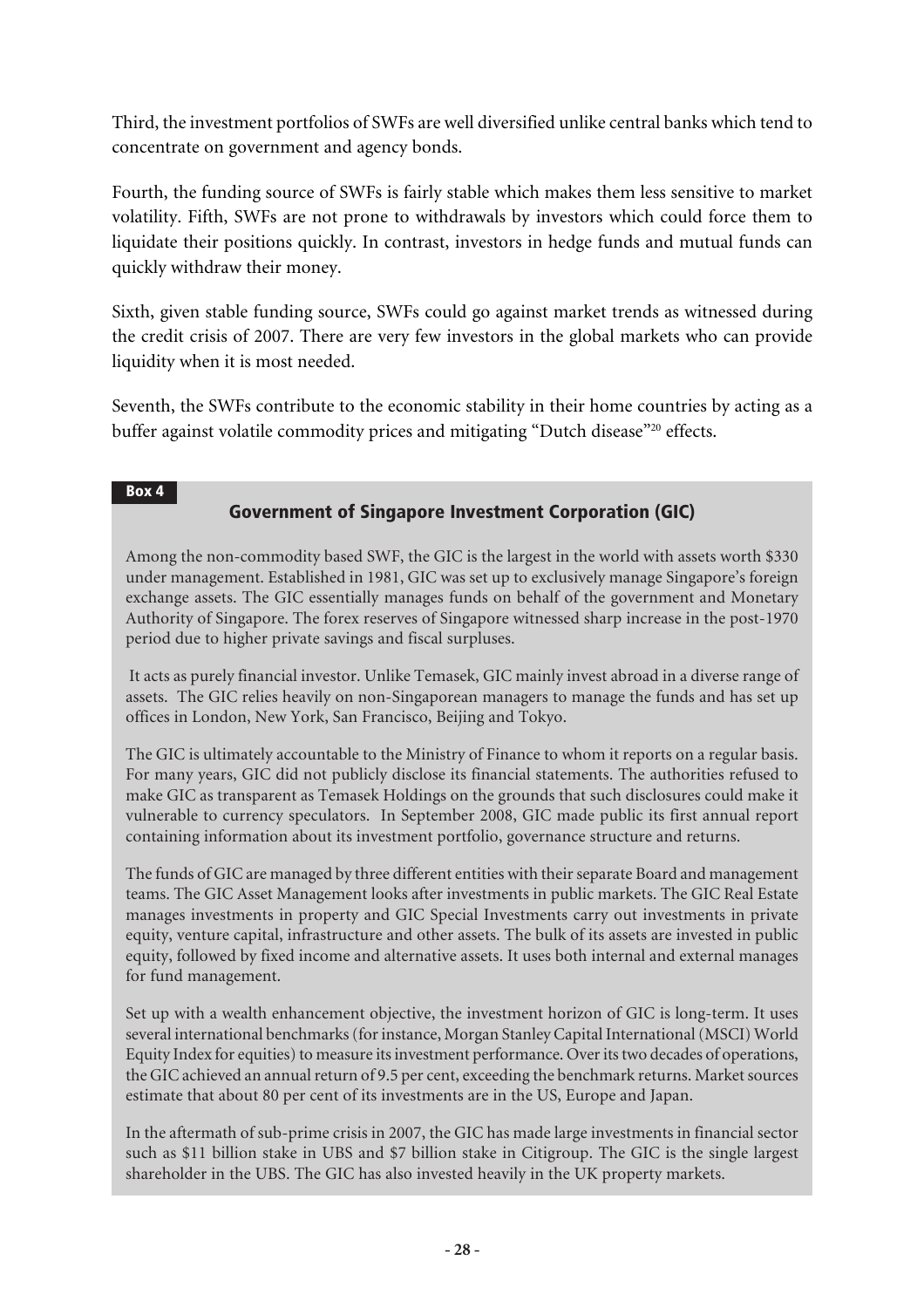Concerns have been raised over the implications of large investments made by SWFs in the financial sector in the aftermath of sub-prime mortgage crisis in the US. As discussed earlier, these investments in the Western banks were minor in ownership stakes with no special rights of ownership and no board representation. Moreover, the investments were not hostile in nature and involved convertible bonds which would be converted into equity stakes in the future. Further, these investments were made in a transparent manner with the approval of banking regulatory authorities in the host countries. The investments in these banks were made at time when they were facing a severe liquidity crisis.

The stakes in UBS, Citigroup, Merrill Lynch and Credit Suisse were bought when their credit default swap (CDS) spreads were very high. The higher the CDS spread, the higher the perceived risk. By injecting billions of dollars into ailing banks, the SWFs acted as counter-cyclical investors and enabled banks to continue their business.

It needs to be emphasized here that SWFs have suffered losses on their investments in the Western banks and private equity funds. The value of stakes of most sovereign wealth funds have plummeted with the spread of credit crisis. The media reports suggest that sovereign funds have lost \$38 billion in value as banks plunged deeper into trouble in mid-2008.<sup>21</sup> The biggest losses have been suffered by SWFs from the Middle East. The Qatar Investment Authority has also suffered losses investing in the London Stock Exchange.

The China Investment Corporation paid over \$29 per share for its non-voting \$3 billion stake in Blackstone in 2007. In October 2008, Blackstone's share was trading at \$8.83. According to a Bloomberg report, Stable Investment Corporation, an affiliate of China Investment Corporation, got as much as \$5.4 billion frozen in Reserve Primary Fund, the US money market fund.<sup>22</sup>

# Do SWFs Pursue Non-Commercial, Political and Strategic Motives?

There is a widespread suspicion in the host countries that foreign state-owned entities (particularly those belonging to China, Russia and Middle East) are acquiring stakes in strategic industries (such as energy, infrastructure and high technology) and iconic domestic companies mainly for non-commercial and strategic purposes. Quite often, such suspicions have fueled protectionist sentiments that go beyond legitimate security concerns.

Till date, not a single incident of such behavior has been reported. There is also no clear evidence of home governments interfering with the individual investment decisions of their SWFs or using them to pursue narrow political and strategic objectives. The involvement of governments in most sovereign wealth funds is usually restricted to determining the overall objectives, investment frameworks and governance structures of the funds. Except in the case of Norwegian SWF, the government also determines ethical investment guidelines and their implementation.

In the media, a number of high-profile investment proposals and projects involving investors from the developing world are often cited in support of protectionist fears. Some of these investments include:

■ The takeover of IBM's personal computer business by China's Lenovo Group;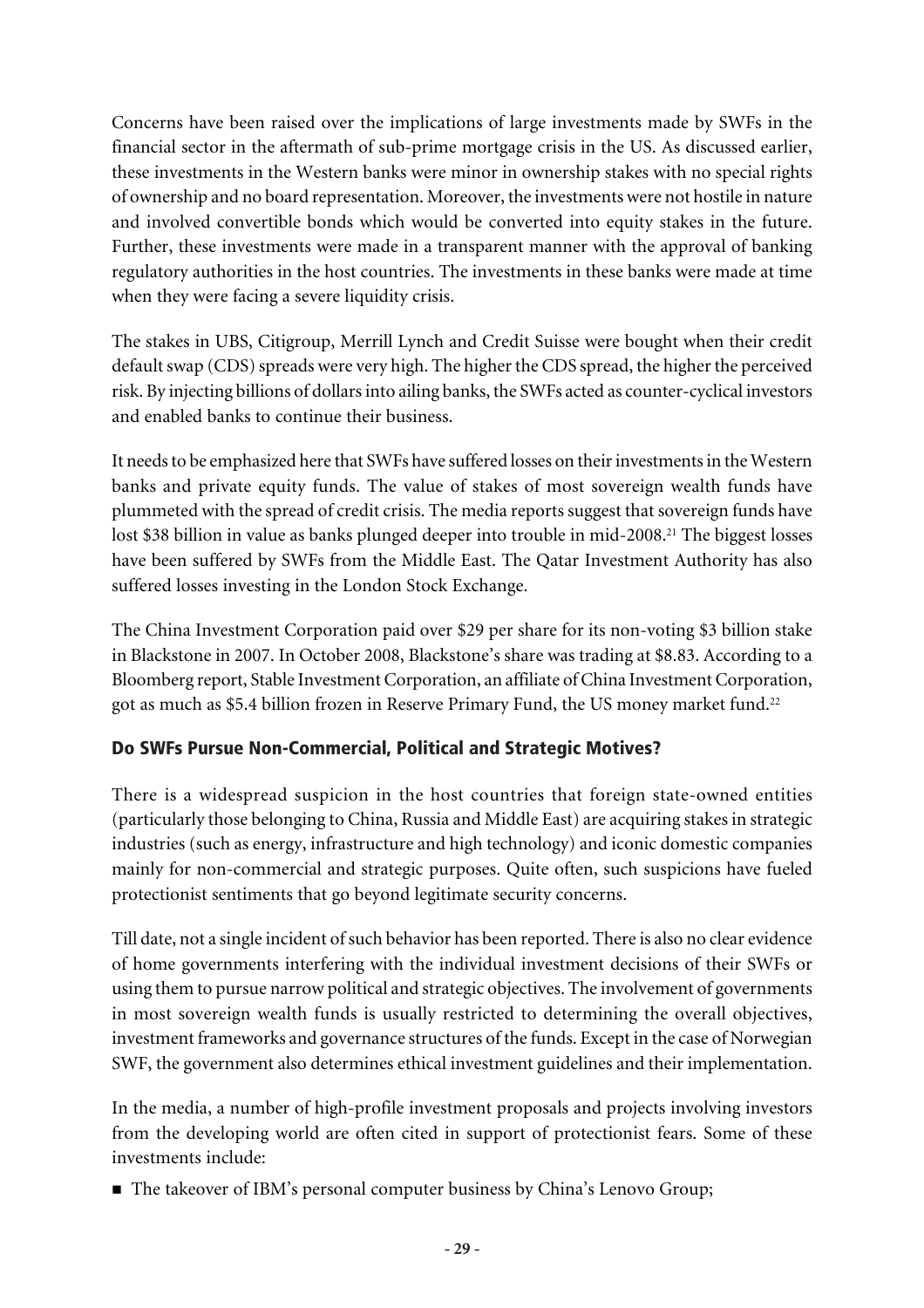- The proposal by China National Offshore Oil Corporation (CNOOC) to acquire the USbased Unocal Oil Company;
- The Dubai Ports World's acquisition of UK-based P&O which would have led to takeover of operations of six US sea ports;
- The purchase of 5 per cent stake in European Aeronautic Defence and Space Company by Russia's GAO Bank; and
- n Growing investments, particularly in the extractive industries, by China Development Bank and China EXIM Bank in Africa and Latin America.

However, none of the above-listed projects involved investments by any sovereign wealth fund. These and many other investment activities are carried out by state-owned corporations and banks. The motives of SWFs and state-owned corporations are completely different. Unlike SWFs, state-owned companies acquire foreign companies in order to actively manage and integrate them into their global business operations. The state-owned development banks and financial institutions provide concessional loans for infrastructure and other projects at both national and international levels. Therefore, concerns related to direct acquisitions by stateowned corporations should not be commingled with passive investments by SWFs.

So far there is not a single instance of hostile takeovers attempted by SWFs has come into public notice. The overwhelming majority of sovereign funds are passive investors. In cases where SWFs undertake direct investments, they do not seek controlling interests.

Some sovereign funds have explicit policies against seeking controlling interest in invested firms.

#### Box 5

### Korea Investment Corporation

The Korea Investment Corporation (KIC) was officially launched in July 2005 with a corpus of \$20 billion provided by Bank of Korea and the Ministry of Economy and Finance's Foreign Exchange Stabilization Fund. It is essentially a foreign exchange stabilization fund meant to achieve sustainable return on foreign-currency assets and other public assets provided by the state authorities. Another stated objective of the KIC is to develop domestic asset management industry in the country. The KIC is expected to receive \$30 additional funds by 2009.

The KIC has a separate legal entity. The management of KIC is independent of the government and discloses its annual financial positions and investment strategies regularly. The KIC Act emphasizes and ensures KIC's independence with regard to its organization and investment management. KIC discloses annual financial statements and accounting standards.

The KIC manages funds on behalf of various state authorities and carries out investments in consultation with such entities. It extensively relies on external managers. Nearly three-quarters of KIC's \$20 billion portfolio is outsourced to external fund managers.

Currently, the bulk of its assets are invested overseas (particularly OECD countries) in both in fixed income and public equity. It is expected that KIC will venture into hedge funds, private equity, real estate and commodities in the near future. In January, 2008, KIC made an equity investment of \$2 billion in Merrill Lynch.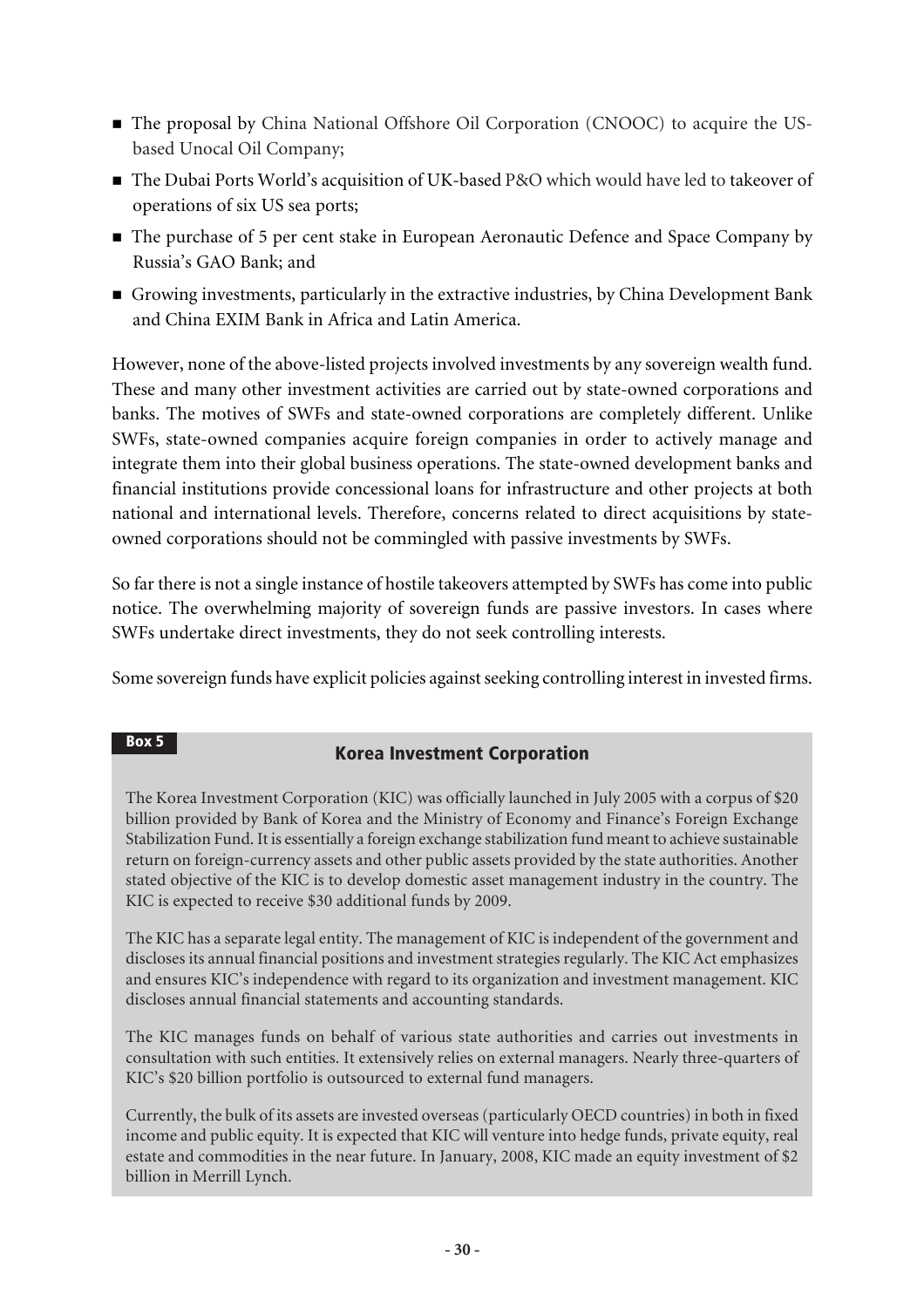The Government Pension Fund – Global is a case in point. Though the Fund has invested in more than 7000 companies globally but its stakes are small. The average ownership stake is less than 1 per cent. The Fund deliberately does not invest more than 10 per cent in each company to underscore its role as a financial investor.

Indeed, most SWFs behave like other large institutional investors (such as pension funds and insurance funds). Therefore, the threats posed by SWFs are not much different from such other funds.

Another major concern expressed is that the SWFs could be used as a tool by their home governments to put economic hardship or political pressure on the host countries.<sup>23</sup> In the words of Jeffrey Garten, " These funds are going to have the ability to buy any global company, to create panic in markets if they move too precipitously, even to dwarf the political clout of international financial institutions."<sup>24</sup> Such concerns are misplaced on two counts. One, since many Asian central banks own large holdings of government securities in US (and other developed countries), they could potentially harm the host economy by rapidly selling off securities in the markets. Why should home governments use SWFs to buy minority stakes in individual companies in the host country, that too with no special rights and board representation? Till date, Asian central banks have treaded cautiously to minimize their impact on prices.

Two, the host countries have domestic laws to block any foreign investments that may potentially threaten national security. Take the case of the Exon-Florio provision in the US. The Exon-Florio allows the blocking of an acquisition by a foreign entity in case of a national security threat. The Exon-Florio provision is implemented by the Committee on Foreign Investment in the United States (CFIUS), an inter-agency committee chaired by the US Secretary of Treasury. In the light of growing concern over several high-profile foreign investments, the US Congress passed the Foreign Investment and National Security Act (FINSA) in 2007 which further strengthens the screening of foreign acquisitions by the CFICUS. The FINSA authorizes CFIUS

| China         | 76.7 |
|---------------|------|
| Japan         | 56.3 |
| Hong Kong     | 39.2 |
| <b>Brazil</b> | 22.7 |
| Norway        | 16.6 |
| Mexico        | 14.8 |
| Canada        | 13.9 |
| Singapore     | 12.3 |
| South Korea   | 6.3  |
| Germany       | 5.6  |

**Table 9: Top Foreign Buyers of US Securities in First Four Months of 2008** (in \$ bn)

Source: US Treasury Department.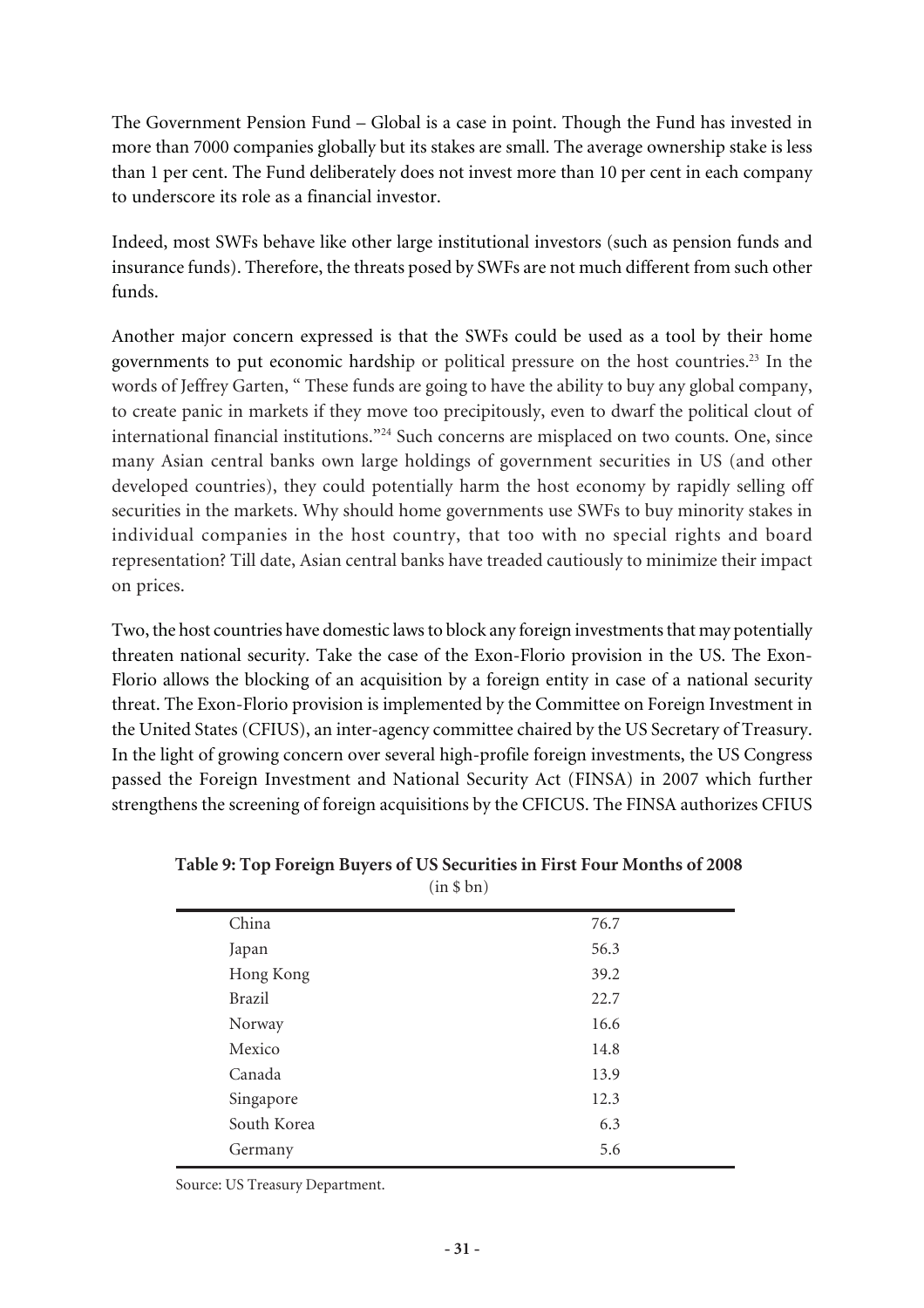to review "any merger, acquisition or takeover…by or with any foreign person which could result in foreign control of any person engaged in interstate commerce in the United States."

Many other developed countries including the UK, Germany and France have stringent legal provisions at their disposal to ward off any threat to national security from foreign investors.

Furthermore, all investors have to abide by domestic legal, corporate governance, disclosure and competition rules in the host countries. It is hard to understand that why SWFs would not follow domestic rules in the host countries.

The time has also come to define what is meant by non-commercial investment decision. In the present world, a number of institutional investors are actively engaged in issues which go beyond profit motives. Many pension funds (including CalPERS of the US) have taken strong stands on issues ranging from human rights, democracy and environment. They have withdrawn investments in several countries on such moral and political grounds. Not long ago, the USbased public pension fund, Montana Board of Investments, sold its stake in French companies following France's refusal to support 2003 invasion of Iraq.

Norway's GPF excludes a company from its investments if there are systematic breaches of ethical norms within the areas of human rights and the environment. Like GPF, Sweden's AP Funds (national buffer funds) have ethical engagement policies with the management of invested companies with regards to compliance with ILO core labor standards and international human rights.

Some sovereign wealth funds from Middle East and Asia have a specific mandate not to invest in liquor, casino and tobacco companies.

The ongoing international campaigns to force divestment from China over Darfur and Burma are examples of pursuing non-commercial objectives. In April 2008, the World Bank President, Robert Zoellick, proposed that SWFs should invest 1per cent of their assets in Africa in order to bring \$30 billion worth of investments to the continent.<sup>25</sup> Irrespective of the fact whether the SWFs invest in Africa or not, such proposals seek investments on non-commercial grounds.

### Is Norway's Government Pension Fund a "Model" Fund?

The Government Pension Fund – Global (GPF) of Norway is the second largest SWF in the world with assets over \$390 billion. The fund was created in 1990 by an act of the Norwegian Parliament. Until January 2006, it was known as Government Petroleum Fund. Now the Fund comprises of the Government Pension Fund – Global and the Government Pension Fund – Norway (formerly National Insurance Scheme Fund).

The GPF invests surplus wealth produced by Norway's petroleum sector, mostly revenue from taxes and licensing agreements. The return on the GPF is added to the Fund's capital and therefore there are no transfers to the government budget. Thanks to rapid rise in international crude oil prices in recent years, the Fund has now become bigger than Norway's annual gross domestic product (GDP) at \$360 billion in 2007.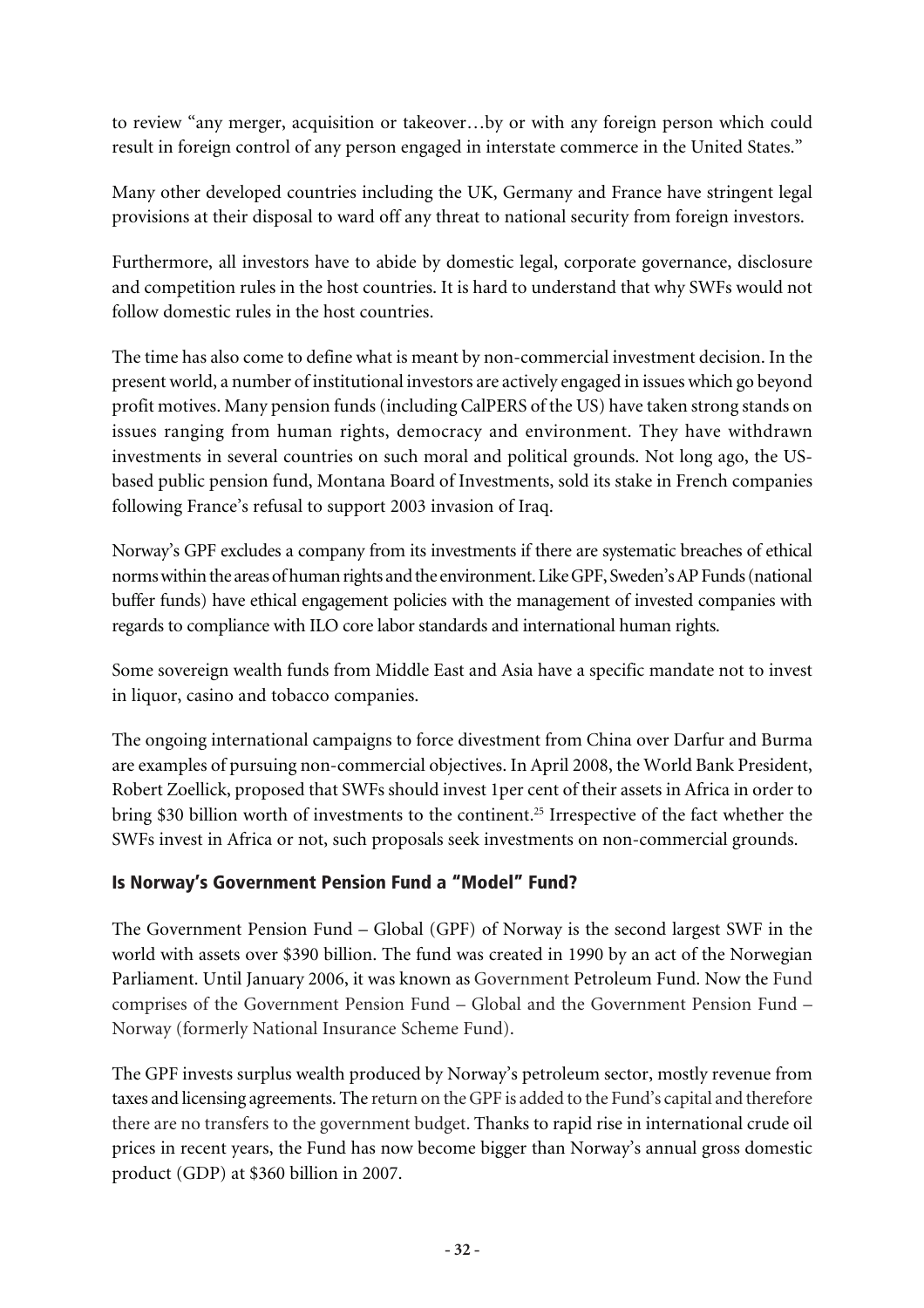The Norwegian economy is a model of welfare capitalism and mixed economy, combining both free market activity and government intervention. In particular, the government controls key areas, such as the vital petroleum sector, through large-scale state enterprises. The country is rich in natural resources such as oil, hydropower, fish, forests, and minerals. Oil and gas account for one-third of country's exports. Only Saudi Arabia and Russia export more oil than Norway.

Created as a savings fund for future generations, the GPF has been set up to manage Norway's petroleum wealth in a sustainable manner, helping to meet the challenge of rising pensions and social expenditures in the future besides stabilizing the exchange rate. The Norges Bank Investment Management (NBIM), an investment branch of Norway's central bank, manages this Fund as well as most of the central bank's foreign exchange reserves. The NBIM uses both external and internal managers for investment purposes. The day-to-day operational management of the GPF is handled by Folketrygdfondet, a state entity specifically created to manage the Fund. The ultimate responsibility of the management of the GPF lies with the Ministry of Finance which issues guidelines for its investments.

The Ministry of Finance has defined a benchmark portfolio for the Fund's asset allocation. The GPF's current exposure to equities is 40 per cent and the rest 60 per cent is devoted to fixed income instruments such as bonds and government securities. In 2007, a small-cap segment in the benchmark portfolio for equities was included. The GPF is also contemplating investments in some alternative assets in the future.

Till date, the Norwegian fund has remained a low-profile non-strategic financial investor. Though the Fund has invested in more than 7000 companies globally but its stakes are small. The average ownership stake is less than 1 per cent. The Fund deliberately does not invest more than 10 per cent in each company to underscore its role as a financial investor.

The GPF has invested in non-Norwegian financial instruments (bonds, equities and money market instruments), spread over 42 developed and emerging equity markets and 31 fixedincome markets.

The institutional structure of GPF is considered as a benchmark in terms of transparency and accountability. Among all the world's SWFs, GPF is considered to be the most transparent as it regularly publishes its assets, investment portfolio and earnings. The GPF publishes quarterly and annual reports which include a detailed disclosure of assets under management, the currency

| Asset class  | Overall<br>strategic<br>benchmark | Europe | Americas/<br>Africa | Asia/Oceania |
|--------------|-----------------------------------|--------|---------------------|--------------|
| Fixed income | 60                                | 60     | 35                  |              |
| Equities     | 40                                | 50     | 35                  | 15           |

**Table 10: Strategic Benchmark Portfolio of GPF** (in %)

Source: Norges Bank.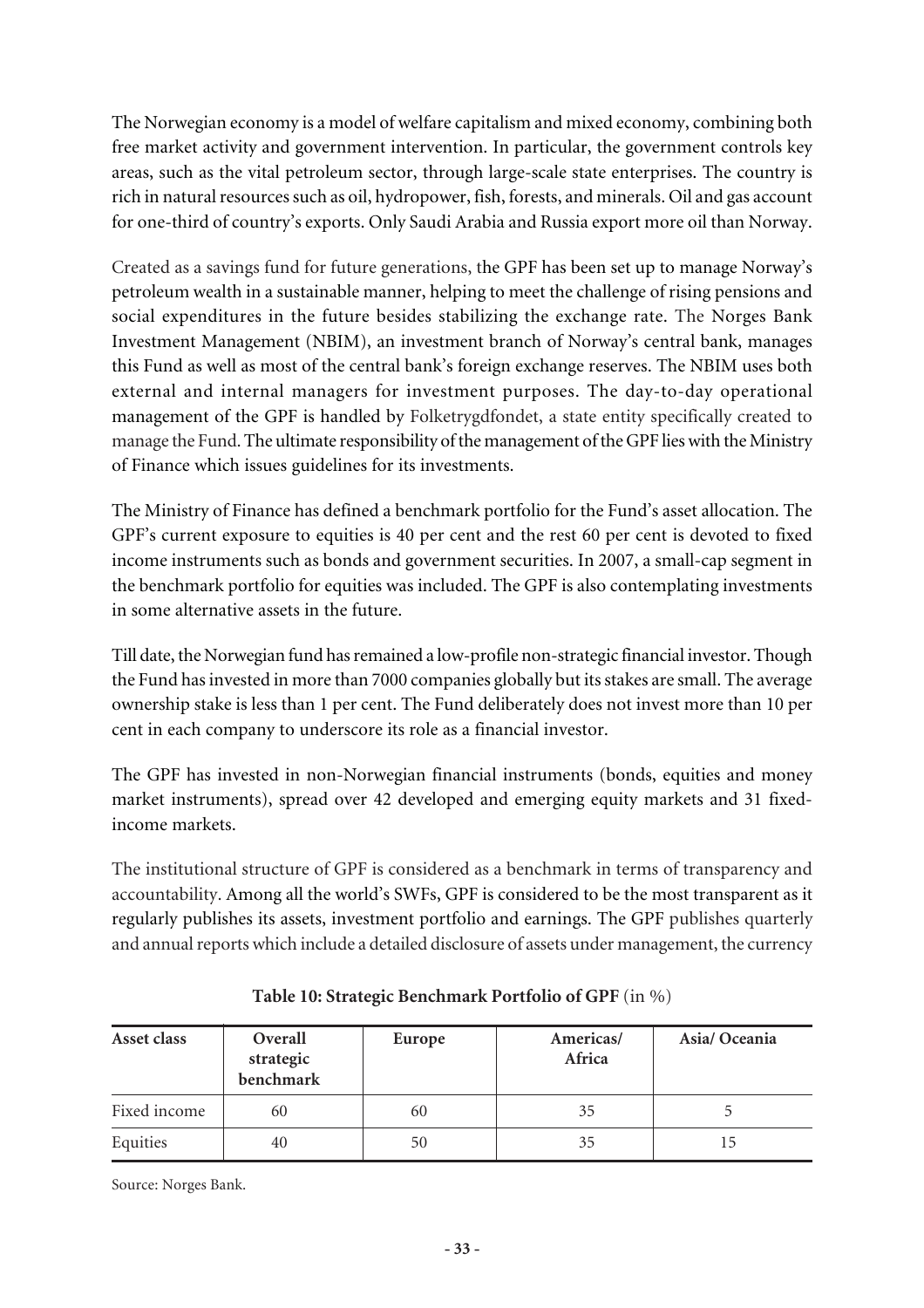and asset class composition of the portfolio down to company level and a standardized reporting of its performance against a benchmark.

Apart from domestic considerations, the Norwegian authorities adopted two important mechanisms to address the impact of its international investments. In 2001, an Environmental Fund was created within the structure of the existing fund with the sole aim of investing in equities in companies based in developed countries which have very limited negative impact and consequences on the environment. The Environment Fund also used to follow certain environmental reporting and certification requirements.

Later on, the Norwegian authorities expanded the scope of ethical guidelines for the Fund's investments. In 2004, an Advisory Council on Ethics was established by the Fund and subsequently the Ministry of Finance introduced ethical guidelines in the regulatory framework of the Fund. The ethical guidelines are meant to promote sustainable development and to minimize the risk of complicity in serious human rights and environmental violations. The guidelines cover humanitarian principles, human rights, corruption and environmental damage. The guidelines established two policy measures to meet the ethical obligations: active ownership and the exclusion of companies.

The Council on Ethics has been given broad power to make recommendations for exclusion from its investment portfolio (through negative screening and disinvestment) of companies where there is an unacceptable risk as an owner of complicity in gross or systematic breaches of ethical norms within the areas of human rights and the environment. The first basis for exclusion of a company is for "production of weapons that through their normal use may violate fundamental humanitarian principles." In addition, the Council can issue a recommendation because of acts or omissions that constitute an unacceptable risk of the Fund contributing to:

- n Serious or systematic human rights violations, such as murder, torture, deprivation of liberty, forced labor, the worst forms of child labor and other forms of child exploitation;
- Serious violations of individuals' rights in situations of war or conflict;
- Severe environmental damage;
- Gross corruption;
- n Other particularly serious violations of fundamental ethical norms.

The ethical guidelines of GPF are in conformity with other international frameworks such as UN Global Compact, the OECD Guidelines for Corporate Governance and for Multinational Enterprises, and ILO Conventions.

The Council on Ethics initiates investigations on its own to find out whether any abuse of its ethical guidelines is taking place in its portfolio companies. After completing its investigations, the Council shares its findings with the management of the concerned company and invites their comments.

Though the Council can only make recommendations, the final decision to exclude companies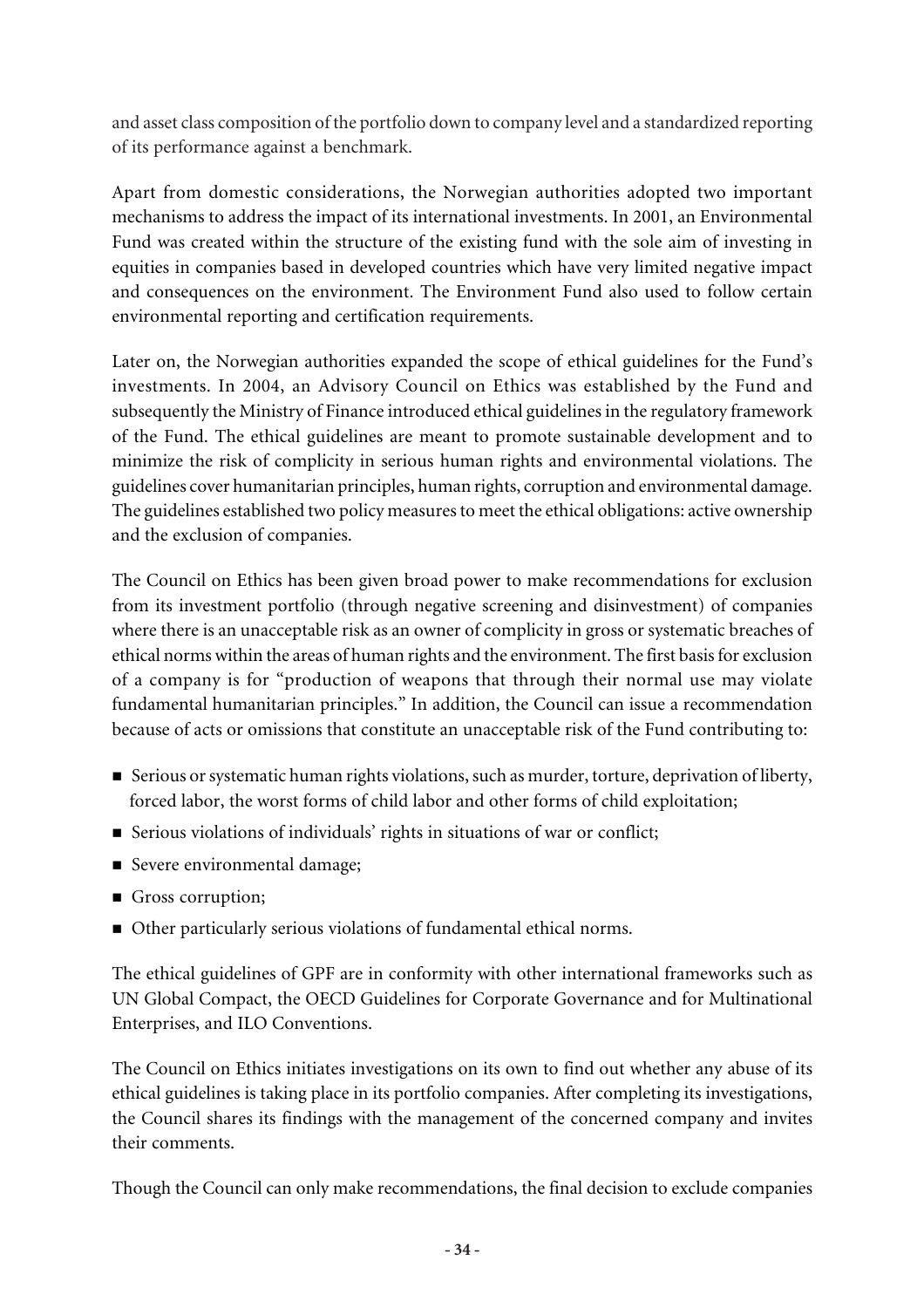#### Box 6

### Divestments by GPF on Human Rights and Environmental Grounds

Due to growing concern over human rights violations and and environmental destruction, the GPF has excluded Mac Freeport in 2006 and Vedanta Resources in 2007 from its investment portfolio. A brief account on these two exclusions is given below.

#### Mac Freeport-McMoRan Copper & Gold

Freeport is a well-known transnational mining corporation operating one of the world's largest copper mines in the island of New Guinea in Indonesia. The corporation uses a natural river system to dispose of close to 230,000 tonnes of wastes each day, thereby releasing large quantities of sediments and heavy metals into the water. This has led to serious damage on the river system and close by ecosystem besides affecting the indigenous people living in the area.

A number of local and international NGOs have been active in raising awareness about the negative consequences of this mining project on the environment and indigenous people. As of 31 December 2005, the Government Pension Fund – Global had invested about \$22 million in Freeport.

The Council on Ethics of the Norwegian fund carried out investigations into these matters and found that the environmental damage caused by the mining operations is extensive, long-term and irreversible. The Council found no inclination by the company to manage waste in a better way.

Based on its assessment, the Council on Ethics concluded that the Government Pension Fund – Global runs an unacceptable risk of contributing to severe environmental damage by investing in the company.

In May 2006, the Ministry of Finance announced the disinvestment of Freeport from the Fund's investment universe under the Fund's ethical guidelines.

#### Vedanta Resources Plc

The Norwegian fund had an investment of about \$14 million (an equity ownership of 0.16 percent) in British mining and metals group Vedanta Resources. In November 2007, the Fund dropped Vedanta Resources from its investment portfolio due to concern over environmental and human rights abuses in its mining companies in India.

The local people and groups have been opposing a proposed \$850 million aluminum refinery and bauxite mining project belonging to Vedanta Resources as they assert that the project would lead to a substantial loss of local people's livelihoods and traditional culture.

After carrying out investigations in Vedanta's four Indian subsidiaries, the Council on Ethics submitted its report to Norway's Ministry of Finance on May 15, 207. The report said in part: "The allegations leveled at the company regarding environmental damage and complicity in human rights violations, including abuse and forced eviction of tribal peoples, are well founded."

Based on the council's advice, the Norwegian Finance Ministry ordered the fund to sell off its stake in Vedanta. On November 6, 2007, the ministry announced the completion of sale at its Web site.

from Fund's investment portfolio rests with Norway's Ministry of Finance. These recommendations and decisions are made public later on.

On the recommendations of the Council, the Finance Ministry has removed a number of companies from the Fund's investment portfolio. In June 2006, for instance, the Fund sold its holdings in US-based Wal-Mart, the world's largest retailer, for "serious and systematic violations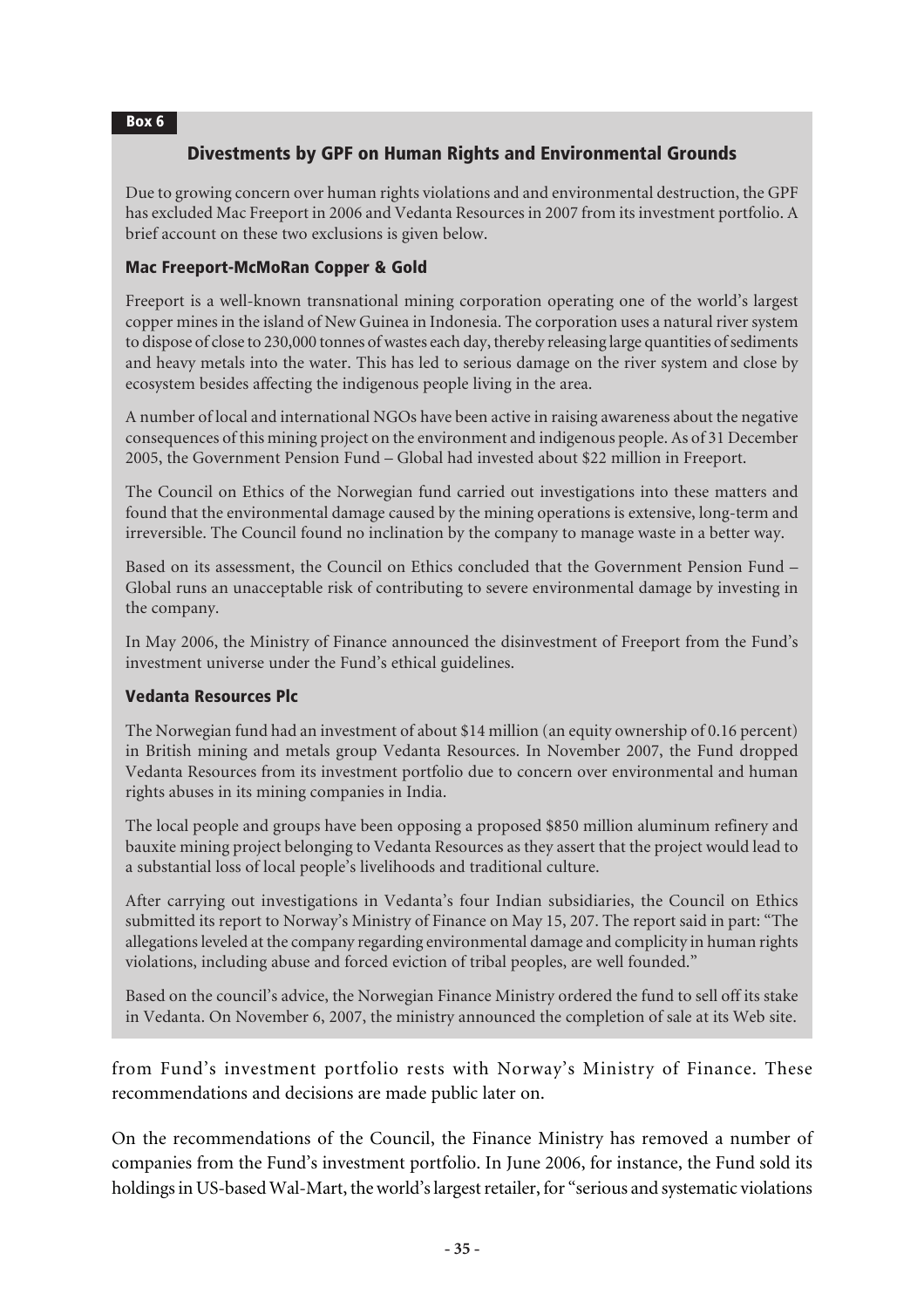of human rights and labor rights" and US-based Freeport-McMoRan Copper & Gold for "complicity in serious damage" to the environment in New Guinea. Some other prominent companies which have been excluded due to activities in breach of its ethical guidelines are following:

- $\blacksquare$  Alliant Techsystems Inc. (US): For production of components to cluster munitions.
- BAE Systems Plc. (UK): For production of nuclear missiles to the French Air Force through the company.
- Boeing Company (US): For maintenance of ICBMs to the US Air Force.
- DRD Gold Limited (South Africa): For serious environmental damage.
- GenCorp Inc (US): For production of nuclear weapons.
- Vedanta Resources (UK): For serious environmental damage and human rights violation.

The divestment process of the GPF is intentionally designed to avoid any downward price pressure in order to minimize the losses from divestment.

What is interesting to note is that such divestments based on non-economic motives by the GPF had no negative impact on its financial returns.

As part of its higher disclosure and governance standards, the Norwegian fund, for the first time, published its voting records for 2007 which provides the basis for its voting decisions. The voting records reveal that the Fund fought for several important issues such as global warming, labor standards and freedom of access to the internet, as part of its active ownership approach. For instance, the Fund voted its shares in favor of shareholder resolutions at ExxonMobil and Ford Motor Co, calling for the companies to adopt carbon emission reduction goals. However, the resolutions were defeated by majorities of 93 per cent and 86 per cent respectively.

At McDonalds, the Fund voted its shares in support of a resolution calling for the company to adopt the "declaration of fundamental principles" under the International Labour Organisation. Again, this resolution was also defeated.

The Norwegian government has initiated a review of the Fund's ethical policy which is expected to be published in later 2008. It has circulated a consultation paper for seeking comments from various stakeholders. It is likely that the scope and mechanisms of its ethical guidelines may be further expanded to cover other abuses committed by companies. Of late, for instance, the Fund has made child labor as an important priority of concern. The Fund has recently developed the NBIM Investor Expectations on Children's Rights in order to prevent child labor and promote children's rights. In particular, the Fund is pressing a number of multinational corporations in the agricultural sector to improve their record on child labor.

It is interesting to note is that these guidelines have attracted the attention of several other SWFs (notably from Asia), international institutions, academics and NGOs. However, it remains to be seen how other sovereign wealth funds, pension funds and other institutional investors would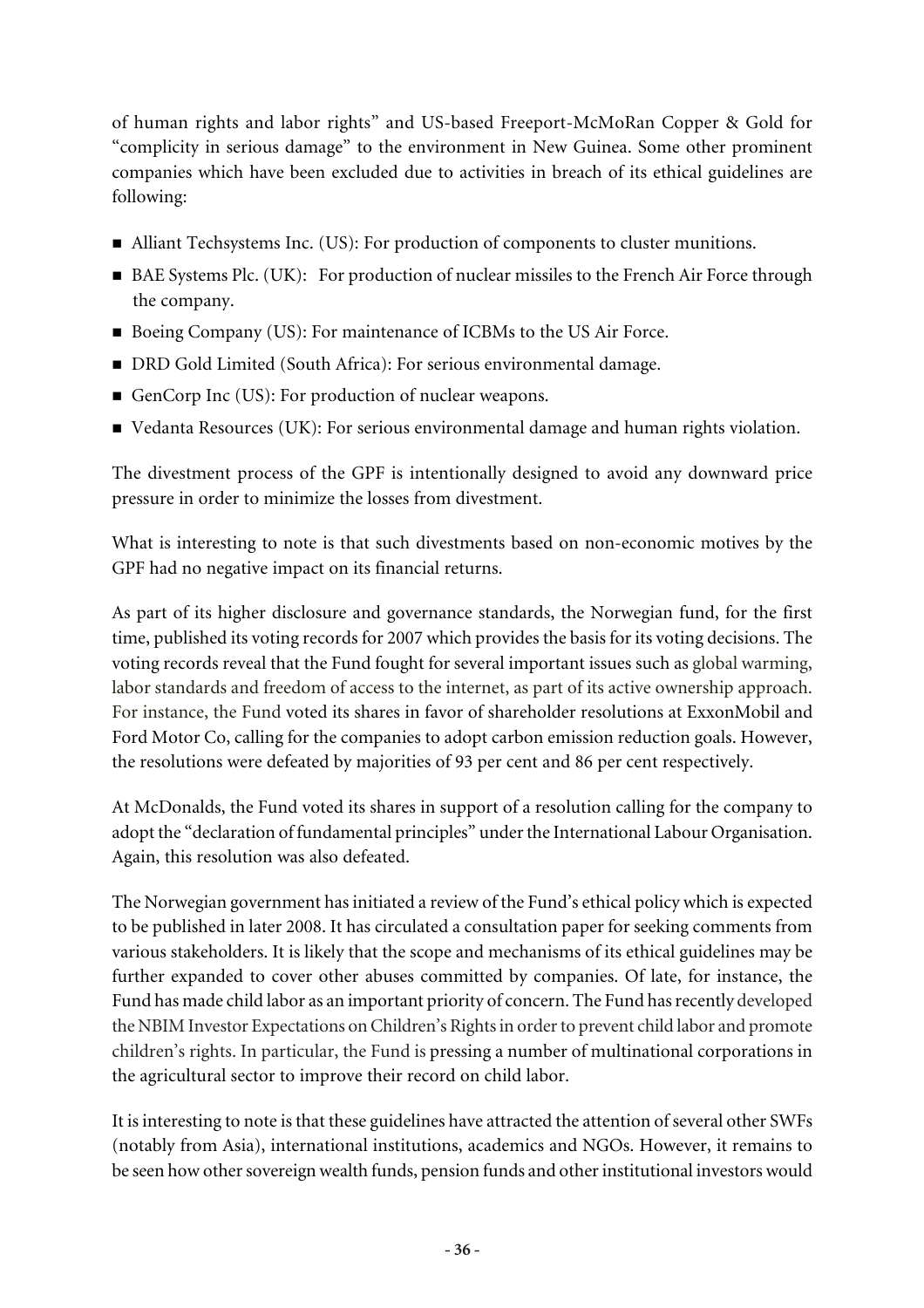adopt such ethical guidelines. Given the peculiar characteristics of Norwegian society and politics with its emphasis on pluralism, diversity and democracy, there are certain elements and processes of the ethical guidelines which may take years to emulate by other countries (both developing and developed) and institutional investors. Nevertheless, the ethical guidelines and governance standards adopted by the GPF could act as a valuable reference point.

Undoubtedly, the GPF has opened up new avenues for grassroot activists and groups to influence corporate behavior. The negative publicity generated by the Fund's disinvestment also helps in creating awareness about the issues involved. For instance, the Supreme Court in India, while deciding up on the case against Vedanta, took note of the decision of the GPF to exclude Vedanta for violation of human rights and labor laws.

However, there are very few institutional investors which have similar governance and ethical standards. In many ways, the Norwegian fund is an exception in the global financial markets.

### Shouldn't Sovereign Wealth Funds be Regulated?

Box 7

Well, all financial institutions (private or state-owned) should be subject to regulation and supervision in both home and host countries. Many of the policy concerns related to governance, financial stability and market integrity of sovereign funds are equally valid to other market

# National Development Fund (Venezuela)

With an estimated \$27 billion in its kitty, National Development Fund (FONDEN) was set up by the Hugo Chavez government in September 2005 as part of reforms to the charter of the Central Bank of Venezuela. FONDEN is wholly owned by the Venezuelan government.

Most of the Fund's money comes from excess reserves and national oil companies. The state authorities view Fund as a vehicle to redistribute the oil income in the country. It will receive substantial money from the oil windfall profit tax approved in April 2008.

The bulk of Fund's money is invested domestically in "real, productive" sectors and public projects such as roads, ports, energy, housing and hospitals. The Fund also has a mandate to manage external debt liability and to support "special situations." In 2006, the Fund was used to repurchase \$4.7 billion of country's external debt, including Brady bonds. According to JP Morgan Research, the Venezuelan sovereign fund had invested in US\$6.2 billion credit-linked notes written by foreign investment banks, most of which were linked to sovereign credit risk of a number of Latin American countries.

The Fund presents an annual report to the Permanent Finance Committee of the National Assembly. Occasionally, it also provides financial information to wider public through media.

In 2007, National Development Fund and China Development Bank together created a joint development fund (with a corpus of \$6 billion) which will invest in various development projects in both countries. Long before the creation of National Development Fund, Venezuela had established Fund for Investment of Macroeconomic Stabilization in 1999. The purpose of this fund is to protect domestic economy from the volatility of income generated by crude oil. This fund is managed by the Central Bank of Venezuela. The main sources of this fund come from oil companies.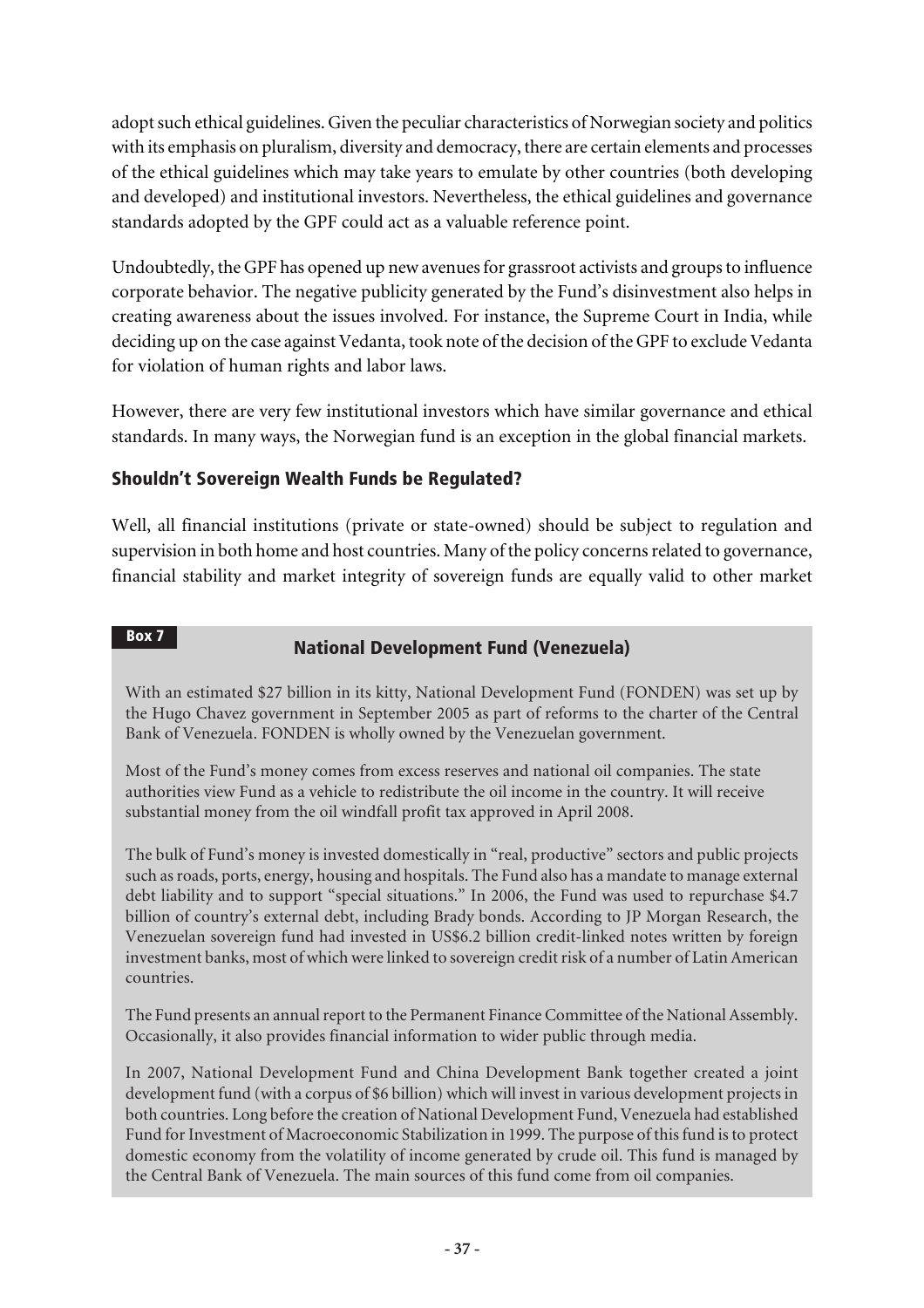players. Why special rules for SWFs alone? What about the regulation of hedge funds and private equity funds? Shouldn't hedge funds be regulated? Why double standards?

The hedge funds pose a greater systemic risk to the global financial system. Unlike SWFs, hedge funds use extensive leverage and engage in speculative trading in stocks, currencies, commodities and derivatives. The hedge funds are usually short-term investors and more sensitive to volatility in financial markets. The hedge funds invest at a breathtaking speed but can pull out their money quickly if performance or market condition deteriorates.

Additionally, the majority of global hedge fund industry is domiciled in off-shore tax havens (such as Cayman Islands and Bermuda) to avoid regulation and tax liability.

There is greater case for regulation of hedge funds since they can gain large positions in markets with the help of leverage and derivatives. According to Greenwich Associates (a US-based consulting firm), hedge funds are the biggest source of trading volume in interest-rate derivatives, accounting for 30 per cent of total US trading volume.<sup>26</sup> The hedge funds also constitutes approximately 30 per cent of all US fixed-income security transactions; 55 per cent of US activity in derivatives with investment-grade ratings; and more than 40 per cent of US leveraged loan trading volume.<sup>27</sup>

Such large positions not only pose risks to investors but to the stability of the financial system and the real economy. Some of the prominent recent examples of hedge funds failures include Long-Term Capital Management (LTCM) in 1998, Amaranth Advisors in 2006 and Bear Sterns in 2007. The collapse of LTCM brought the Russian financial crisis to the doors of Wall Street. On a capital base of \$4 billion, the assets of LTCM built up a balance sheet of assets worth \$125 billion, a leverage of nearly 30 times. The LTCM also had off-balance sheet exposure with a notional value of \$1.2 trillion.

What about the regulation of complex and opaque \$516 trillion derivatives market? Not long ago, Warren Buffett called them "financial weapons of mass destruction." The \$55 trillion credit default swaps (CDSs) market has been operating for years with no public disclosure or legally enforced reporting requirements.

The regulation and supervision of highly-leveraged financial institutions (e.g., hedge funds) and opaque financial instruments (e.g., CDSs) becomes more important in the light of structural weaknesses of the global financial architecture thoroughly exposed by the credit crisis of 2007.

The demand for regulation of SWFs should primarily originate in home countries, rather than externally imposed. However, it does not mean that host countries should not have a regulatory framework for SWFs. After all, the state-owned sovereign wealth funds are managing money which is owned by their citizens. It is the citizens of home countries who ultimately gain or lose from the investments made by the SWFs.

An increased participation by domestic stakeholders would help in building public support in the management of sovereign wealth funds. Since some SWFs manage wealth for future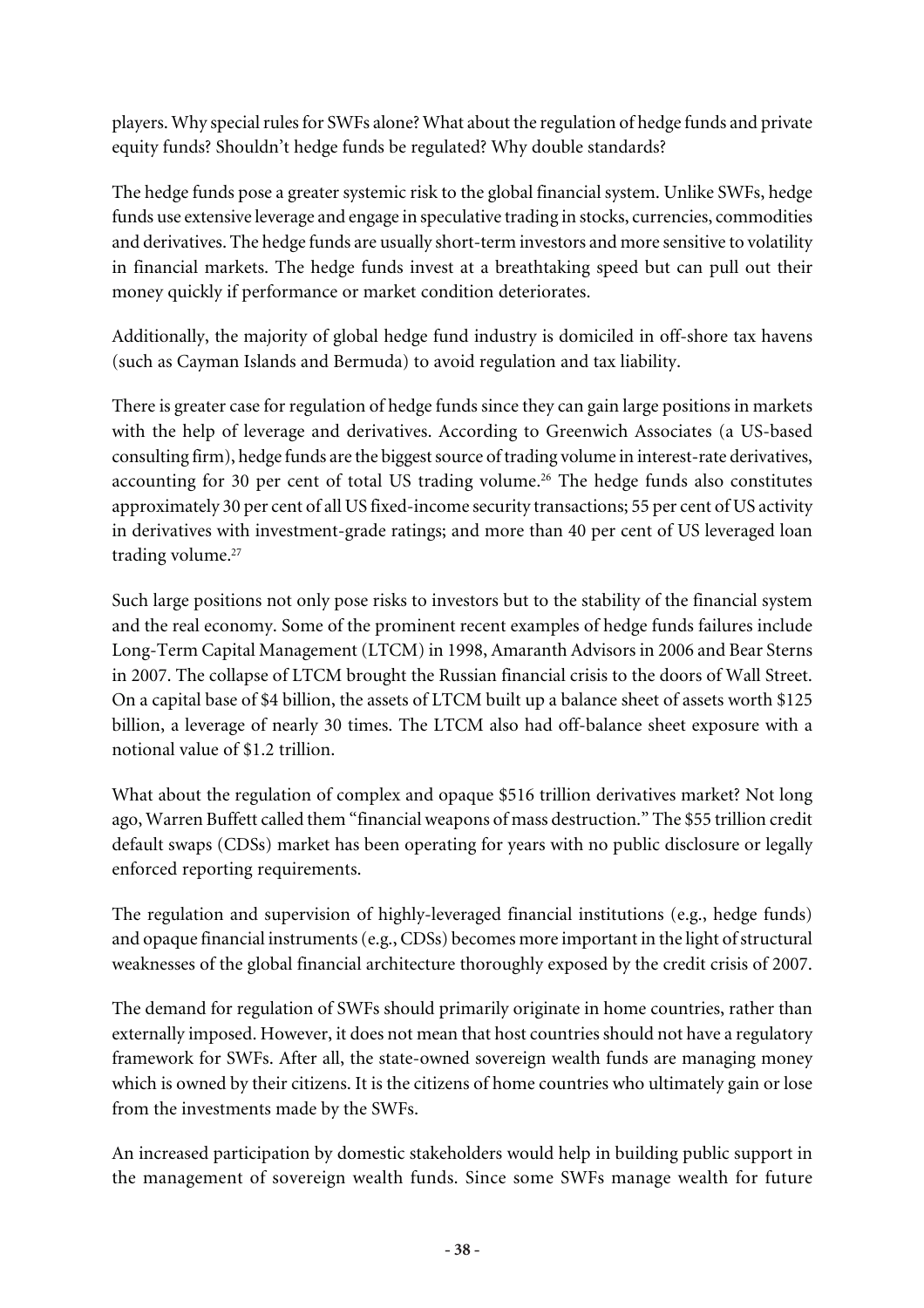generations, there is a greater need for checks and balances at the domestic level.

True, many home countries lack democratic institutions and norms to seek public accountability of SWFs. Therefore, it becomes more important that strategies for greater democratic control of SWFs should be a part of wider project for democratic renewal in such countries.

Since, in principle, sovereign wealth funds are ultimately accountable to the citizens of their countries, a portion of these funds could be prudently used in the improvement of infrastructure, health, education and other services. In many developing countries having SWFs, some basic human needs are not accessible to their poor and marginalized citizens.

Some analysts have also proposed that a small portion of SWFs assets could be allocated to initiate monetary cooperation mechanisms among the developing countries and to create regional development banks which could lend money to the developing and the poor world on concessional terms.<sup>28</sup>

#### Box 8

# Oil Stabilization Funds of the Russian Federation

The Stabilization Fund was established in 2004 by the Ministry of Finance. In February 2008, the Fund was split into two funds: The \$125 billion Reserve Fund (which invests primarily abroad in low-yield securities) and the \$32 billion National Welfare Fund (which invests in more risky highyield securities).

Both sovereign wealth funds get their money from the oil export custom duties and mineral extraction tax. The objectives of both funds are to absorb excessive liquidity, reduce inflationary pressure and insulate the Russian economy from volatile commodity export earnings.

Till now, the funds have maintained a prudent asset allocation and acted purely as a portfolio investor. As per investment guidelines approved by the Russian authorities, the assets of the funds are to be invested in a narrow list of investment opportunities, mainly in low-yielding, low-risk sovereign bonds of selected developed countries and their state agencies. The eligibility of foreign debt securities is decided by the Government. The investment guidelines specifically mention the list of countries in which the funds can buy sovereign debt securities. Further, the issuers of debt should have AAA/ Aaa long-term credit rating from at least two of the three main international rating agencies. There are several other conditions (such as currency allocation and time horizon) attached to the investment guidelines of the funds. For instance, the currency allocation is 45 per cent US dollar, 45 per cent Euro and 10 per cent Pound. Till now, the funds have not invested in global equities or companies.

Currently the funds are largely invested in bonds from government linked authorities in the US UK, Germany France and the Netherlands. The market analysts expect that the National Welfare Fund would begin long-term investments to public equity, private equity and alternative assets from early 2009. It is also anticipated that a portion of investments would be channeled to the fastgrowing emerging markets.

Contrary to popular belief, the funds maintain higher standards of transparency. Their investment strategy is based on a strict investment policy framework established by the Ministry of Finance. The funds also publish reports on the assets, investment patterns and spending of the funds. The Ministry of Finance publishes a monthly report on the Fund's accumulation, spending and balance. The Ministry of Finance reports to the Government on accumulation, investment and spending of the capital of the funds both on a quarterly and annual basis. Asset allocation norms and investment guidelines are also made public.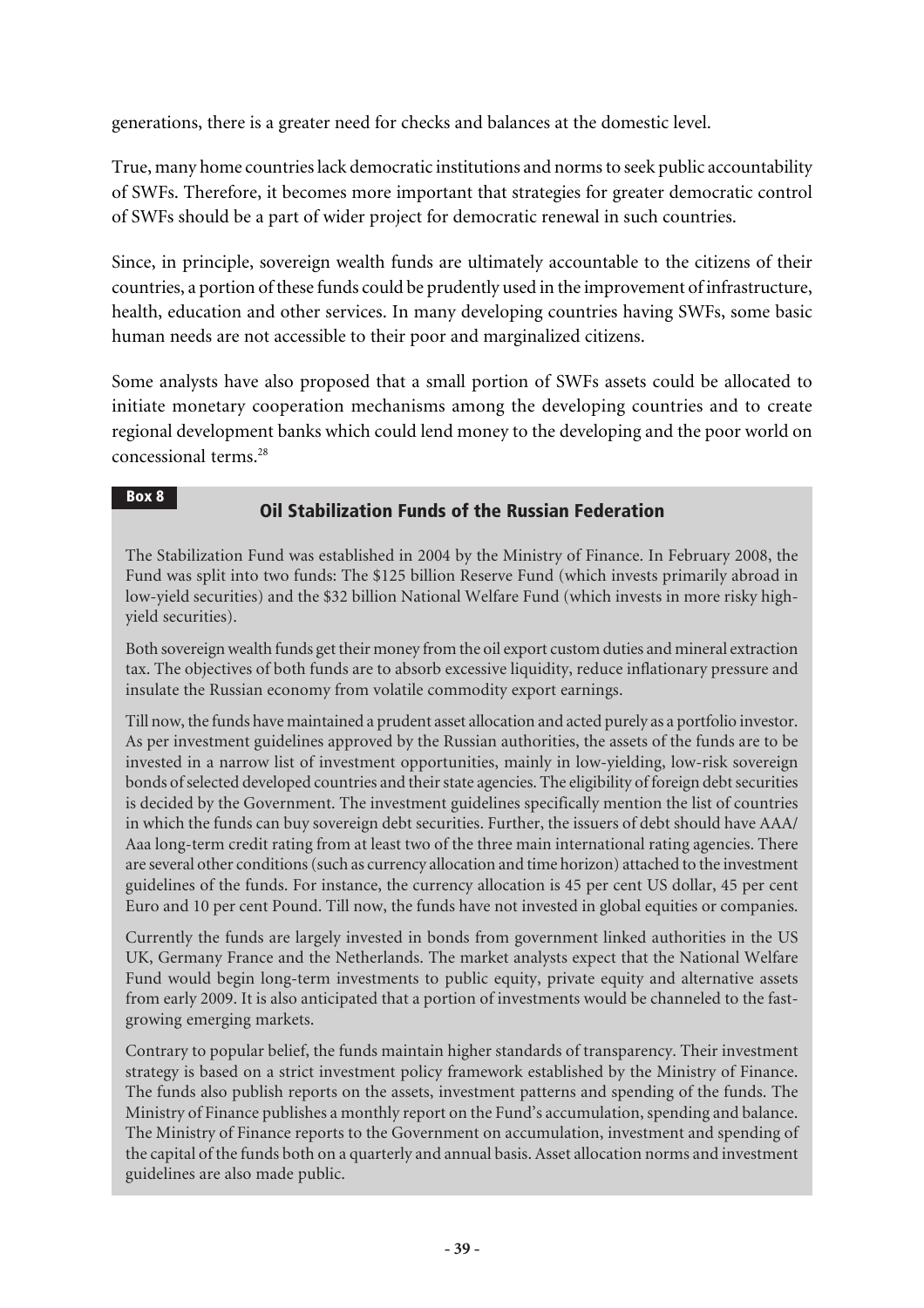### What are Policy Responses to the Rise of SWFs?

A wide range of policy proposals and actual initiatives have been undertaken at various levels in response to the rise of sovereign wealth funds.

At the multilateral level, the G-7, led by the US, persuaded the International Monetary Fund (IMF) and the Organization for Economic Cooperation and Development (OECD) to develop voluntary "best practices" for the SWFs. The IMF was asked to develop the voluntary codes for the SWFs while the OECD was asked to develop a code for the recipient countries. What is surprising is that these policy initiatives took place soon after the meeting of G-7 Finance Ministers and Central Bank Governors on October 19, 2007. The very next day, the International Monetary and Financial Committee endorsed the IMF to start work on developing a common set of voluntary codes for SWFs. The International Working Group of Sovereign Wealth Funds (IWG) was set up to carry forward the work.

The voluntary codes, also known as Generally Accepted Principles and Practices, were presented to the International Monetary and Financial Committee on October 11, 2008. The GAPP contains 24 Principles covering a wide range of issues from legal framework to governance structure to investment policies and risk management of SWFs. Since the Principles are voluntary in nature, their actual implementation would be dependent on member-countries. The IWG has also proposed the establishment of a Formation Committee which would explore the creation of a permanent international body on SWFs. The guidelines are very broad in nature and repetitive. One major issue which cut across every Principle of GAPP is transparency and public disclosure. The other two major issues underlying the GAPP pertain to market instability and noncommercial motives of the SWFs.

#### Box 9

### Khazanah Nasional Berhad (Malaysia)

Incorporated in September 1993, Khazanah Nasional is the investment holding arm of the Government of Malaysia. The wholly-owned state fund was created to manage the investments delegated to it by the Government of Malaysia. Its initial funding came from the privatization of state companies but subsequently Kazanah has raised money from issuing domestic and Islamic bonds. Khazanah is active in Islamic finance. In October 2006, it issued the world's first tradeable Sukuk (Sharia-compliant bond) for \$750 million.

Khazanah manages \$17 billion in assets and invests in a range of sectors including utilities, finance, media, communications and infrastructure, both domestic and overseas. Khazanah makes strategic investments in selected sectors and markets with a long-term view as an active stakeholder.

The bulk of its investments (close to 90 per cent) are in Malaysia but increasingly Khazanah is investing abroad. Much of its overseas investments are concentrated in the neighboring countries such as Indonesia and Singapore. Khazanah specializes in undertaking strategic investments in new sectors with a long-term perspective.

Khazanah maintains a relatively high level of transparency in terms of its structure, governance and investments. It regularly publishes its total fund size, returns and investment holdings.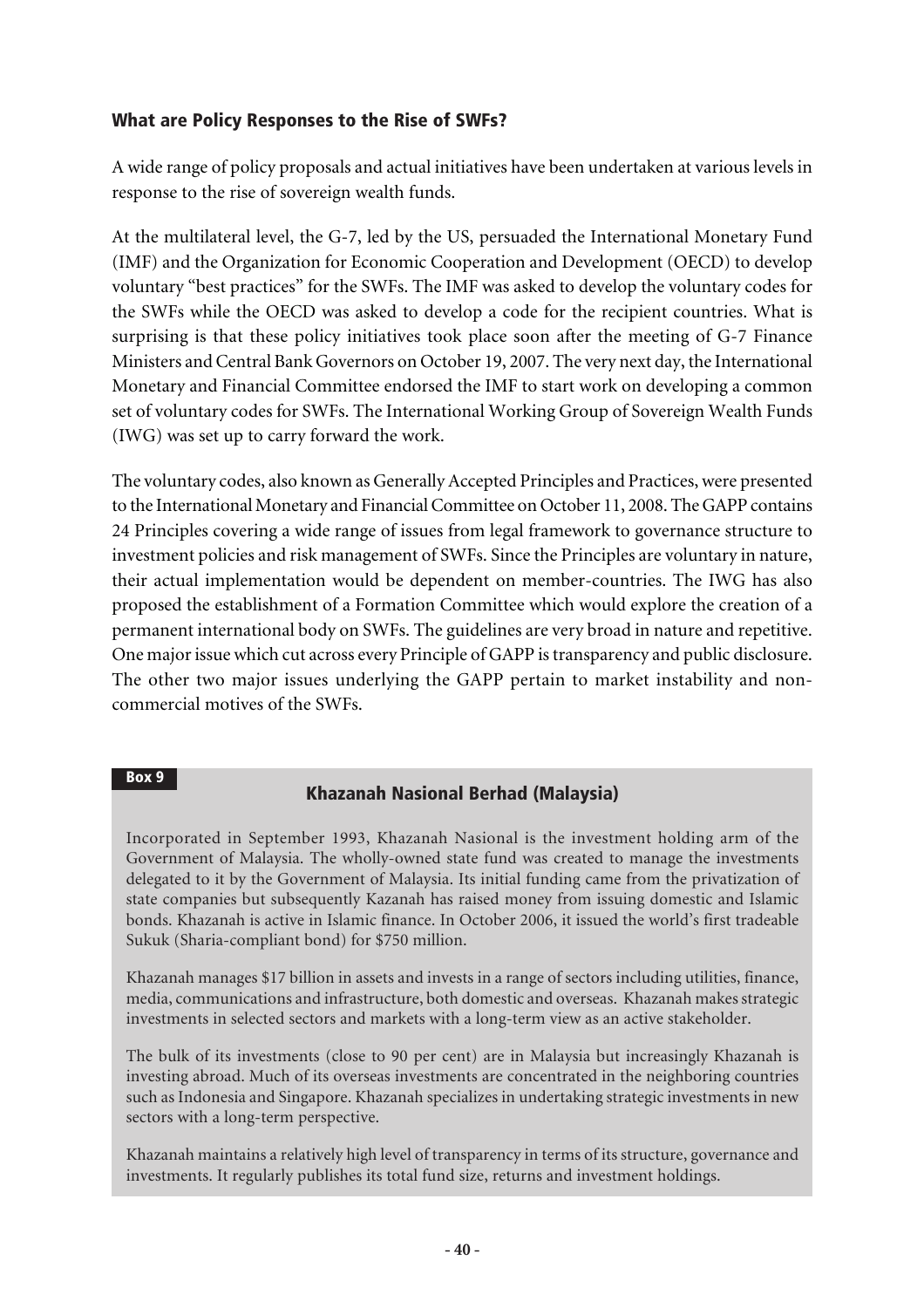Meanwhile, in April 2008, the OECD released a report containing very broad voluntary principles for recipient countries. In its report titled, "Sovereign Wealth Funds and Recipient Country Policies," the OECD found no instances where sovereign wealth funds have acted to further political objectives. The report called upon national authorities to determine what is necessary to protect its national security.

Some analysts have advocated bringing SWFs under the preview of the World Trade Organization.<sup>29</sup>

In addition to multilateral initiatives, the European Commission has proposed a common EU approach to deal with issues of transparency and accountability of SWFs. The Commission has called upon SWFs to disclose investment positions, asset allocation, currency composition, size and sources of funds, overall objectives, internal governance structures and risk management policies. The EU has also extended support to the voluntary guidelines prepared by the IMF and the OECD.

In the US where much of the political controversy is centered on foreign state-owned companies (such as CNOOC proposed buyout of Unocal in 2006), the Congress passed the Foreign Investment and National Security Act of 2007 that mandates additional scrutiny and higherlevel clearances for investments by foreign state-owned entities. In March 2008, the US Treasury signed an agreement with the governments of Singapore and Abu Dhabi on 5 principles guiding the investments by sovereign wealth funds. The three countries also laid down principles for countries receiving SWF investment.

In addition, the President's Working Group on Financial Markets is reviewing the activities of

#### Box 10

# Permanent Reserve Fund (Alaska)

The \$40 billion Alaska Permanent Fund was set up in 1976 for purposes of inter-generational wealth transfer and equity for all residents of Alaska, US. Owned by the State of Alaska, the fund's regulatory framework allows State legislature to spend only its investment income. The principal amount cannot be spent without a vote.

By and large, the Fund functions like pension funds and makes annual dividend payments to the residents of Alaska who have resided in the state for at least one calendar year. In 2007, the Fund paid \$1654 to each Alaskan resident. The constitutionally established fund is owned by the state of Alaska and operates as a public trust. The Alaska Permanent Fund Corporation manages the assets of the Fund.

The Fund receives 25 per cent of sale proceeds from oil, gas and other minerals from Alaska. Its investment goal is to earn a real rate of return of 5 per year. The Fund has a diversified investment portfolio consisting of domestic and global equities, bonds and real estate. Of late, the Fund has allocated assets to global private equity industry. The Fund is expected to reach \$46 billion by 2012.

It publishes annual and monthly reports with information on its asset size, holdings and returns. Many of these reports are available at its website for wider public dissemination. There is a strong popular support to the Fund among the local population.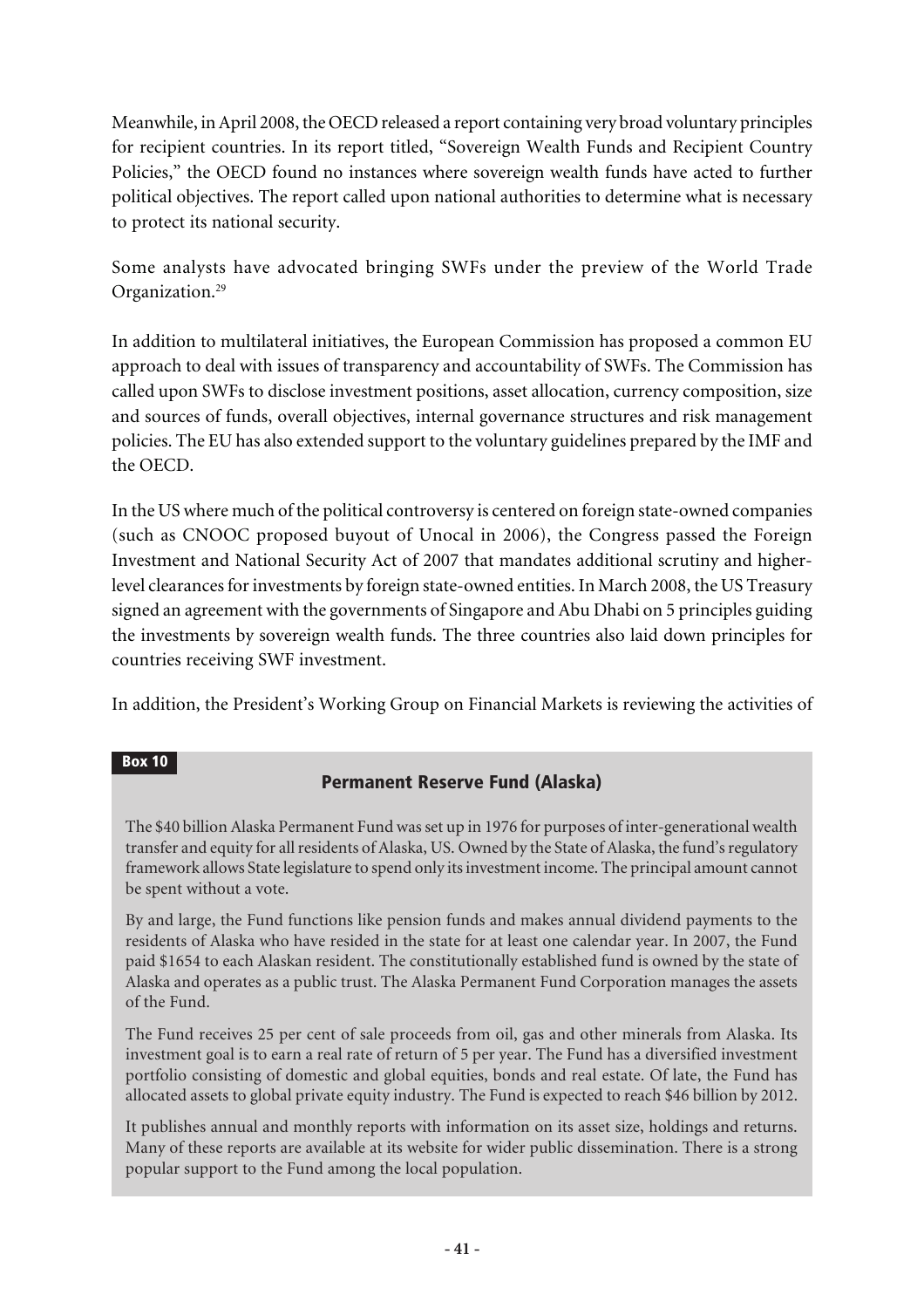the sovereign wealth funds. Besides, there are ongoing discussions in the US policy circles to bar SWFs from voting rights and removing tax exemptions on investments made by the SWFs.

Concerned primarily over a Russian bank gaining a 5 per cent stake in EADS, Germany enacted a new legislation in August 2008 which allows the authorities to review and prohibit a non-EU company from acquiring German companies "on grounds of public policy or public security." The legislation would come into application where the foreign investor seeks to acquire directly or indirectly 25 per cent or more of the voting rights in a German company.

Some European governments are considering the use of "golden shares."<sup>30</sup>

In early 2008, the Australian government introduced new guidelines to enhance the screening of investments made by foreign state-owned entities. The guidelines contain six principles by which investments by foreign state-owned entities will be measured. One of these principles states that the country will consider whether "an investor's operations are independent from the relevant government." In particular, direct investments by foreign state-owned governments or entities (which include sovereign wealth funds) are required to be notified irrespective of their size.

It is too early to judge the real impact and implications of all these developments on the activities of the sovereign wealth funds. However, some SWFs have strongly objected to these initiatives. "Sovereign wealth funds have been found guilty before being proven innocent," stated Muhammad al-Jasser, the Vice Governor of the Saudi Monetary Agency.<sup>31</sup> The Kuwait Investment Authority has criticized the initiatives to establish voluntary codes. The China Investment Corporation has also publicly expressed its displeasure for treating sovereign wealth funds unfairly. In the words of Gao Xiqing, President of China Investment Corporation, "Some think we are from a Cold War area and Red China...We are still regarded very much by many countries as a potential threat…We are trying to get financial returns. If there is too much political pressure and too much unpredictability, you just go away…Fortunately, there are more than 200 countries in the world. And fortunately, there are many countries who are happy with us."<sup>32</sup>

If the protectionist sentiments remain strong in the West, the SWFs would move to other markets, particularly debt and equity markets of Asia. Some SWFs, particularly from the Middle East, have started allocating funds to domestic asset markets and banks in order to provide stability.

# Does the Rise of SWFs Represent a Structural Shift in the International Financial System?

There are several parallel developments which indicate a shift in the balance of economic power with the comparative decline of West (particularly the US) and the growing financial clout of the developing world that were, until recently, minor players in the global financial system.

The developments indicate a gradual move towards a multipolar international financial system over the long haul. However, the actual shift would be dependent on a host of factors including the interplay of money and power at both national and international levels.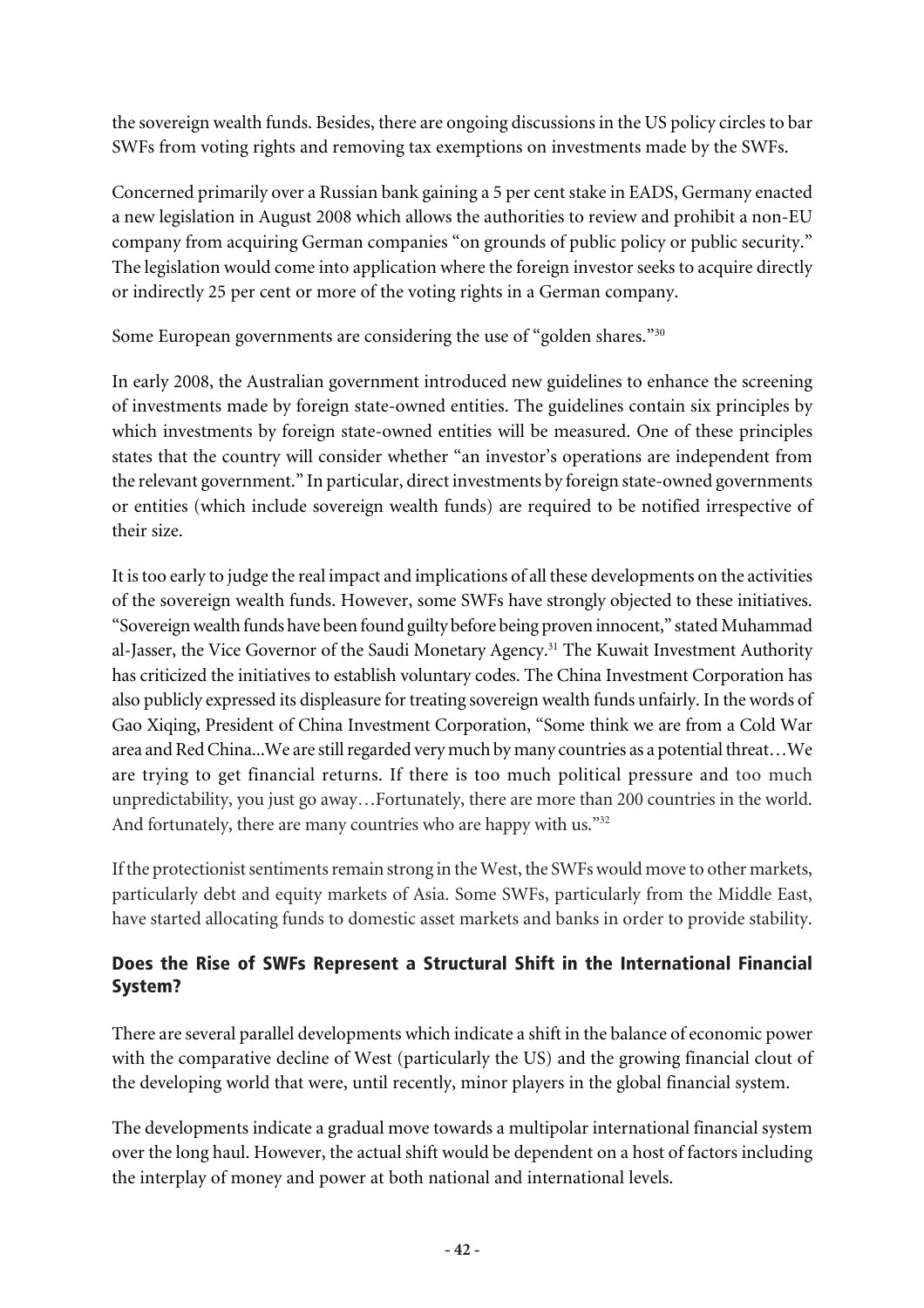According to conventional economic theory, capital is supposed to flow from rich countries (e.g., US) to poor countries (e.g., China and India). Even a common person on the street also thinks that rich countries invest or lend money to the poor countries. But nowadays the reverse is happening. Currently capital is flowing "uphill" from poor to rich countries. The US alone accounts for as much as 60 per cent of global capital imports.

In the mid-1990s, a number of Asian countries were running a current account deficit. Nowadays these countries are running huge current account surpluses and have become net exporter of capital. China is the leading net exporter of capital, despite lower per capita income than its Asian peers.

In 1998, Russia sought bailout from IMF, World Bank and other Western lenders in the wake of a severe financial crisis. Thanks to higher international oil and gas prices, the country fully repaid all its foreign official debt of \$42 billion by 2006. As on November 2007**,** Russia's foreign exchange reserves reached \$463 billion. When Iceland faced a currency and financial crisis in September 2008, it first approached Russia (rather than US or IMF) to provide loans to tackle the crisis.

The transformation of emerging market countries, as a group, from debtors to creditors within a short span of time is not an insignificant development. However, it needs to be emphasized here that despite growing financial clout, emerging market countries have little or no participation in the designing and management of the policy framework of the international financial system. The international economic policy arena is still dominated by the Western financial institutions and agencies such as IMF and Bank for International Settlements (BIS).

Currently a substantial part of capital exports from emerging markets is channeled through their own central banks and sovereign wealth funds. This is in sharp contrast to the 1970s and 80s when Western banks were the prime players in the recycling of petrodollars.

#### Box 11

# Future Fund (Australia)

Established in April 2006, the Future Fund intends to meet the unfunded public sector superannuation liabilities of the Australian Government. Its stated aim is to reach A\$140 billion by 2020 so as to fully cover the future superannuation liabilities.

Though the fund is wholly owned by the Government of Australia, it is supervised by an independent Board of Guardians. The Board of Guardians is responsible for all investment decisions and is accountable to the Government. The investments are managed by external investment managers. In May 2007, the Board selected US-based Northern Trust Corporation to manage its funds.

The bulk of fund's money comes from fiscal surpluses and privatization proceeds. The Future Fund also manages the Higher Education Endowment Fund.

The Future Fund has invested in a diversified range of assets including domestic equities and bonds, foreign equities and bonds, real estate and commodities.

The Future Fund publishes an annual report which contains information about its asset size, investment portfolio and financial performance. The report is tabled in Parliament. Its financial statements are audited by Australian National Audit Office.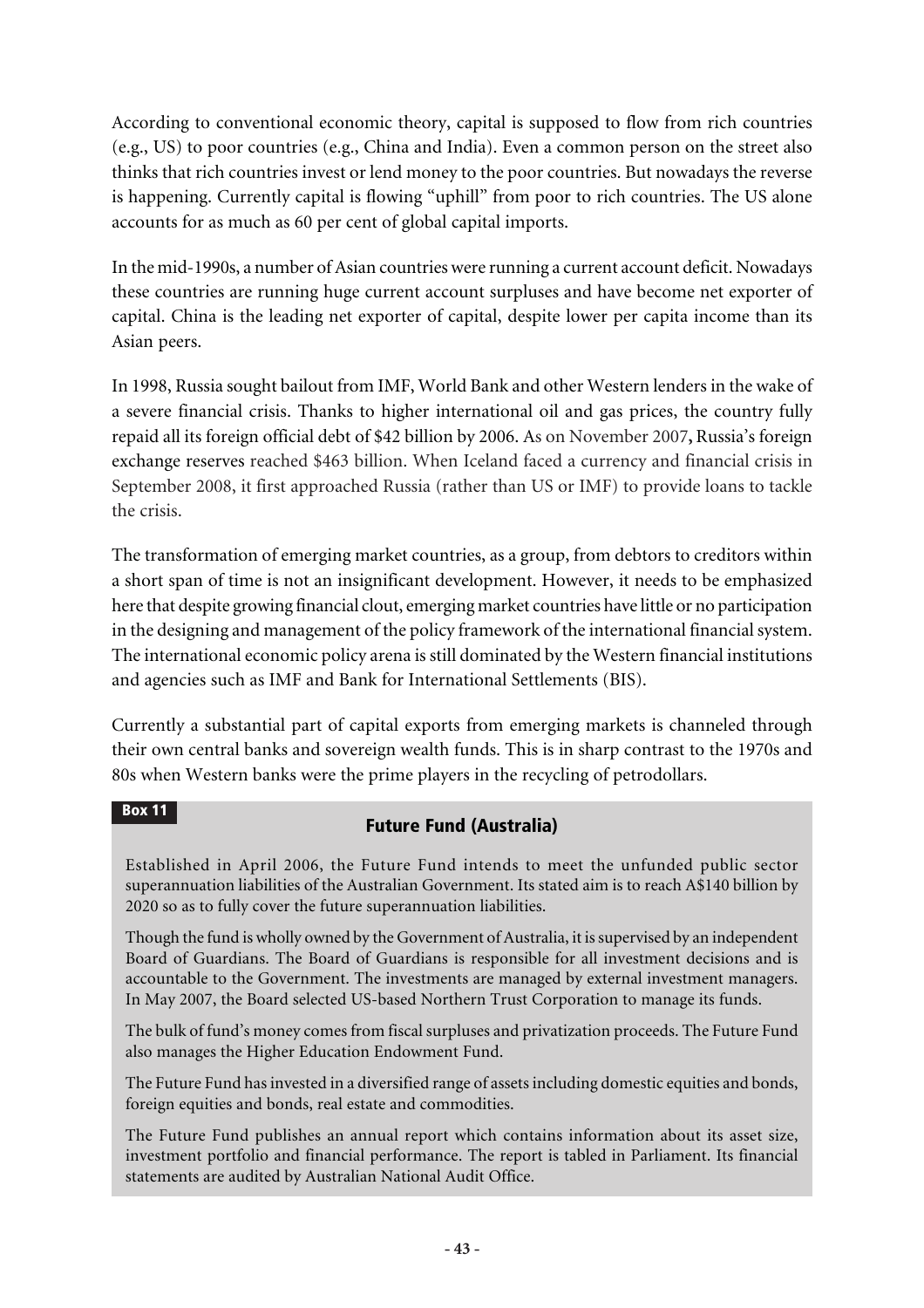The direct investment by emerging markets is also being undertaken by non-state entities. Since 2003, the private corporations from emerging markets are expanding their global presence by investing in developed countries. The buyout of IBM by Lenovo and Corus Steel by Tata are recent examples of this trend. Besides, institutional investors and banks from emerging markets are also increasing their cross-border investments.

The rise of SWFs also represents a marked shift away from market capitalism to state capitalism model. The return of state capitalism has to be seen in the wider context of several Latin American countries (such as Venezuela and Bolivia) along with Russia and China increasing state control over strategic resources, particularly oil and gas. State capitalism is also making a comeback in the developed world with the large-scale bailout of big banks and financial institutions across the US and Europe since 2007.

At the ideological level, the rise of state-owned SWFs fundamentally challenges the ideological underpinnings of the free-market policies promoted under the banner of Washington Consensus. It questions the Anglo-Saxon economic model based on minimal state intervention and promotion of private enterprise. This is very significant because since the 1980s the international economic order was deeply embedded in the Anglo-Saxon economic model. It is in this wider context the phenomenon of sovereign wealth funds needs to be situated.

### What are the Main Sources of Information on SWFs?

As of October 2008, there is not a single book on the sovereign wealth funds. It is expected that some books would be published soon given the sudden spurt in the interest on the activities of SWFs.

Most of information available in the public domain is scattered in the form of official documents, industry reports, research papers, studies, journal articles and newspaper reports.

Though most sovereign wealth funds run websites but there is varying degrees of information available on their websites. Following are some websites and blogs containing a wide range of information on SWFs:

Deutsche Bank Research: www.dbresearch.com ExcessLiquidity.org: http://sovereignwealthfunds.wordpress.com Financial Times: www.ft.com/indepth/sovereignfunds http://blogs.ft.com/wolfforum/2007/07/sovereign-funds.html#more International Monetary Fund: www.imf.org McKinsey & Company: www.mckinsey.com/mgi OECD: www.oecd.org Sovereign Wealth Fund Institute: http://swfinstitute.org SWF Radar: www.swfradar.com Wikipedia: http://en.wikipedia.org/wiki/Sovereign\_wealth\_fund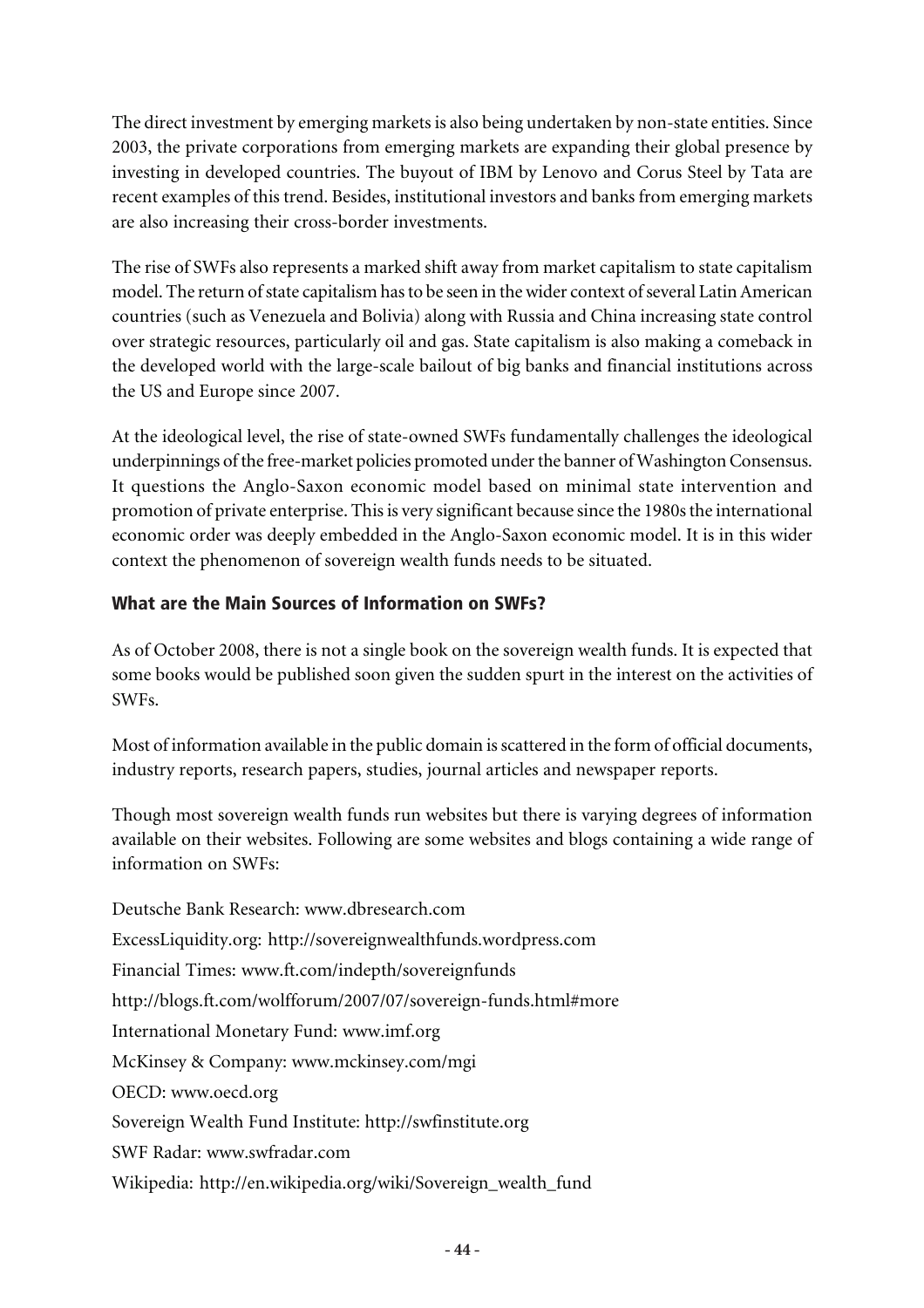The following reports, papers and articles provide information and analysis on myriad aspects related to the universe of sovereign wealth funds:

Aizenman, J., "Large Hoarding of International Reserves and the Emerging Global Economic Architecture," *NBER Working Paper*, No. 13277, Cambridge, 2007.

Aizenman, J. and R. Glick, "Sovereign Wealth Funds: Stumbling Blocks or Stepping Stones to Financial Globalization?," *FRBSF Economic Letter*, No. 38, San Francisco, November 2007.

Almunia, Joaquin, "The EU Response to the Rise of Sovereign Wealth Funds," speech delivered at the Crans Montana Forum, Brussels, April 2, 2008.

Balding, Christopher, "A Portfolio Analysis of Sovereign Wealth Funds," University of California, Irvine, June 6, 2008.

Beck, R. and M. Fidora, "The Impact of Sovereign Wealth Funds on Global Financial Markets," *Occasional Paper Series*, No. 91, European Central Bank, Frankfurt, July 2008.

Blundell-Wignall, Adrian, Yu-Wei Hu, and Juan Yermo, "Sovereign Wealth and Pension Fund Issues," *Financial Market Trends,* No. 94, Volume 1, pp. 117–219, Paris, OECD Publishing, 2008.

Chakravarty, Manas, "Sovereign Wealth Funds offer Boost to Equities," *Mint*, December 28, 2007.

Chesterman, Simon, "The Turn to Ethics: Disinvestment from Multinational Corporations for Human Rights Violations: The Case of Norway's Sovereign Wealth Fund," International Law and Justice Working Paper 2008/2, Institute for International Law and Justice, New York, 2008.

Commission of the European Communities, "A Common European Approach to Sovereign Wealth Funds," provisional document, Brussels, February 27, 2008.

Devlin, W. and B. Brummitt, "A Few Sovereigns More: The Rise of Sovereign Wealth Funds," *Economic Roundup Spring 2007*, Australian Treasury, Melbourne, December 2007

Drezner, Daniel W., "Bric by Bric: The Emergent Regime for Sovereign Wealth Funds," The Fletcher School of Law and Diplomacy, Tufts University, Medford, August 2008.

El-Erian, M., "Foreign Capital Must Not be Blocked," *Financial Times*, October 3, 2007.

Fernandez, David G. and Bernhard Eschweiler, *Sovereign Wealth Funds: A Bottom-up Primer*, Global Issues, JPMorgan Research, Singapore, May 2008.

Gieve, John, "Sovereign Wealth Funds and Global Imbalances," speech delivered at the Sovereign Wealth Management conference, London, March 14, 2008.

Gilson, Ronald J. and Curtis J. Milhaupt, "Sovereign Wealth Funds and Corporate Governance: A Minimalist Response to the New Mercantilism," *Stanford Law and Economics Olin Working Paper*, No. 355, February 18, 2008.

Government of the Republic of Singapore, "Joint Release of Policy Principles for Sovereign Wealth Funds and Countries Receiving Sovereign Wealth Funds by the United States, Abu Dhabi and Singapore," March 21, 2008.

Griffith-Jones, Stephany and José Antonio Ocampo, "Sovereign Wealth Funds: A Developing Country Perspective," paper prepared for the workshop on Sovereign Wealth Funds organized by the Andean Development Corporation, London, February 18, 2008.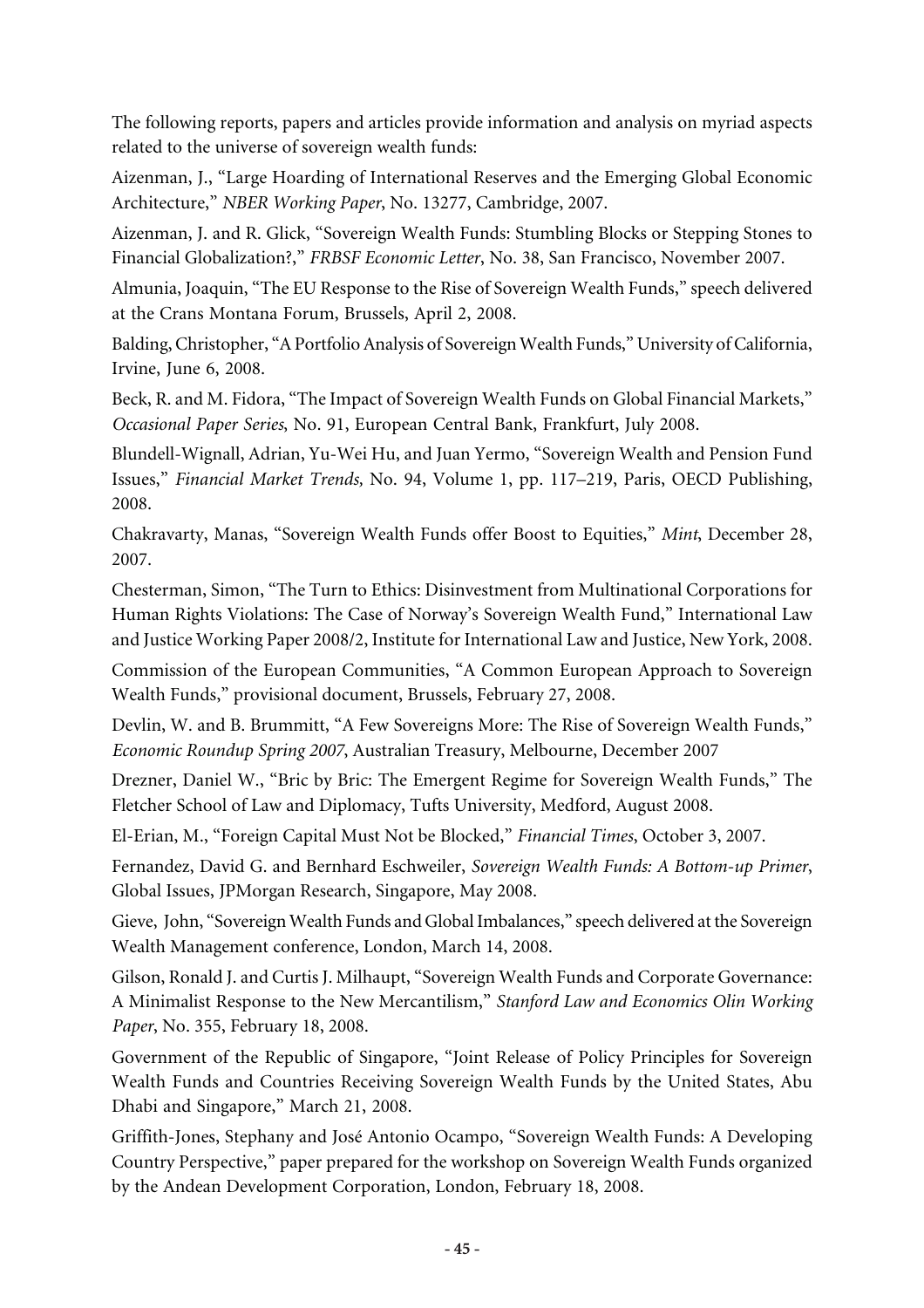Hammer, C., P. Kunzel, and I. Petrova, "Sovereign Wealth Funds: A Survey of Current Institutional and Operational Practices," International Working Group for Sovereign Wealth Funds, Washington D.C., September 15, 2008.

IMF, "*Sovereign Wealth Funds: A Work Agenda,*" Washington D.C., February 2008.

IMF, *Global Financial Stability Report*, Washington D.C., April 2008.

International Working Group on Sovereign Wealth Funds, *Sovereign Wealth Funds: Generally Accepted Principles and Practices*, Washington D.C., October 2008.

Israel, Simon Claude, "Temasek Holdings: A Dependable Investor in the United States," testimony before the House Financial Services Committee, Washington D.C., March 5, 2008.

Jen, S., *How Big Could Sovereign Wealth Funds Be by 2015?*, Morgan Stanley Research Global, New York, May 3, 2007.

Johnson-Calari, Jennifer and Malan Rietveld, *Sovereign Wealth Management*, Central Banking Publications in association with BlackRock Inc., London, 2007.

Johnson, S., "The Rise of Sovereign Wealth Funds," *Finance and Development*, Vol. 44, No. 3, pp. 56-57, September 2007.

Kern, Steffen, *Sovereign Wealth Funds: State Investments on the Rise*, Deutsche Bank Research, Frankfurt, September 10, 2007.

Kimmitt, R.M., "Public Footprints in Private Markets," *Foreign Affairs*, Vol. 87, No. 1, pp. 119- 130, January/February 2008.

Maslakovic, M., *Sovereign Wealth Funds 2008*, International Financial Services London, London, March 2008.

McKinsey Global Institute, *The New Power Brokers: How Oil, Asia, Hedge Funds, and Private Equity Are Shaping Global Capital Markets*, San Francisco, October 2007.

Miracky, W., D. Dyer, D. Fisher, T. Goldner, L. Lagarde and V. Piedrahita, *Assessing the Risks: The Behaviors of Sovereign Wealth Funds in the Global Economy*, Monitor Group, New York, 2008.

Moshirian, Fariborz, "Financial Globalisation and the Role of Effective International Institutions," *Journal of Banking and Finance*, Vol. 31, No. 6, pp. 1579-1593, 2007.

Moshirian, Fariborz, "Sovereign Wealth Funds and Sub-Prime Credit Problems," Australian School of Business, University of New South Wales, Sydney, 2008.

OECD, "Sovereign Wealth Funds and Recipient Country Policies," Investment Committee Report, Paris, April 4, 2008.

Rachman, G., "Do not Panic over Foreign Wealth," *Financial Times*, April 29, 2008.

Reddy, Y.V., "Government-Owned Investment Vehicles and Capital Flows: Indian Perspective," speech delivered at the International Capital Markets and Emerging Markets Roundtable, Washington D.C., April 14, 2008.

Rozanov, Andrew, "Who Holds the Wealth of Nations," *Central Banking Journal*, pp. 52-57, Vol. 15, No. 4, 2005.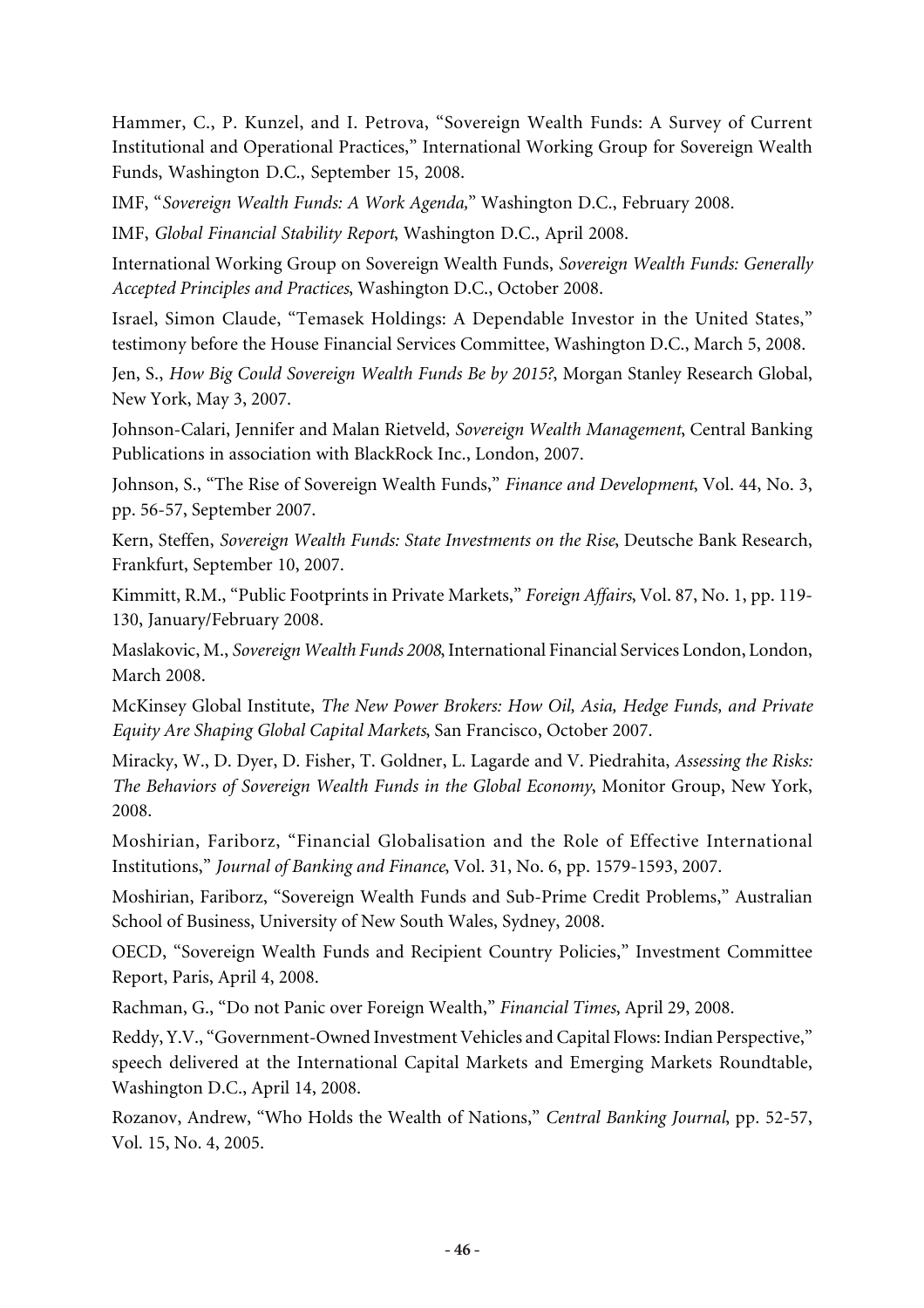Setser, Brad W. and Rachel Ziemba, "Understanding the New Financial Superpower –The Management of GCC Official Foreign Assets," RGE Monitor, New York, December 2007

Setser, Brad W., *Sovereign Wealth and Sovereign Power: The Strategic Consequences of American Indebtedness*, Council on Foreign Relations, New York, September 2008.

Singh, Kavaljit, "Norway's Oil Riches and the Dongria Kondh," *International Herald Tribune*, December 17, 2007.

Standard Chartered, *State Capitalism: The Rise of Sovereign Wealth Funds*, London, 2007.

Summers, Lawrence "Sovereign Funds Shake the Logic of Capitalism," *Financial Times*, July 30, 2007.

The Economist, "Fear of Foreigners," August 14, 2007.

Truman, Edwin M., "Sovereign Wealth Funds: The Need for Greater Transparency and Accountability," *Policy Brief*, Peterson Institute for International Economics, Washington, D.C., August 2007.

Truman, Edwin M., "Sovereign Wealth Fund Acquisitions and Other Foreign Government Investments in the United States: Assessing the Economic and National Security Implications," Testimony before the Committee on Banking, Housing and Urban Affairs, United States Senate, November 14, 2007.

Truman, Edwin M., "A Blueprint for Sovereign Wealth Fund Best Practices," *Policy Brief*, Peterson Institute for International Economics, Washington, D.C., April 2008.

Tucker, S., "The Politics of Sovereign Wealth Funds," *Financial Times*, September 28, 2007.

Wolf, Martin, "We Are Living in a Brave New World of State Capitalism," *Financial Times*, October 17, 2007.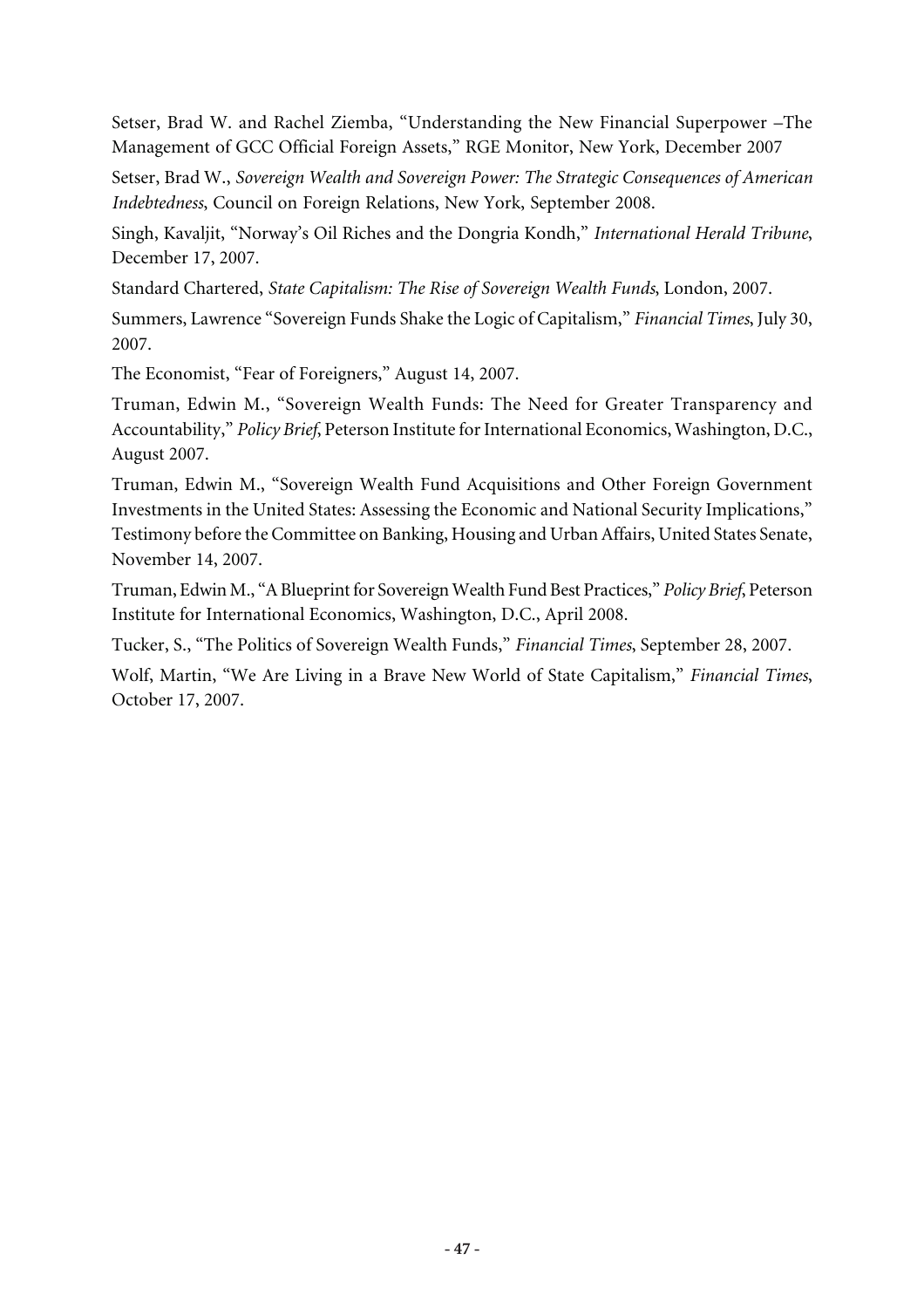### End Notes

- 1. Quoted in Srinivas Srikanth, "Greed Versus Fear," *Businessworld*, March 29, 2008.
- 2. Patrick Mulloy, Washington representative of the Alfred P. Sloan Foundation, quoted in Dennis K. Berman, "The Deal Story of 2008: Will the U.S. Get LBOed?," *The Wall Street Journal*, November 20, 2007.
- 3. *The Wall Street Journal*, November 29, 2007.
- 4. *The Economist*, January 17, 2008.
- 5. Andrew Rozanov, "Who Holds the Wealth of Nations," *Central Banking Journal*, pp. 52-57, Vol. 15, No. 4, 2005.
- 6. IMF, *Global Financial Stability Report*, October 2007, p.139.
- 7. Leverage is the use of borrowed funds or debt in such a manner that the positive (or negative) outcome is enhanced.
- 8. McKinsey Global Institute, *The New Power Brokers: How Oil, Asia, Hedge Funds, and Private Equity Are Shaping Global Capital Markets*, San Francisco, October 2007, p. 22.
- 9. IMF, "*Sovereign Wealth Funds: A Work Agenda,*" Washington D.C., February 2008. p. 6.
- 10. Stephen Jen, *How Big Could Sovereign Wealth Funds be by 2015*, Morgan Stanley Research Global, May 3, 2007.
- 11. Steffen Kern, *Sovereign Wealth Funds: State Investments on the Rise*, Deutsche Bank Research, September 10, 2007, p. 5.
- 12. Ibid.
- 13. This argument is well emphasized in John Gieve, "Sovereign Wealth Funds and Global Imbalances," speech delivered at the Sovereign Wealth Management conference, London, March 14, 2008.
- 14. UNCTAD, *World Investment Report 2008: Transnational Corporations and the Infrastructure Challenge*, 2008, p. 21.
- 15. Ibid.
- 16. International Working Group on Sovereign Wealth Funds, "Sovereign Wealth Funds: Current Institutional and Operational Practices," September 15, 2008.
- 17. Edwin M. Truman, "Sovereign Wealth Funds: The Need for Greater Transparency and Accountability," *Policy Brief*, Peterson Institute for International Economics, Washington, D.C., August 2007.
- 18. Commission of the European Communities, "A Common European Approach to Sovereign Wealth Funds," provisional document, Brussels, February 27, 2008.
- 19. Kristin Halvorsen, *Financial Times*, February 15, 2008.
- 20. The term, "Dutch Disease" originated in the Netherlands during the 1960s when the appreciation of its currency after the North Sea gas discovery led to a sharp decline in the country's exports and lowered economic growth. In the past two decades, similar consequences have been noticed, particularly in the commodity exporting countries.
- 21. Victoria Stewart and Hugo Duncan, "Sovereign Funds lose £22bn on Bank Bets," *Evening Standard,* October 13, 2008.